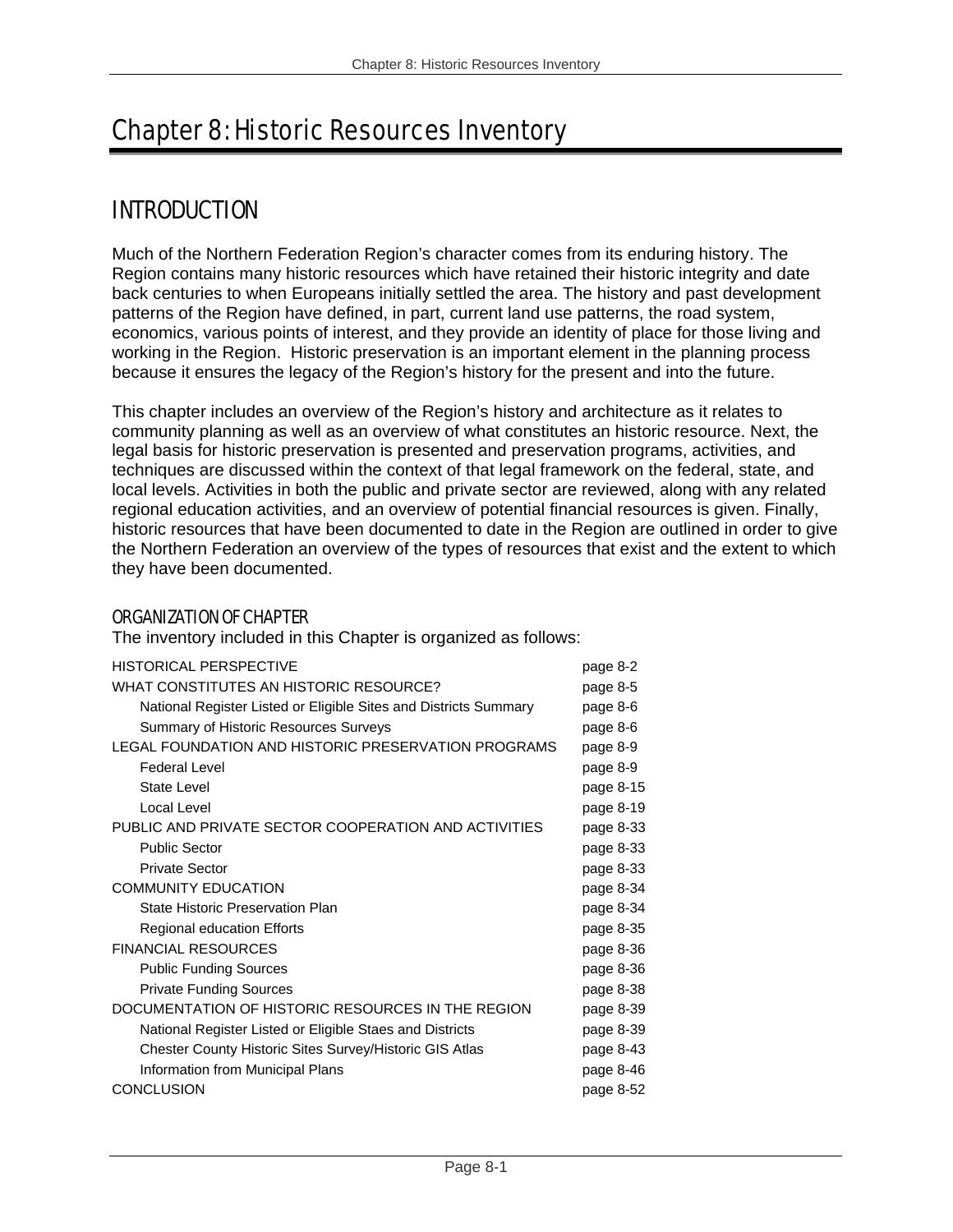# HISTORICAL PERSPECTIVE

Chester County is one of the three original Pennsylvania colony counties established by William Penn in October 1682. During the 18<sup>th</sup> century, sections of the County were subdivided to create Lancaster County to the west, Berks County to the north and Delaware County to the east. Located in the Mid-Atlantic Region, professional historians have recognized that Chester County has one of the best collections of historic resources, over 50,000, spanning more than three centuries.

In the 1970s, several municipalities (Warwick, South Coventry, East Vincent, West Vincent, and East Pikeland Townships) formed a coalition known as the Federation of Northern Chester County Communities. Their heritage story is just as fascinating as the landscape of extant historic resources.

The collection of diversified natural resources influenced the composition of what would become the man-made historic landscape of residential, commercial, transportation, industrial and agricultural resources. The Schuylkill River watershed supported the extensive stands of hardwoods in northern Chester County. Geologically, red sandstone, limestone, and iron ore became building blocks for the local economy. Elsewhere in the County, a limestone lode, one to three miles wide and 600 to 800 feet deep, dominated the middle section between what later became Paoli and Coatesville. Kaolin and clay were prominent natural resources in the southern part of the County.

Although archaeological artifacts have identified human habitation during the Archaic and Woodland Periods, later evidence also documents the Lenni Lenape Indians residing in the area before and during the European contact period. Native Americans used two prominent routes that settlers later converted to cartways: French Creek Path (Phoenixville to Conestoga Indian Town) and Blue Rock Path (Phoenixville to Washington Borough). Wallace Township owns the only documented Chester County Native American burial ground.

Article IX in the 1681 land charter issued to William Penn from King Charles II to pay off a debt owed to Penn's father, Sir Admiral Penn, gave William the right to keep 10,000 acres out of every 100,000 acres for his own personal use. These tracts were to be organized as Manors, of which Springton Manor, 8,313 acres, is the largest in Chester County. In 1701 Penn authorized it to be surveyed along the Brandywine in central Chester County. It was moved and surveyed to what is now Wallace Township after Penn died.

On the Schuylkill River, fur traders Peter Bezellion, born in Canada in 1662 of French parentage, and Jacques LeTort joined Captain John Dubois to establish a fur trading post in the 1690s. Bezellion's knowledge about the customs of about forty Native American tribes served the trio well in their commercial endeavor to the dislike of the immigrants shortly after their arrival to the New World.

During the 18<sup>th</sup> century, Chester County was dominantly agrarian. English, Welsh, Swiss, and Swiss-German immigrants disembarked at the Philadelphia dock to pursue a better life in the New World. Probably traveling by foot or hiring a boat to take them up the Schuylkill River, they were known as 'squatters' as they sought vacant land upon which to settle. Each farmer paid several taxes, cleared the land, and built a log house. In time, the immigrants obtained warrants from the Surveyor General to have their plantations of 100 to 300 acres surveyed. After the Deputy Surveyors filed survey returns in Philadelphia, the heads of the households were able to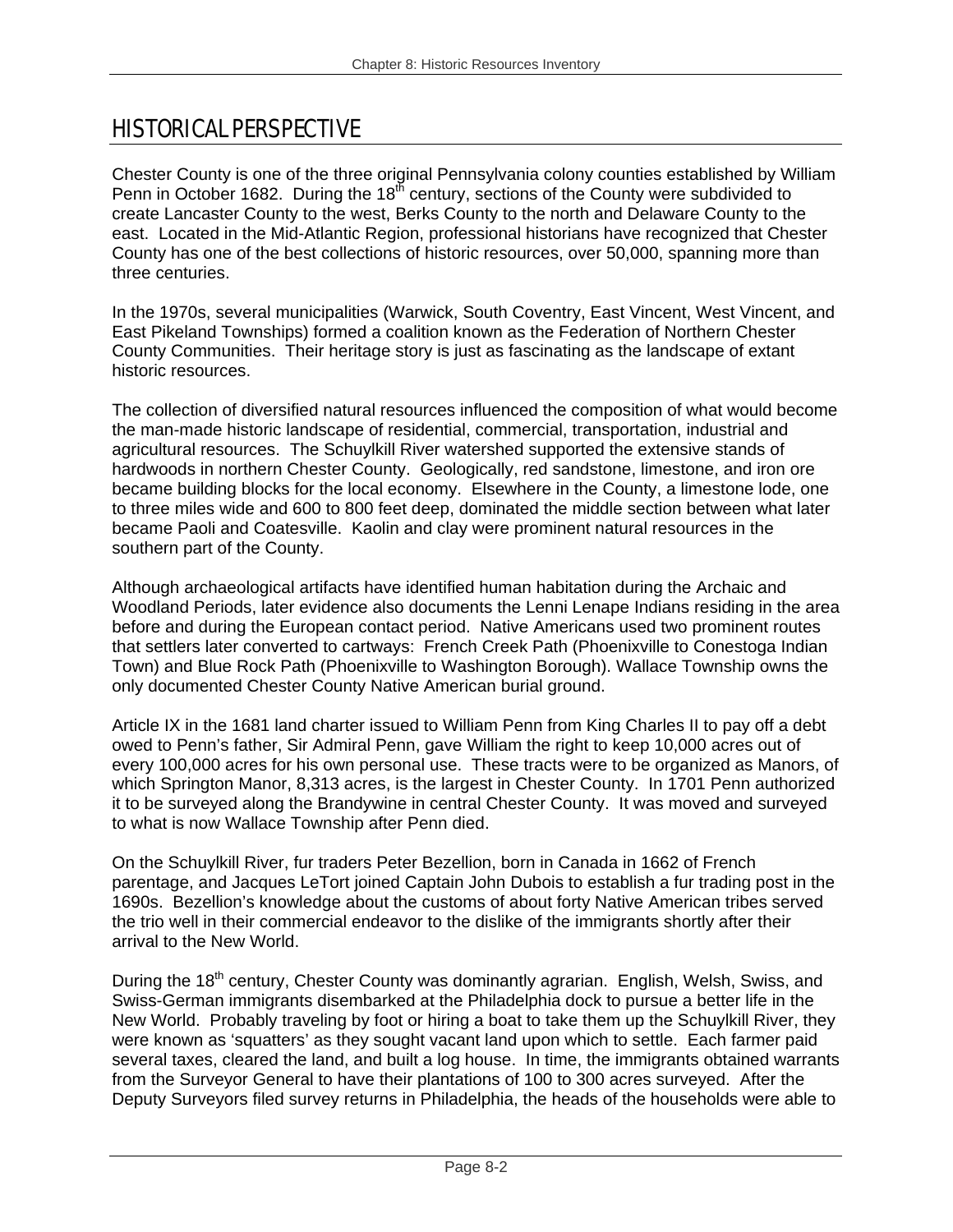obtain the properties fee simple from the Penn family with Land Patents. Thereafter, deeds were drafted when property ownerships changed. Homes were constructed in the German Colonial, English Colonial, or Penn Plan architectural traditions. By the 1850s stone edifices supplanted the earlier log abodes.



#### **German Colonial**

However, in some sections of northern Chester County other land ownership arrangements occurred. Dr. Daniel Coxe, Sir Mathias Vincent, and Major Robert Thompson formed a land company. Vincent died shortly thereafter and his 10,000 acres was



confirmed by William Penn to Joseph Pike, which later became East and West Pikeland Townships. Dr.Coxe put 20,000 acres under the jurisdiction of the West New Jersey Society. This area later became East and West Vincent Townships. The title for the 20,000 acres was encumbered in the courts for one hundred years by Thomas Penn and his family until 1792.

**Penn Plan** 

The English quickly recognized the value of the local natural resources: abundant water, iron ore,

limestone, and stands of hardwood. In 1717, Samuel Nutt, a native of Coventry in Warwickshire, England, constructed Coventry Forge on French Creek, also known as St. Vincent's River – this was the  $1<sup>st</sup>$ forge in Chester County. Although no longer standing, the site is marked in Warwick County Park. Within several decades this initial



**English Colonial** 

industrial initiative influenced the proliferation of iron furnaces and forges in the French Creek Valley: Reading, Warwick, Rebecca, and Vincent, the cradle of Chester County's 18<sup>th</sup> century iron industry. The Reading and Warwick Furnaces production was equal to any furnaces of their time in England and Sweden.

Later, Springton Forge (1766) and Hopewell Furnace (1770), located on the Brandywine Creek and French Creek respectfully, joined the iron industrial landscape. During the Revolutionary War, Reading and Warwick Furnaces produced cannons, etc. for the patriotic cause. Pennsylvania furnaces continued to operate during the Revolutionary War while the operation of furnaces financed by European funding stopped as soon as the war began.

Six percent of land was authorized in every deed to be set aside for cartways. Local citizens filed a petition with the County Clerk of Quarter Sessions for a County Court to layout a cartway "to mill, to meeting, to market." As examples, Samuel Nutt, the Coventry ironmaster, built what is now Route 23 to transport iron. Route 113 was surveyed from Jacob's Ford (Phoenixville) to Yellow Springs and unto the Red Lion (Lionville) and southwesterly to Downingtown.

Earlier in the century, Scots and Scots-Irish disembarked at New Castle, Delaware between 1725 and 1739, and walked north on the Nanticoke Indian Trail, now Route 10, to find vacant land upon which they could settle. They squatted on vacant land only to realize they were trying to claim portions of Springton Manor. An engaged dialogue ensued between the Deputy Surveyors, the Penn Proprietary government, and the thirty-one families. They received their land patents only after the Penns and the colonial government became more involved with the British during the latter part of the  $18<sup>th</sup>$  century.

In the  $19<sup>th</sup>$  century, iron continued to support northern Chester County's economy along with agriculture, especially gristmills. The increased demand for goods and services required the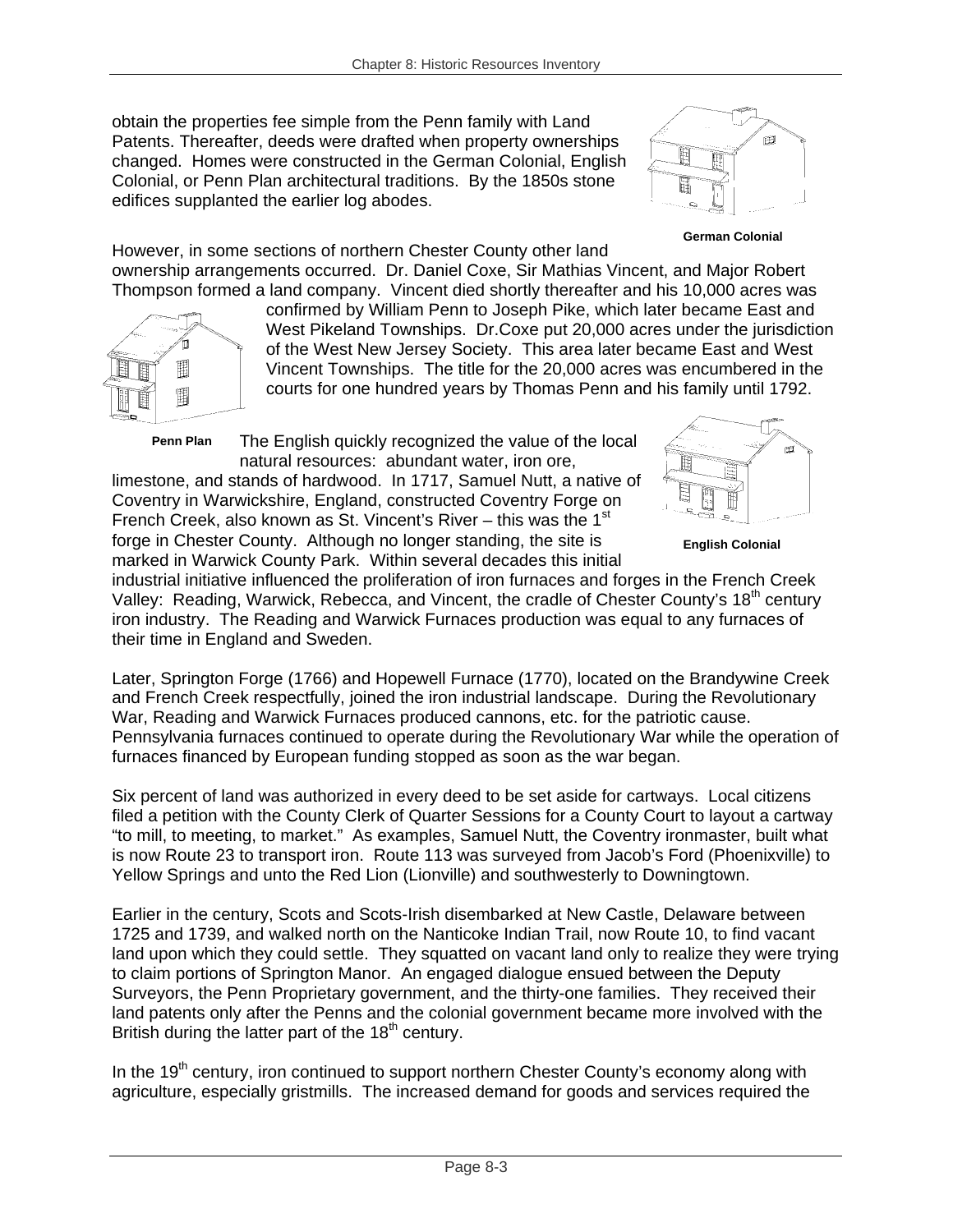

**Federal** 

talents of artisan shops: blacksmiths, wheelwrights, saddlers, and cobblers. Crossroad hamlets expanded into villages, such as Coventryville, Kimberton, and Glenmoore, while others subsequently became commercial town centers. Larger, more diversified mills, including the textile industry, attracted more ethnic groups arriving from Europe. The Schuylkill Canal created a sub-economy at Pottstown Landing, Parker Ford, and Laurel Locks.

Shortly after the Civil War, the agrarian society began to change. Farmers realized they could turn a better profit by processing the agricultural production and shipping the end products on the various railroads that began to dot the countryside. They also organized local creameries to make the process more efficient. By 1880, most of the rural landscapes were dairy farms that sold



**Greek Revival** 

huge quantities of butter, cheese, eggs, and poultry to the Philadelphia and Wilmington markets.

Despite the economic downturns in the 1830s, 1840s, 1860s and 1870s, families in northern



**Second Empire** 

Chester County were able to build residences that interpreted various architectural styles: Federal, Greek Revival, Second Empire, Queen Anne Revival, Italianate, and Gothic Revival (the renderings of these styles are shown on this and the previous two pages). Using the red sandstone from the French Creek cliffs or the hilly terrain along the Schuylkill River, the new homes were either added to or replaced the residences constructed by earlier generations.

Other than the heyday of the 1920s when Sears Roebuck and Company, Chicago, shipped pre-fabricated houses to the area, overall, the early 20<sup>th</sup> century local economy was shaken by World War I and II and the Great Depression. However, the wartime economy between 1941 and 1945 actually enhanced the production at the Phoenix Iron and Steel Company.



**Italianate** 



**Queen Anne Revival**

After the war, returning to a peacetime economy in

the 1950s brought its own challenges. Gradually, locally owned companies, administered by descendents of the founding families, were purchased by corporate conglomerates who didn't have any social connections or interests in the local community. The following decade was punctuated by several changes. New housing developments and loss of historic resources accelerated awareness and the need to obtain balance between the manmade and natural

environments. The French and Pickering Creeks Conservation Trust was established; one-byone municipalities adopted Zoning Ordinances followed by authorizations to create Historical Commissions. Wallace Township is the oldest Historical Commission in the Northern Federation having been organized in 1975.

Today, the Northern Federation communities are actively involved in maintaining a sense of place and at the same time enhancing their respective contributions to Chester County's heritage. Many of them participated in the 225<sup>th</sup> anniversary of the Revolutionary War in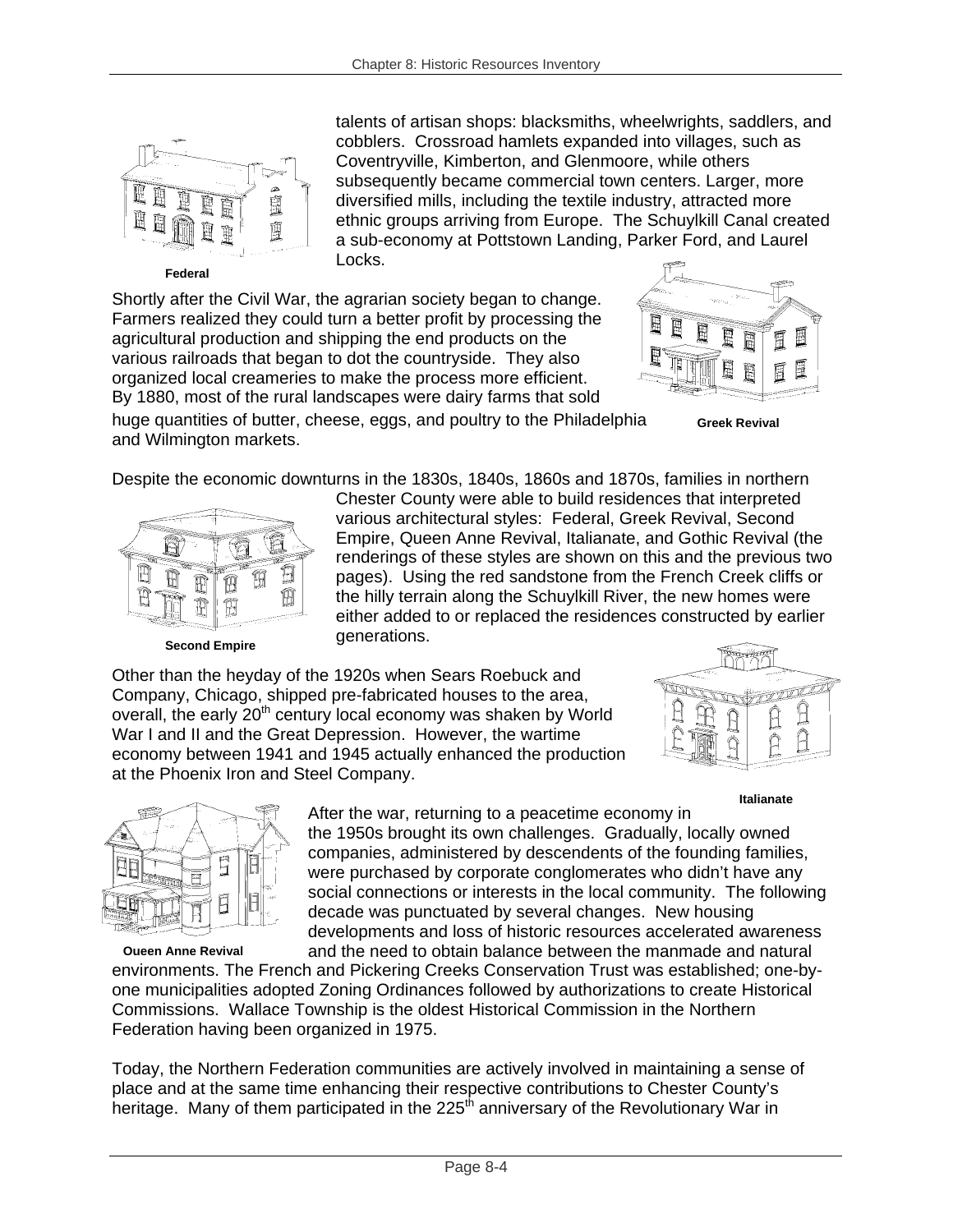

**Gothic Revival** 

1

Chester County, the Town Tours and Village Walks, an annual guided walking tour program of our historic village and towns, and the Schuylkill River State and Federal Heritage Region, including the iron and steel heritage initiative.

Northern Chester County's landscape is in constant change; but, through the efforts of its citizens and volunteer initiatives, there are still vestiges from the  $18<sup>th</sup>$ ,  $19<sup>th</sup>$  and  $20<sup>th</sup>$  centuries that interpret its local character and heritage.

Much of the northern Chester County landscape is, surprisingly, little changed from the earliest settlers. The river, creeks, streams, and rills still flow, in some cases in pristine condition and in some places in bucolic settings. The rolling hills with wooded slopes and occasional startling view sheds can sometimes still provide 21<sup>st</sup> century residents with vistas which would have been familiar centuries ago. Winding country roads continue to crisscross the countryside past still productive farmland and, for the observant traveler, past the remains of very old furnaces and forges, past houses, barns, and other structures which measures their age in centuries and through villages that still remind one of life in another time. These, as a whole, are the historic resources of northern Chester County. <sup>1</sup>

# WHAT CONSTITUTES AN HISTORIC RESOURCE?

The physical evidence of a Region's historical and cultural development is contained within its historic resources. These resources are not limited to architecturally significant buildings, but include all types of resources and collectively are considered to be those buildings, sites, districts, objects, or structures evaluated as historically significant. The National Park Service (NPS), the federal agency that administers several historic preservation programs, including the National Register of Historic Places, generally defines historic resource categories as follows:

- **Building:** A house, barn, church, hotel, or similar construction created principally to shelter any form of human activity.
- Site: The location of a significant event, a prehistoric or historic occupation or activity, or a building or structure, whether standing, ruined or vanished, where the location itself possesses historic, cultural or archaeological value.
- **Structure:** A building used for purposes other than sheltering human activity.
- **Object:** A form of simple construction that is primarily artistic in nature and relatively small in scale. It may be movable, but is generally associated with a specific setting or environment.
- **District:** A significant concentration, linkage, or continuity of site, buildings, structures, or objects united historically or aesthetically by plan or physical development.

A comprehensive historic preservation program begins with the identification and evaluation of historic resources. Once the Northern Federation identifies its historic resources, it can implement actions or strategies to protect them. It is important to remember, however, that

Jane L. S. Davidson, County Heritage Preservation Coordinator, with contributions by Estelle Cremers, Historian, and Joe St. Georges, taskforce member.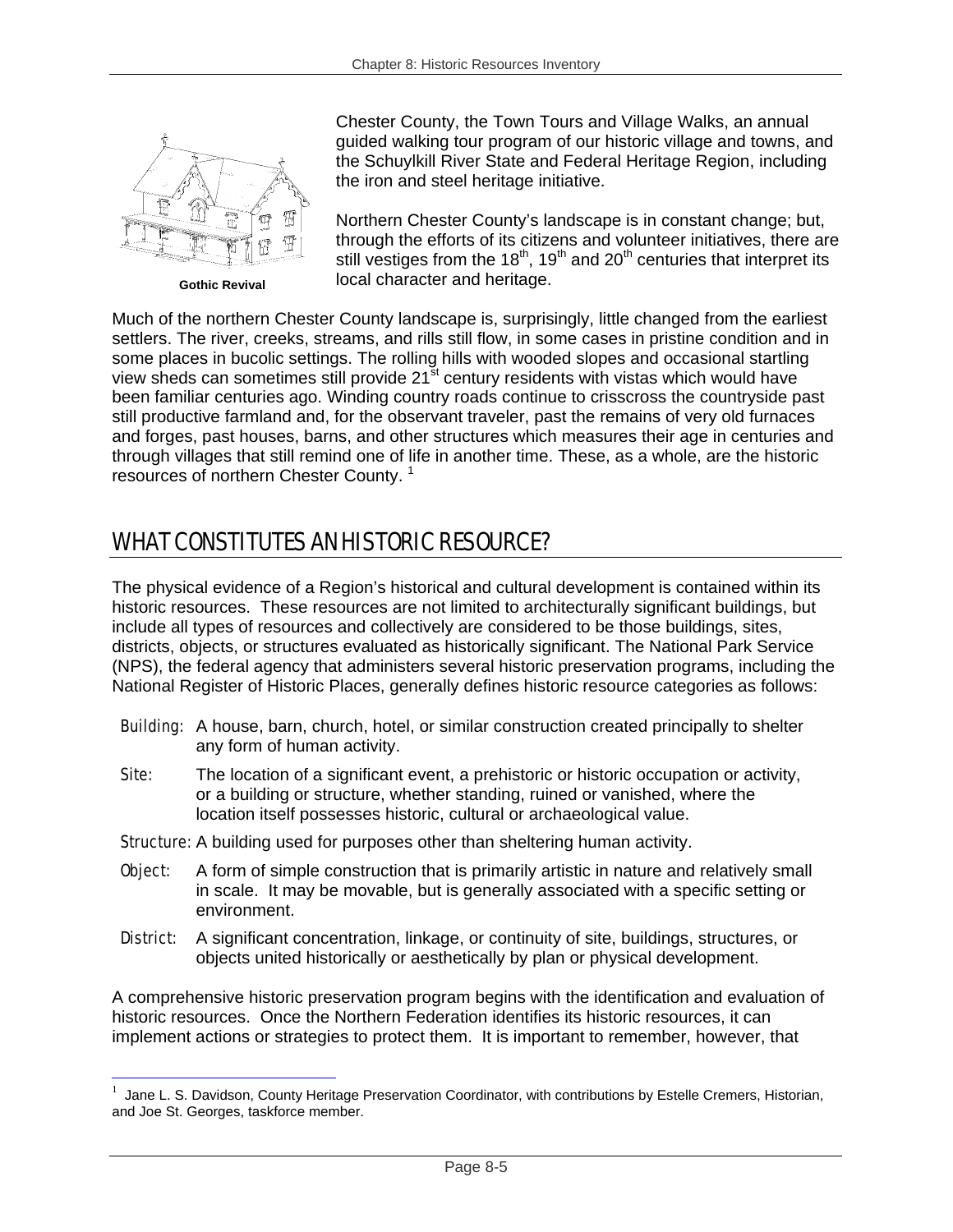historic resources change over time, and depending on the type and degree of the change, the change should be respected as part of the natural evolution. Documentation of historic resources in the Region to date is listed at the end of this chapter.

## National Park Service Bulletins

The National Park Service has developed the following service bulletins that should be consulted by the municipalities of the Region: *Researching a Historic Property* (bulletin #39) and *How to Apply the National Register Criteria for Evaluation* (bulletin #15). The latter bulletin serves as a guide in determining whether a property qualifies for National Register listing; even if a property does not appear to qualify for National Register listing, the types of criteria included in bulletin #15 can be used as general guidelines to be applied on a regional or municipal level for historic resources of locally-oriented significance. Bulletins are available at http://www.cr.nps.gov/nr/publications/bulletins.htm.

# NATIONAL REGISTER LISTED OR ELIGIBLE SITES AND DISTRICTS SUMMARY

All the municipalities in the Region have properties eligible for and listed on the National Register of Historic Places. Figure 8-3 (at the end of this chapter) is an October 2003 inventory of these sites from the Pennsylvania Historical and Museum Commission's (PHMC) website which has been updated by the Northern Federation through January 2005. Properties listed on the Register include districts, sites, buildings, structures, and objects that are significant in American history, architecture, archeology, engineering, and culture, as furthered described under the *National Register of Historic Places* section later in this Inventory.

# SUMMARY OF HISTORIC RESOURCES SURVEYS

In their publication *Guidelines of Local Surveys: A Process for Preservation Planning*, the NPS defines a survey as a "process of identifying and gathering data on a community's historic resources." Surveys are necessary for most local preservation efforts as they provide for the systematic collection and organization of information on historic resources.

## CHESTER COUNTY HISTORIC SITES SURVEY (CCHSS)

The Chester County Historic Site Survey was conducted in communities throughout the County between 1979 and 1982. All municpailties in the Region took part in this survey. The CCHSS of communities could be considered a "preliminary" or "reconnaissance" survey as it gathered general information on the location, type, and condition of historic resources providing each community with a list of historic sites (with a focus on residential properties) and basic information about those sites. Information from the CCHSS for the communities in the Region is provided in existing municipal plans. Sites documented in the CCHSS are on file at the Chester County Historical Society, Chester County Parks and Recreation Department, as well as on file at some municipal buildings. Many muncipalities in Chester County have updated the CCHSS for their community (see below under *Municipal Historic Resource Surveys*).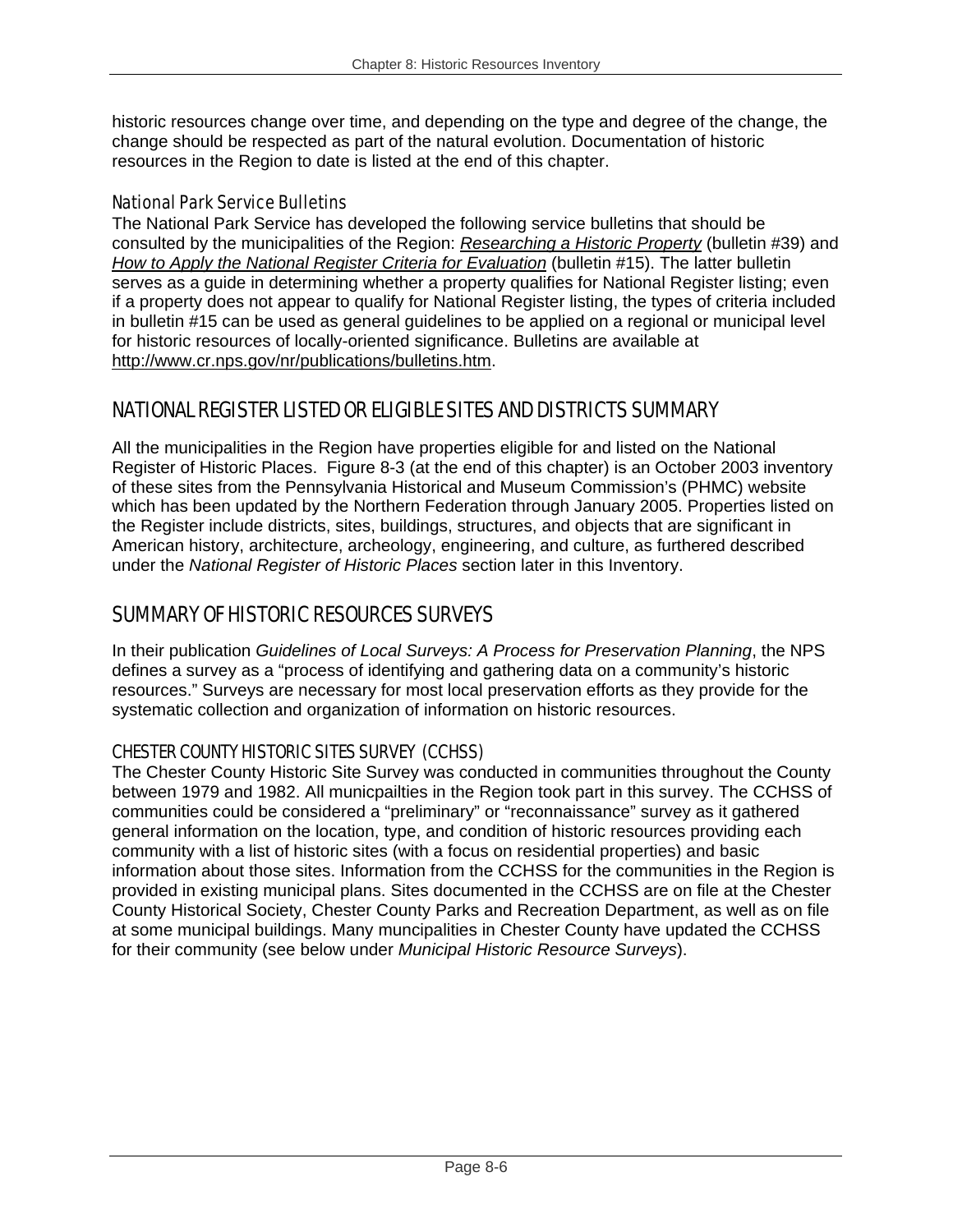## CHESTER COUNTY GIS HISTORIC RESOURCES ATLAS (GIS Atlas)

Begun in mid-2004, a County-wide effort is underway between the Chester County Parks and Recreation Department and Geographic Information Systems (GIS) Department in partnership with the Chester County Historic Preservation Network and the municipalities in the County to create a Chester County GIS Historic Resources Atlas.<sup>2</sup> This Atlas essentially serves as an update and digital version of the CCHSS. Some of the same participants for the original CCHSS are leaders in this initiative.

In undertaking this project, four orientation meetings to describe the project, solicit local support and input, and ask for volunteers were held for municipalities; the meeting for municipalities in the Region occurred as part of the Northern Federation's regular September 2004 meeting. Items discussed during the meeting included: (1) the status of the CCHSS (1979-1982); (2) the GIS Atlas display of historic resources 50 years or older; (3) field-checking of historic resources prior to inclusion in the GIS Atlas; (4) tax maps being provided for municipal volunteer draft historic resource mapping; and (5) data from draft mapping being digitized/produced by the GIS Atlas by Chester County GIS staff.

It is anticipated that this project will take several years to complete county-wide. Structures from 1956 or earlier are generally being considered as per the 50 year or older federal and state historic resource designation policy established under the NHPA. All of the communities in the Region are participating in this project.

## MUNICIPAL HISTORIC RESOURCES SURVEYS

Although often referred to as 'local/ municipal historic resources surveys/inventories', most of these local surveys are closely based on *or* actually are the CCHSS for that individual municipality. As of late 2004, all of the municipalities in the Region are participating in the GIS Atlas project to supplement or update their local surveys, however some municipalities have already also undergone efforts to update their municipal historic resources surveys. This update process generally should include resource mapping by tax parcel, photographing, and recording brief histories of the resources/owners. Following is a brief synopsis as of late 2004 as to where each municipality in the Region stands in the process of updating their survey<sup>3</sup>:

#### East Coventry Township:

- In 1981, the township was surveyed as part of the CCHSS.
- This information was updated and mapped in the 1992 Township Open Space Plan.
- The township is currently participating in the GIS Atlas project.

#### East Nantmeal Township:

1

- In 1982, the township was surveyed as part of the CCHSS.
- In 1993, the Open Space and Recreation Task Force completed and added to the CCHSS through the Township Open Space Plan.
- The Historical Commission is currently working on the GIS Atlas project to update the CCHSS. They would like to use this information to create a Historic Resource Overlay District; this would be the first township effort to preserve historic resources through zoning regulations.

 $2$  GIS is a computer mapping system for analysis and display of physical features, such as land parcels, roads and streams and other data.<br><sup>3</sup> Much of this information was gathered from the Municipal Historic Survey done for this Plan and included in

Appendix E.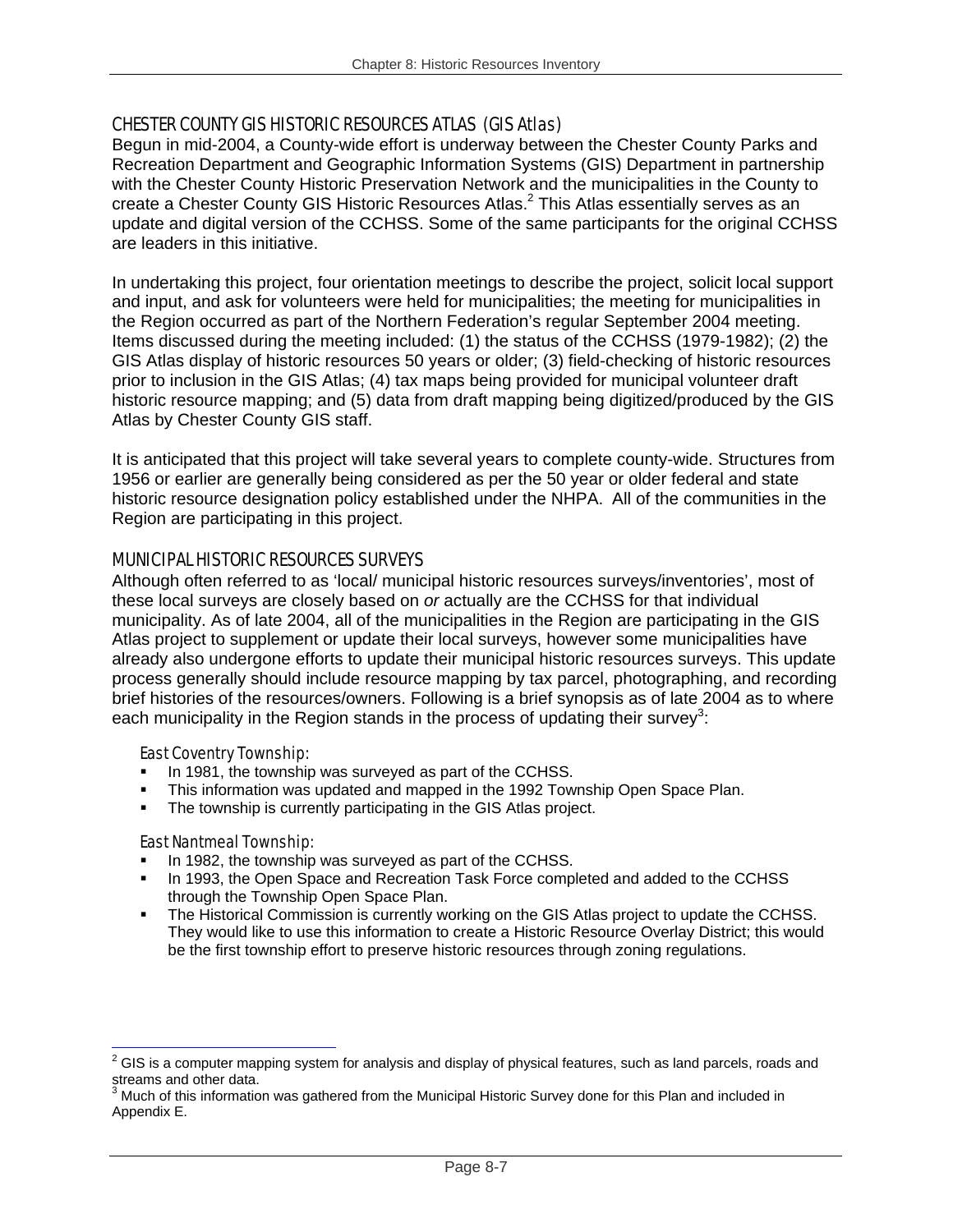### East Pikeland Township:

- In 1980-81, the township was surveyed as part of the CCHSS.
- In 1992, Robert E. Bartmann conducted a reconnaissance survey to reevaluate the recorded resources from the CCHSS.
- Recently, the township has discussed updating their survey through the GIS Atlas project.

#### East Vincent Township:

- In 1982, the township was surveyed as part of the CCHSS.
- In 1991 a "windshield survey" was conducted by Robert E. Bartmann to reevaluate the recorded resources from the CCHSS and to consider additional sites.
- The township is participating in the GIS Atlas.
- As of 2004, the township is taking into consideration the following surveying/documentation projects:
	- $\checkmark$  Creating additional historic districts, e.g. in the village of Heistand (area of Ellis Woods, Sheeder and Ridge Roads), the settlement sites at Hoffecker and Hallman Mill, and along Ridge Road;
	- $\checkmark$  Organizing township historic records and exploring funding to complete a photographic and written report about historical and archeological sites using/updating information from prior surveys;
	- $\checkmark$  Conducting an oral history documentary of township residents and contacting township residents for historic documents and artifacts; and
	- $\checkmark$  Reviewing Class 1 and 2 historic sites designations and evaluating potential Class 3 sites.

## North Coventry Township:

- In 1980-81, the township was surveyed as part of the CCHSS.
- Robert E. Bartmann conducted a reconnaissance survey in 1992 to reevaluate the recorded resources in the CCHSS and to consider additional sites.
- In 2004, the township updated their survey, but still needs to complete photos for a few sites and complete mapping. On file, the township has a list of historic houses 50 years or older, their date of construction, and names of owners, if known. In the near future, the township will be sending in historic resources information for the GIS Atlas project.
- The Historical Commission has completed some surveying of Cedarville village as part of their next project for a National Register Historic District application. They will be also be completing survey work when applying in the future for National Register Historic Districts that include Free-Love Valley and Urner Cemetery.

## South Coventry Township:

- In 1981, the township was surveyed as part of the CCHSS.
- Currently, the Historical Commission had most historical resources identified and located on maps (this effort in process prior to the start of the GIS Atlas project), and is working on a database with information about each site.
- **The Historical Commission is also participating in the GIS Atlas project.**
- When the GIS Atlas project is completed for the township, the township intends to update definitions and other information in plans and ordinances.

#### Wallace Township:

- **Information about the township's historic resources have been compiled in different documents** including: The Historic Resources Map in the Township Zoning Ordinance; CCHSS forms; and Chester County Historic Preservation Office files in the Chester County Parks and Recreation Department. Certain historic resources have been verified using the 1788 Springton Manor survey, 1873 Witmar's Farm Atlas, and 1883 Breous Farm Atlas.
- Presently, the Historical Commission is initiating the process of updating their local historic resources survey. They are also working to help complete the GIS Atlas project.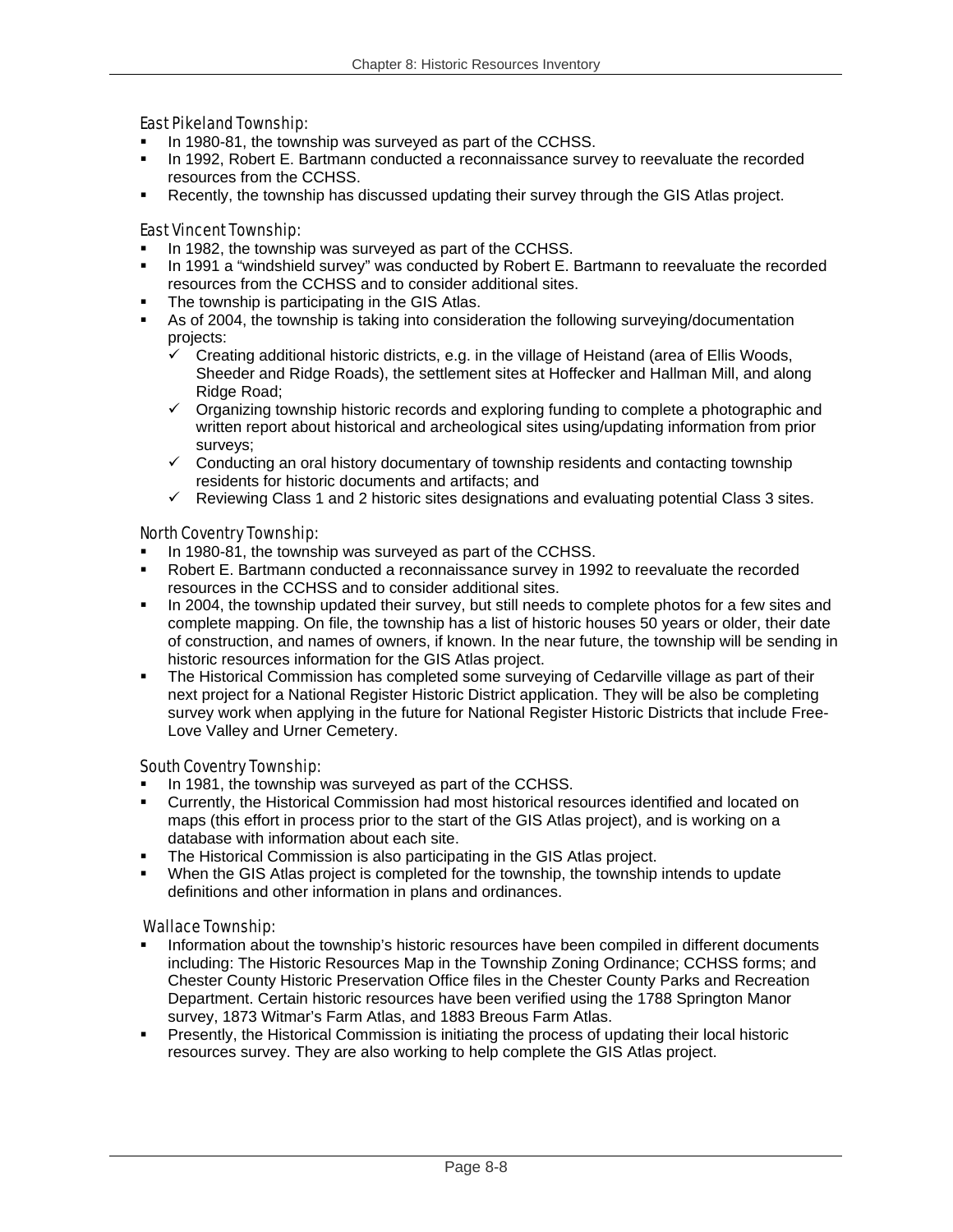### Warwick Township:

- The township was surveyed as part of the CCHSS.
- There are a total of 8 historic districts (listed or eligible) in the township for each of which an indepth survey was conducted as part of their National Register application; these surveys are available at the township building.
- In 2004 as part of their Comprehensive Plan update, a Historical, Architectural, and Archaeological Sites Map identifying Class I, II, and III historic resources, prehistoric archeological sites, and primary and secondary archeological sensitive areas including the boundaries of large North Warwick Historic and Archeological District was completed.
- The township is participating in the GIS Atlas project.

## West Vincent Township:

- The township was surveyed as part of the CCHSS (results were completed in 1983).
- The 1992 Open Space Plan identified, inventoried, mapped, photographed, and added tax parcel information for the 231 historic resources in the township.
- The township has also conducted a detailed survey of the Birchrunville Historic District.
- As of late 2004, the township is participating in the GIS Atlas project, being coordinated for the township by the Township Manager.

# LEGAL FOUNDATION AND HISTORIC PRESERVATION PROGRAMS

Many historic preservation techniques and programs are available to facilitate the protection of historic resources. Although they often differ in approach, most evolved either directly out of federal or state laws or are enabled by federal or state legislation. An understanding of the legal foundation of historic preservation is necessary to determine what techniques, regulations and programs should be addressed in Chapter 3: Historic Resource Protection Plan. It is also necessary to understand legal and other obligations associated with carrying out preservation activities using federal or state programs or funding. The following describes the legal foundation and programs for historic preservation within the context of the federal, state, and local levels, as well as documents the Northern Federation's current level of participation in those programs.

## FEDERAL LEVEL

The National Historic Preservation Act of 1966 (NHPA) earmarked the beginning of a broad scale federal historic preservation policy and created a strong legal basis for the protection of historic resources. The Act was a response to public outcry against the severe loss of historic resources (because of urban renewal and blight reduction) in larger cities and boroughs. The legislation's purpose was to create a comprehensive framework for protecting historic resources throughout the nation through a system of reviews, regulations and incentives that focused on preserving historic resources. The NHPA encouraged cooperation among federal, state and local governments as well as between individual agencies to address the protection of historic resources.

Several NHPA programs and mandates affect the Region. These are as follows:

- The NHPA formalized the National Register of Historic Places, on which there are sites listed or eligible for each municipality in the Region.
- Section 106 of the NHPA requires that any project that receives federal funds, sponsorship, or assistance review its impact on historic properties.
- A State Historic Preservation Office (SHPO), authorized by the NHPA, helps to facilitate cooperation among governmental levels by coordinating preservation activities and administers preservation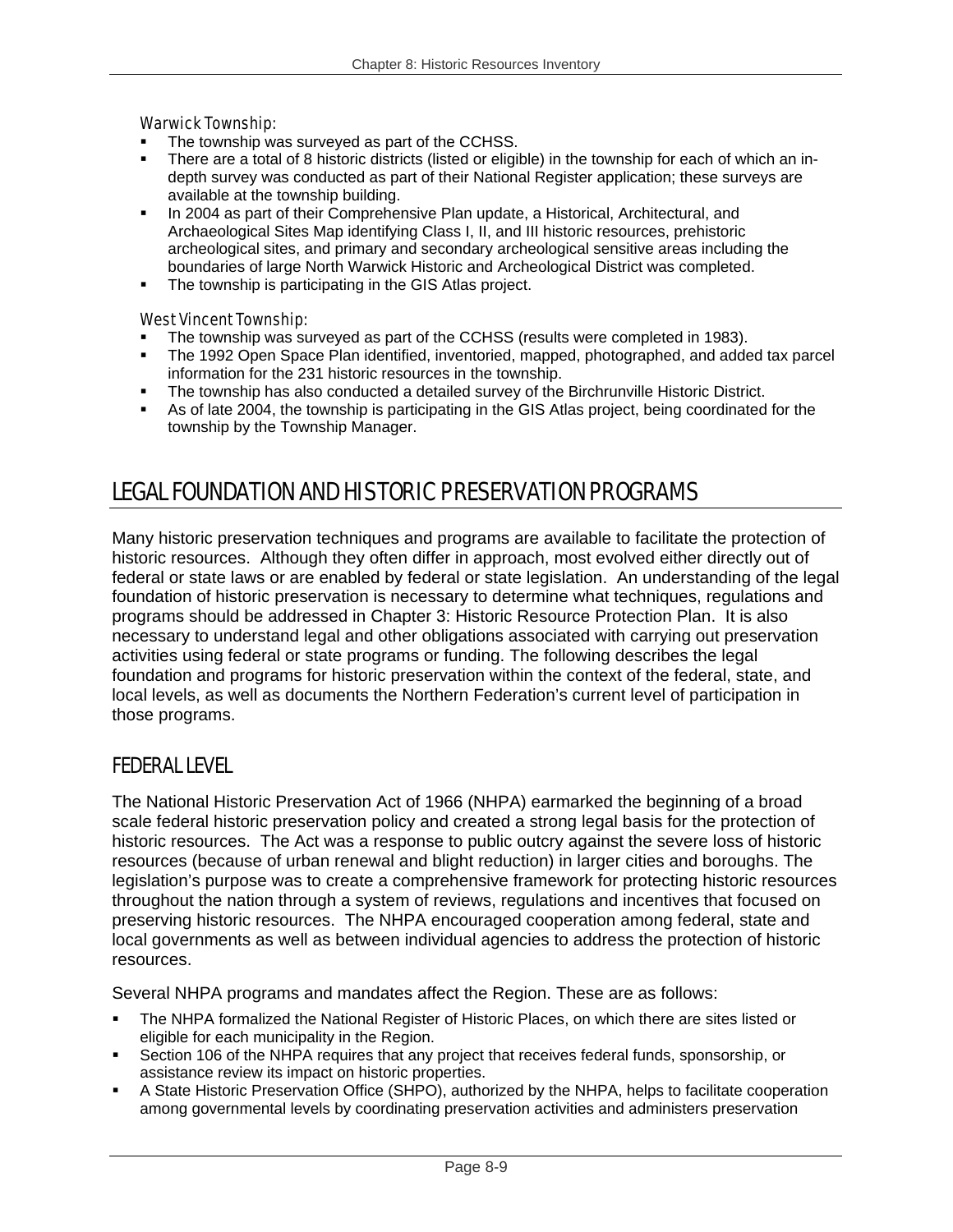activities contained in the NHPA on the state level. In Pennsylvania, this agency is the Pennsylvania Historical and Museum Commission (PHMC).

 The Certified Local Government Program, authorized by the NHPA, enables municipalities to participate directly in federal preservation programs and to access (through the state) certain funds slated for historic preservation activities.

## NATIONAL REGISTER OF HISTORIC PLACES

The National Register of Historic Places is a comprehensive listing of districts, sites, buildings, structures, and objects of historical or cultural significance to the prehistory and history of the locality, the state or the nation that are deemed worthy of preservation. (Note that sites do not need to have national significance to be on the National Register, but instead could be of significance to regional or state history/development or a good example of an architectural style or construction method, among other factors.) The list is maintained by the US Department of the Interior, however, in Pennsylvania the National Register program is administered by the Pennsylvania Historical and Museum Commission (PHMC), Bureau for Historic Preservation (BHP).

A site or district may be determined to have historic significance if it is important to the history, architecture, archaeology, engineering, or culture of the particular community/locality, region in which it is located, state, or the nation. To determine historical significance, there is a set of established criteria against which a property will be reviewed and determined whether it should be listed on the National Register. The criteria for evaluation are as follows:

- Association with events, activities, or patterns that have made a significant contribution to the broad patterns of our history; or
- Association with the lives of persons significant in our past; or
- That embody distinctive characteristics of a type, period, or method of construction, or that represent a significant and distinguishable entity whose components may have individual distinction; or
- That has yielded, or may be likely to yield, information important in prehistory or history.

Sites or districts listed on the National Register of Historic Places are called 'National Register listed'. Through a preliminary review process, sites or districts also may be determined to be eligible for listing and are referred to as 'National Register eligible' or as having received a 'Determination of Eligibility' (DOE). In the case of a National Register Historic District, proposed District boundaries are delineated to include sites that have been determined to be significant; these sites are considered to be 'contributing' to the district. However, within District boundaries, there may also be sites that are not considered significant to the district; these sites are considered as 'non-contributing'.

In and of itself, National Register designation is mainly honorary and does not affect the rights of property owners nor place obligations or restrictions on the use or disposition of property. It does, however, impact the use of federal funds or assistance, in that federal or federally assisted projects need to be reviewed for their potential impact on National Register listed or eligible sites, as described below under *Section 106 Review Process*.

The PHMC is responsible to maintain a database of National Register listed and eligible properties in Pennsylvania, which is available at:

http://www.phmc.state.pa.us/bhp/Inventories/NR\_Reports/Chester.pdf. All the municipalities in the Region have properties eligible for and listed on the National Register; an inventory of these sites as updated through 1/2005 is at the end of this chapter.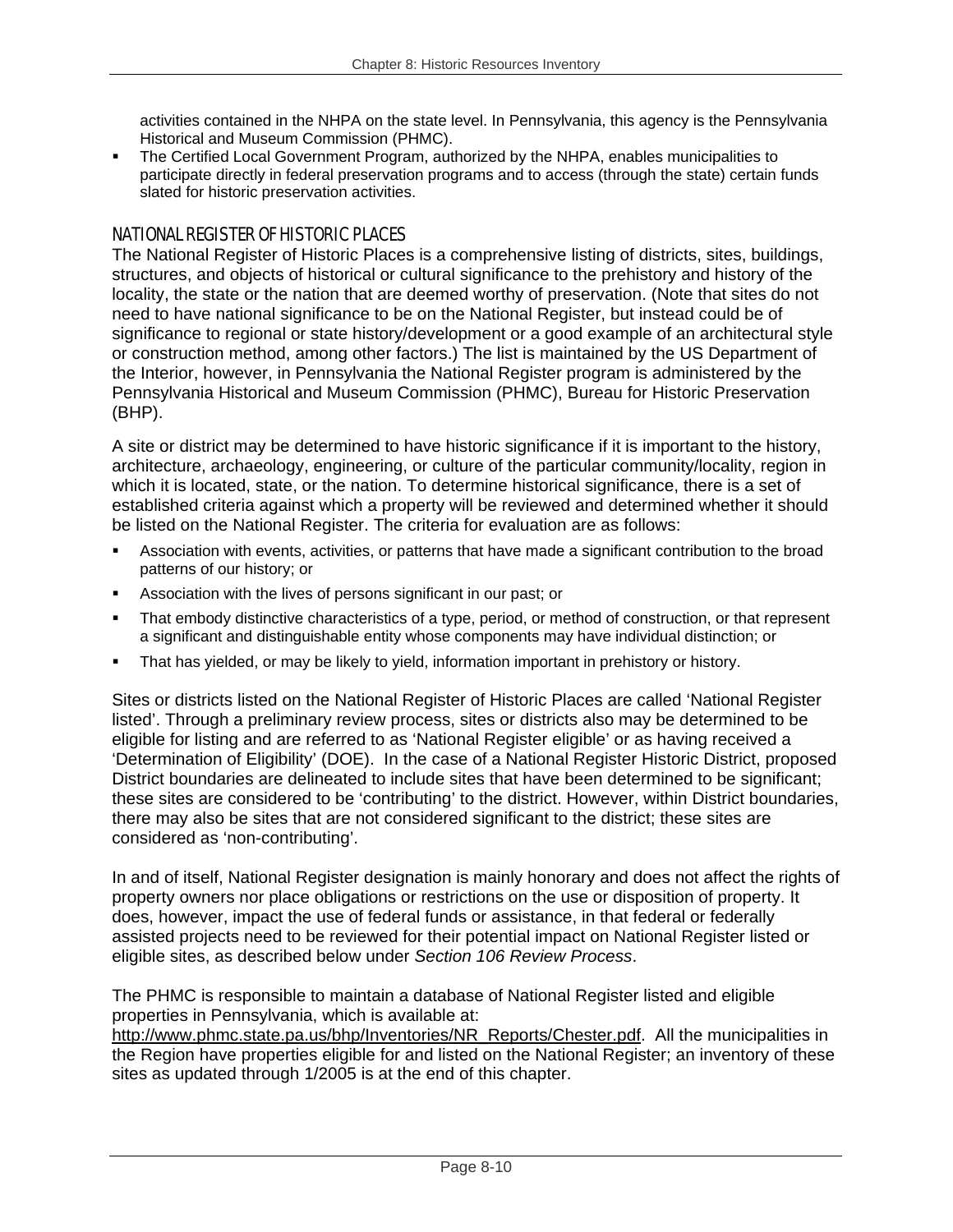## NATIONAL HISTORIC LANDMARKS (NHL) PROGRAM

The National Park Service (NPS) administers the NHL program for the Secretary of the Interior. There is a nomination process to become a NHL and a set of criteria is used to determine the quality of national significance. The NPS NHL Survey staff 1) oversee preparation of individual NHL nominations, 2) undertake American history theme studies which may identify groups of potential NHLs and other resources, and 3) evaluate potential NHLs for their ability to meet NHL criteria. The NPS Advisory Board considers completed NHL nominations (at 2 public meetings per year) and makes recommendations for NHL designation to the Secretary of the Interior. Once designated, the NPS NHL Assistance Initiative staff assist in the NHL's preservation through technical assistance to NHL owners/managers and through education of the public about the importance of NHLs. The NHL Stewards Association, a group of NHL owners and managers, also work to preserve, protect and promote NHLs. As of December 2004, there were only nine NHLs in Chester County, and 158 NHLs in all of Pennsylvania.

The primary difference between NHL listing and National Register listing is that NHLs have been recognized by the Secretary of the Interior as possessing national significance, having exceptional value in representing or illustrating an important theme in the history of the Nation. National Register properties may be of state and local significance. NHL designation automatically places a resource on the National Register of Historic Places if it is not already listed. However, a designated National Register listed site (of national significance) must undergo the NHL nomination process before being designated as a NHL. The National Register nomination process has different procedures and criteria than the NHL designation.

Benefits of NHL designation include:

- Required review under the Section 106 process as to the impact of projects involving federal funding or assistance;
- Limited Federal grants through the Historic Preservation Fund, and potential higher funding priority from other funding sources;
- Technical preservation assistance to NHL owners from the NPS.

Highlights of the NHL designation from the NPS:

- NHL designation recognizes that properties are important to the entire nation.
- **NHLs are listed in the National Register.**
- Owners of NHLs are free to manage their property as they choose, provided no federal license, permit, or funding is involved.
- As with other National Register listings, federal agencies whose projects affect a NHL must give the Advisory Council on Historic Preservation an opportunity to comment on the project and its effects on the property.
- Owners of NHLs may be able obtain federal historic preservation funding, when funds are available. Federal investment tax credits for rehabilitation and other provisions may apply.
- A bronze plaque bearing the name of the NHL and attesting to its national significance is presented to the owner upon request.

More information can be obtained at the National Park Service website: http://www.cr.nps.gov/nhl/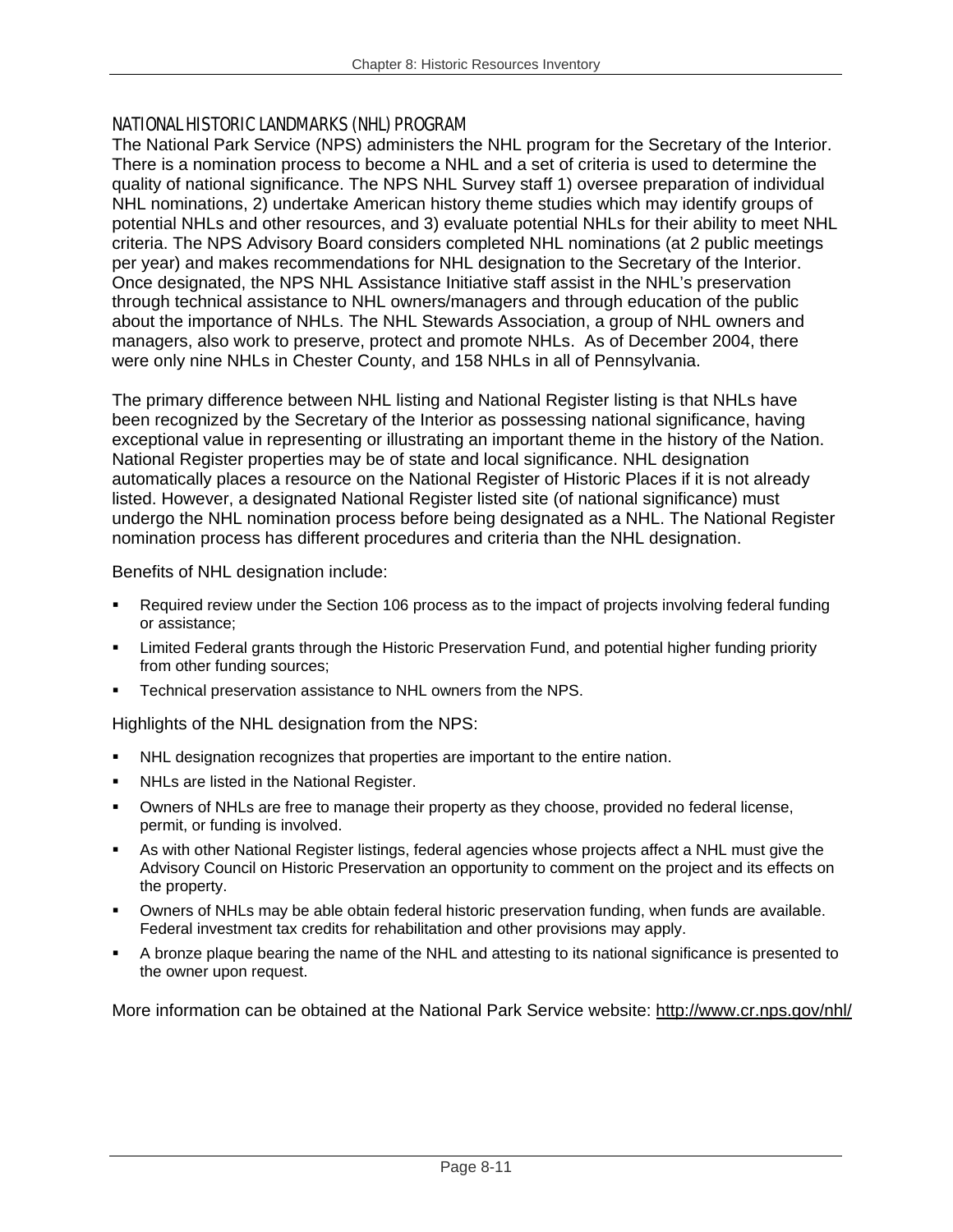## SECTION 106 REVIEW PROCESS

The Section 106 review process was one of the most effective components of the National Historic Preservation Act (NHPA) in reducing the loss of historic resources. This section of the Act requires that any federally sponsored, funded or assisted project, including those requiring a Federal permit, license, or approval, is reviewed for its impact on historic resources either listed on, or determined eligible for, the National Register. The federal agency directly or indirectly responsible for the activity is responsible for insuring compliance with the review process. This review can be delegated to federal field offices or passed through to the state, county or municipal governmental agency responsible for administering the federal funds. Conducting the review at the local level can encourage local input on projects and provide for a high degree of participation on the part of those who may be directly impacted by an activity. This is important as the Section 106 process also stipulates that the public be notified of such projects and their effects, which in turn is key as public involvement helps leads to more acceptable community solutions.

Section 106 does not necessarily protect historic resources from demolition or alteration, however, it requires an investigation of alternatives and consideration of mitigation measures. For example, for Community Development Block Grant funding, which is administered by the Department of Community Development, a County agency in Chester County, each National Register listed and eligible property and historic district must be reviewed for a project's potential impact on that resources(s) prior to project initiation.

## CERTIFIED LOCAL GOVERNMENT PROGRAM

The NHPA enables the Certified Local Government (CLG) Program, which strengthens the partnership of local governments and federal and state agencies in protecting historic resources. A certified local government is one that meets certain criteria including the adoption and enforcement of historic preservation regulations, establishment of an historical commission or similar body, and engaging in the survey of historic properties. Once "certified", qualifying local governments may play a greater role in protecting historic resources by participating directly in the federal process. One of the most important incentives is increased access to federal preservation funds. Ten percent of each state's allocation of historic preservation funds (as authorized by the NHPA) must be allocated to the CLG's.

Detailed information on this program, contained in the "Guidelines for Implementation of the Certified Local Governments Program in Pennsylvania" and "Certification Worksheet for the Pennsylvania Certified Local Governments Program," is available from the PHMC, as well as information about which local governments are CLGs.

## INVESTMENT TAX CREDITS FOR HISTORIC PRESERVATION

The availability of federal income tax credits for the rehabilitation of historic properties has proven to be a very effective means of encouraging the voluntary preservation of historic buildings. Investment tax credits first became available for historic preservation in 1976, and for the next ten years, they served as a major incentive as billions of dollars were expended in the rehabilitation of historic properties. Although the program was scaled back in 1986, investment tax credits remain available and may result in substantial savings in rehabilitation costs, often making rehabilitation more financially feasible than new construction.

Section 47 of the Internal Revenue Code, promulgated after the Tax Reform Act of 1986, provides a rehabilitation tax credit of 20% for the rehabilitation of certified historic structures or 10% for non-historic buildings constructed before 1936. A 'certified structure' is one that is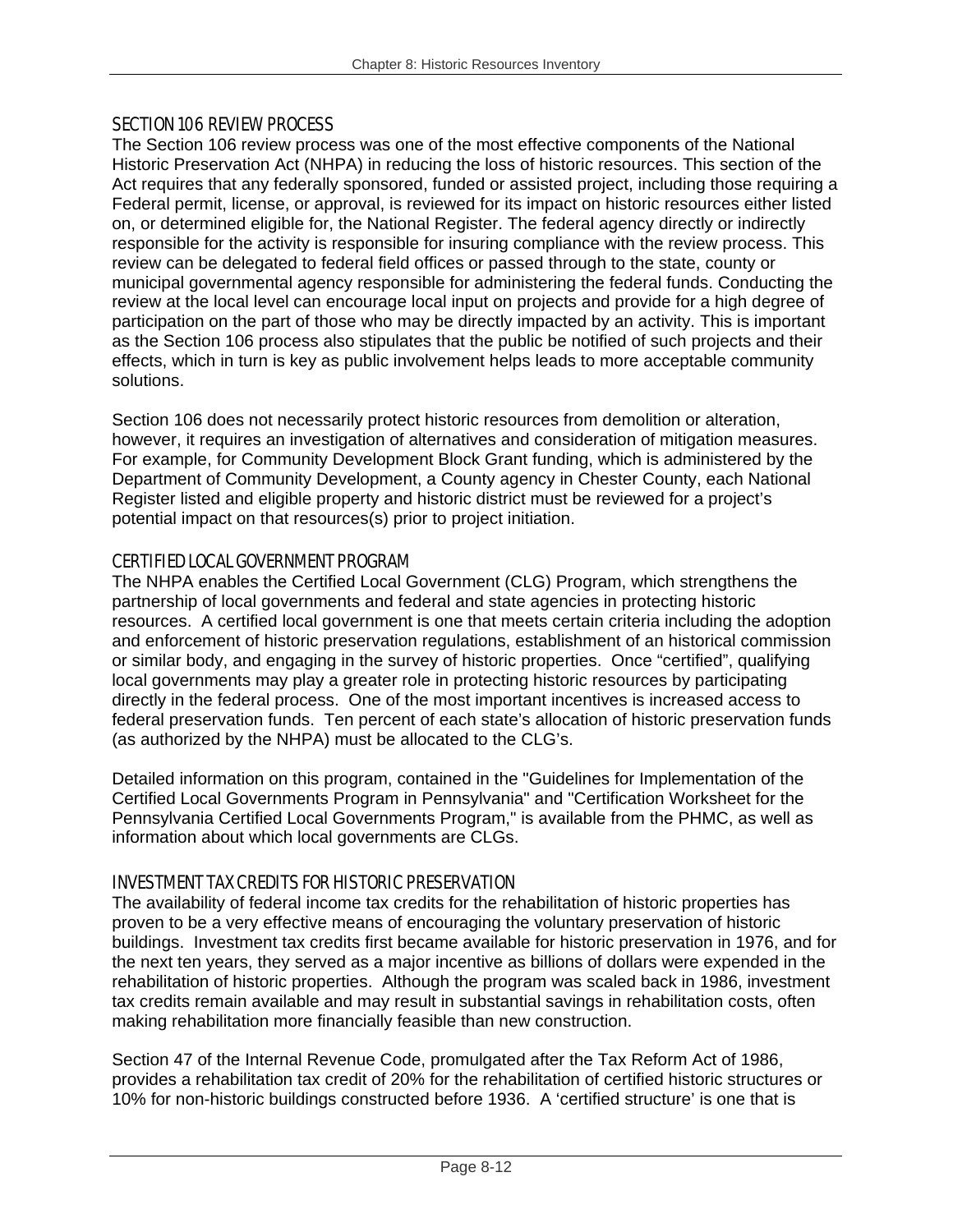either individually listed on the National Register of Historic Places or is certified as contributing to a National Register District. The property must be used for non-residential or rental residential purposes. The rehabilitation must be substantial (exceeding either \$5,000 or the adjusted basis of the building, whichever is greater) and in the case of a certified historic building, must comply with the Secretary of the Interior's Standards for Rehabilitation. After rehabilitation, the building must be owned by the same owner and operated as an income producing property for five years. No certification process is required for those using the 10% rehabilitation tax credit. More information on the process may be obtained from PHMC.

Two government agencies must review the project: The State Historic Preservation Office (SHPO) and the National Park Service (NPS). In Pennsylvania, the Bureau for Historic Preservation, part of the PHMC, serves as the SHPO. An owner submits the application forms to the SHPO. They are reviewed and passed on to the NPS for review and comment and final certification decision.

The application is a three-part process. Part 1 documents the building as a certified historic structure and is eligible to receive the tax credit. Buildings that are individually listed on the National Register are automatically designated as certified historic structures. Part 2 explains the scope of the rehabilitation work and should be filed before work begins. Request for Certification of Completed Work (Part 3) documents the completed work and is proof (for the IRS) that the rehabilitation is "certified". The SHPO provides ongoing technical assistance throughout the application process and encourages early communication with their office.

The purpose of the tax credit is to encourage rehabilitation and adaptive reuse of older structures. Rehabilitation, particularly with the availability of tax credits, can be a viable alternative to demolition and new construction. Projects must comply with the Secretary of Interior's Standards for Rehabilitation as determined through the certification process, however, the standards are flexible. The program successfully illustrates that both adaptive reuse and preservation of architectural character may be accomplished through thoughtful design.

## FAÇADE EASEMENT PROGRAM

A preservation easement is a legal agreement designed to protect a significant historic, archaeological, or cultural resource. A façade easement is a type of preservation easement whereby a building's façade is to be maintained and protected in perpetuity.

There are potential financial benefits from the charitable donation of a facade easement to a tax exempt organization (IRS Code Section 501(c)(3)). The donation of a façade easement must be made for conservation purposes, such as the protection of a National Register listed historic structure, and must be protected in perpetuity. A conservation easement donation can be for structures for either non-residential or residential uses.

More information can be found on the National Park Service Website, Heritage Preservation Service at http://www2.cr.nps.gov/tps/tax/IRSFacade.htm.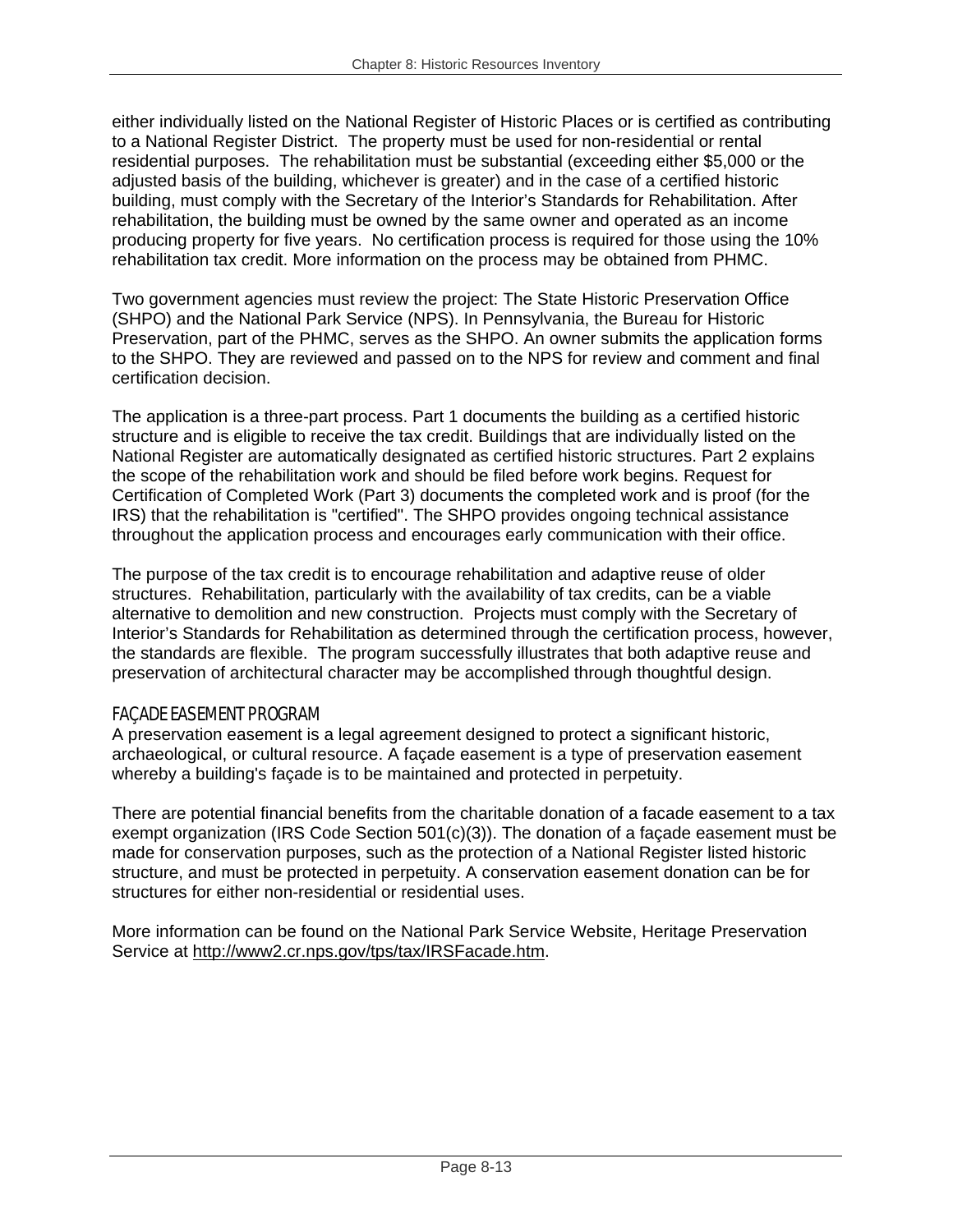## SECRETARY OF THE INTERIOR'S STANDARDS FOR THE TREATMENT OF HISTORIC PROPERTIES

Many of the Region's established HARBs and Historical Commissions use the Secretary of the Interior's Standards as guidelines when providing recommendations to their respective Boards of Supervisors on the treatment of historic properties. These Standards provide advice on how to protect a range of historic resources including buildings, sites, structures, objects, and districts. The *Secretary of the Interior's Standards for the Treatment of Historic Properties* includes guidelines for four approaches to the treatment of historic properties: preservation, rehabilitation, restoration, and reconstruction. By separate regulation, the Secretary requires the application of the Standards to certain programs that the Secretary administers through the National Park Service (NPS). More information can be found on the NPS Heritage Preservation Service website, http://www.cr.nps.gov/hps/.

The Standards were revised in 1992 and were codified as 36 CFR Part 68 in the July 12, 1995 Federal Register (Vol. 60, No. 133).<sup>4</sup> Another regulation, 36 CFR 67, focuses on "certified historic structures" as defined by the Internal Revenue Code. *The Standards for Rehabilitation* in 36 CFR 67 are applied when property owners seek historic certification for Federal tax benefits.

## OTHER FEDERAL PROGRAMS AND ENTITIES

The **SAFETEA-LU**, the Federal Surface Transportation And Funding Act (formerly known as TEA-21) provides 10% of funds apportioned to Pennsylvania for the Surface Transportation Program for special transportation "enhancement" activities *or* provides the amount of funding apportioned for special transportation enhancements in Pennsylvania in 2005, whichever is greater. Projects funded may include historic preservation activities. Applications may include historic preservation research, planning, acquisition and developmental projects that are along transportation corridors, are related to surface transport facilities, or improve the quality of a highway and its surrounding area. Eligible activities include preservation of historic buildings, access improvements to historic sites, archaeological planning and research, and transportation-related museum projects. Under SAFETEA-LU's Environmental Stewardship program, a new preservation program, the National Historic Covered Bridge Preservation program, was also established. The programs are administered in cooperation between the Federal Highway Administration (FHWA) and the Pennsylvania Department of Transportation (PennDOT).

Another national program, founded in 1989, is **Partners for Sacred Places**. It is the nation's only non-denominational, non-profit organization devoted to maintaining and making active community use of older religious properties. Partners for Sacred Places provides assistance and serves as an information clearinghouse about care and use of older sacred places, among other programs as found on their website http://www.sacredplaces.org. They provide assistance to those who care for sacred places while promoting a new understanding of how these places sustain communities.

For more than 50 years the **National Trust for Historic Preservation** has helped protect historic resources, through providing leadership, education, and advocacy to save America's diverse historic places and revitalize communities. The National Trust owns and operates a collection of nationally significant house museums and provides a wide range of preservation services across the country, including grant programs. More information can be found at their website, http://www.nationaltrust.org/.

<sup>-</sup><sup>4</sup> The revision replaces the 1978 and 1983 versions of 36 CFR 68 entitled *The Secretary of the Interior's Standards for Historic Preservation Projects.*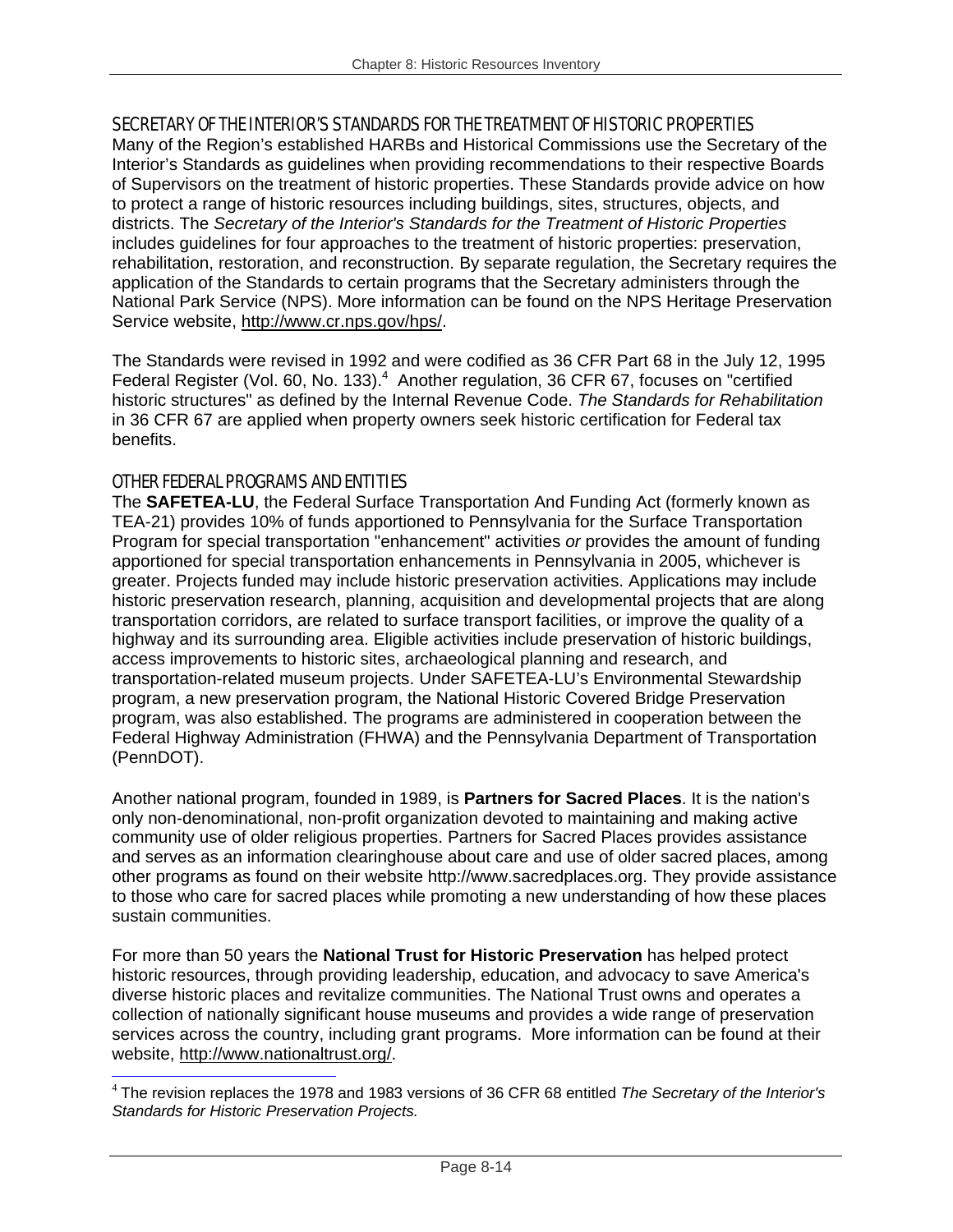### PROSPECTIVE FEDERAL LEGISLATION

While pivotal federal legislation and programs for historic resource protection has been discussed or indirectly referenced in this Inventory, information about new or proposed federal and other legislation affecting historic resources is available on the National Trust website and Preservation Pennsylvania's website (http://www.preservationpa.org).

## STATE LEVEL

The National Historic Preservation Act (NHPA) authorizes the appointment of a State Historic Preservation Office to administer provisions of the Act at the State level. In Pennsylvania, the agency assigned this responsibility is the Pennsylvania Historical and Museum Commission (PHMC), which is responsible for maintaining and administering the state's sites and museums, making determinations of eligibility for the National Register, managing the state archives, and administering a wide variety of historic preservation programs.

## PENNSYLVANIA HISTORY CODE

Many of the federal mandates required through NHPA are reiterated in the Pennsylvania History Code, Title 37 of the Pennsylvania Consolidated Statutes. The code pertains to the conservation, preservation, protection and management of historical and museum resources and identifies PHMC as the responsible agency. It outlines Pennsylvania's legal framework for historic preservation and also mandates cooperation among other state entities in identifying and protecting historic and archeological resources. Additional state legislation addresses preservation, supplementing the provisions of the History Code.

## ACT 167, THE HISTORIC DISTRICT ACT OF 1961

This Act authorizes municipalities to create local historic districts and protect the historic and architectural character through regulation of the erection, reconstruction, alteration, restoration, demolition, or razing of buildings within the certified local historic district. Local historic districts established under the auspices of Act 167 must be formally certified through PHMC. Act 167 also requires the appointment of an historic architectural review board (HARB) to advise the local governing body on the appropriateness of building activity in the district. Requirements for HARB membership are outlined in the legislation.

## ACT 247, THE PENNSYLVANIA MUNICIPALITIES PLANNING CODE OF 1968, AS AMENDED (MPC)

The MPC authorizes the use of municipal land use controls such as use regulations and area and bulk regulations to protect historic resources. The MPC specifically regulates places having unique historical, architectural, or patriotic interest or value through the creation of a specific zoning classification. In Chester County, the MPC has been used primarily to protect historic resources through adoption of an historic overlay zoning district. However, other incentive measures, such as allowing additional uses to promote the protection of historic resources, has been implemented though zoning in some municipalities.

Specifically, **Article III** of the MPC establishes the basis for comprehensive planning in municipalities. Related to historic resource protection planning, Section 301(a)(6) states "The municipal, multi-municipal or county comprehensive plan…shall include…a plan for the protection of natural and historic resources…This clause includes…. historic sites."

**Article VI** of the MPC establishes the basis for zoning ordinances and provides for the protection of historic resources through zoning as follows: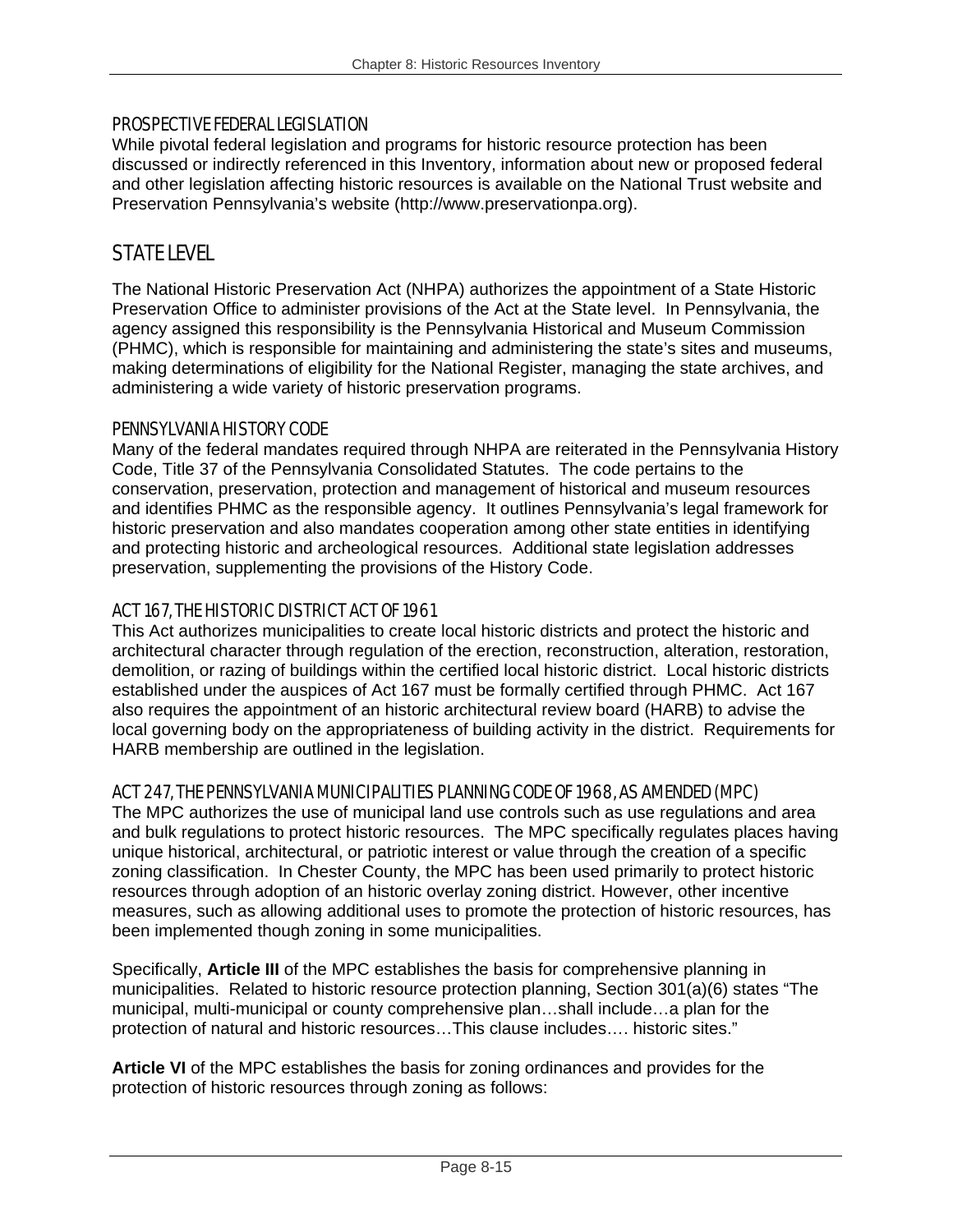- Section 603(a) "Zoning ordinances should reflect the policy goals of the statement of community development objectives [which should generally reflect municipal policy goals of the comprehensive plan, as feasible] and give consideration to the character of the municipality, the needs of the citizens, and the suitabilities and special nature of particular parts of the municipality."
- Section 603(b)(2) "Zoning ordinances…may permit, prohibit, regulate, restrict and determine [among other provisions]…size, height, bulk, location, erection, construction, repair, maintenance, alteration, razing, removal and use of structures…"
- Section 603(b)(5) "Zoning ordinances…may permit, prohibit, regulate, restrict and determine [among other provisions]…protection and preservation of natural and historic resources and prime agricultural land and activities."
- Section 603(c)(7) "Zoning Ordinances may contain: …provisions to promote and preservation prime agricultural land, environmentally sensitive areas and areas of historic significance."
- Section  $603(g)(2)$  "Zoning ordinances shall provide for protection of natural and historic features and resources."
- Section 604(1) "The provisions of zoning ordinances shall be designed to promote, protect and facilitate any or all of the following: …[among other provisions] preservation of the natural, scenic and historic values in the environment...
- Section 605(2)(vi) "Where zoning districts are created, all provisions shall be uniform for each class of uses or structures, within each district, except that additional classifications may be made within any district: [among other provisions] …for the regulation, restriction or prohibition of uses and structures at, along or near: [among other provisions] …places having unique historical, architectural or patriotic interest or value..."

## ACT 537, SEWAGE FACILITIES PLANNING - HISTORIC AND ARCHEOLOGICAL RESOURCES PROTECTION

**Description and Procedure** - Act 537, the Pennsylvania Sewage Facilities Act, requires each municipality in Pennsylvania to have an Official Sewage Facilities Plan that addresses the existing and future sewage disposal needs of the municipality. In most cases, the Pennsylvania Department of Environmental Protection (PaDEP) requires the completion of formal sewage facilities planning modules for new subdivision and/or land development to update or to revise the municipal Act 537 plan before a subdivision is created, thus ensuring a consistent means of sewage disposal. The package of completed forms and its supporting documentation is called a "sewage facilities planning module", or "planning module."

Once a planning module has been completed, it must be given to the municipality in which the project is located for review, along with other agencies such as PaDEP, Chester County Health Department and Planning Commission, and sometimes Chester County Conservation District. While most planning modules are reviewed by the PaDEP, some municipalities (or groups of municipalities working together) have requested and received PaDEP approval to complete review of planning modules themselves.

A planning module is required to be submitted for all land development projects with the general exception of projects 1) that PaDEP grants exceptions or 2) that propose less than ten units using on-lot septic systems.

Current PaDEP regulations require any application for revision of an applicable Act 537 plan to acknowledge the location of any prehistoric resources, including requiring archaeological studies if locations are suspected. Under the authority of 37 Pa. C.S.A., Section 101 et seq. and Article 1, Section 27 of the Pennsylvania Constitution, the policy of the PaDEP is that it will cooperate with the PHMC in the protection of significant archaeological resources and historic structures. The PHMC-Bureau for Historic Preservation (BHP) has the power to review a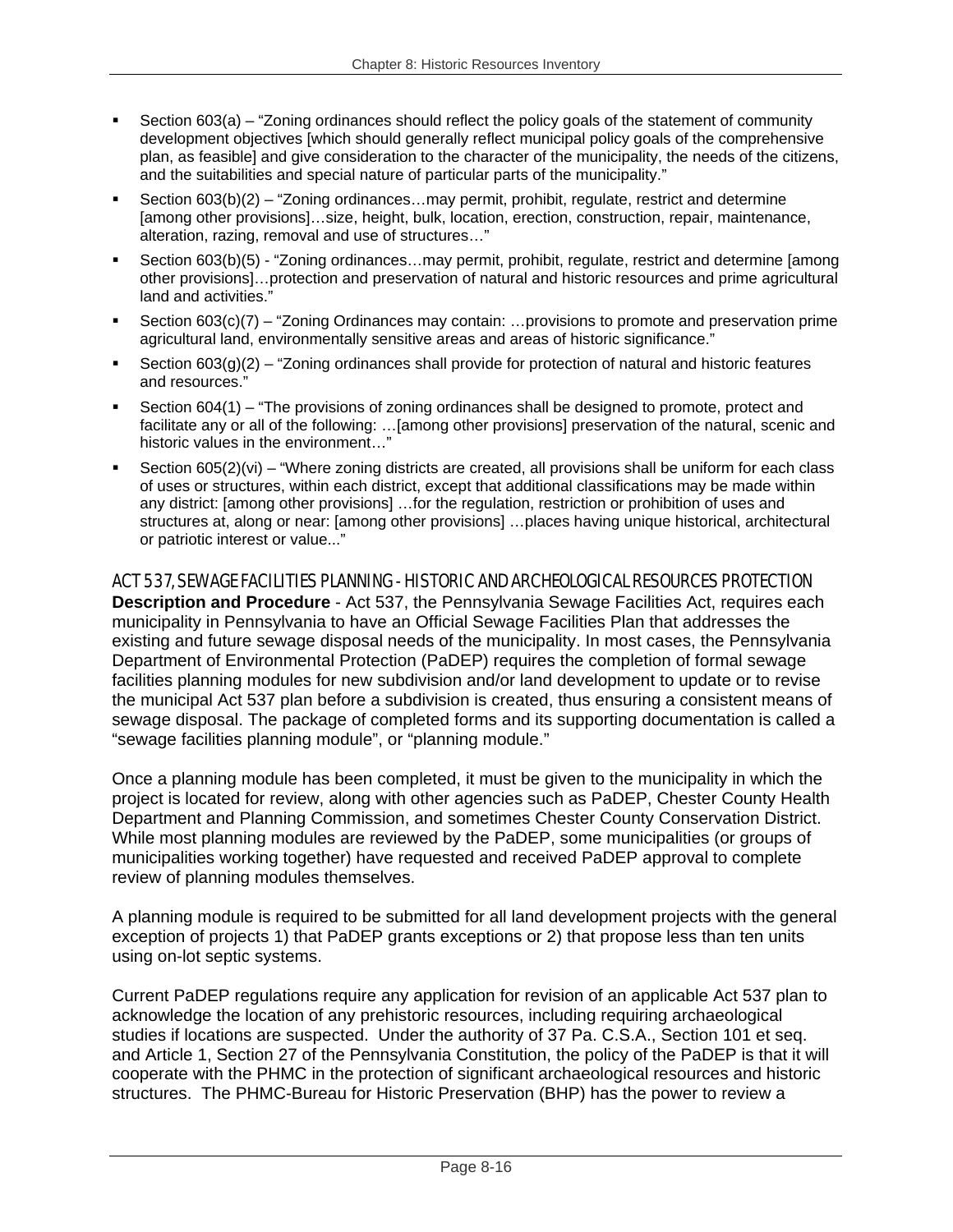project under the authority of the Environmental Rights Amendment, Article 1, Section 27 of the Pennsylvania Constitution and the Pennsylvania History Code, 37 PA. Cons. Stat. Section 500 et seq. (1988). PHMC's review includes comments on the project's potential effect on both historic and archaeological resources.

The purpose of those regulations is to allow procedures to be established for PaDEP planning module approvals and permit reviews so that PHMC has the opportunity to review activities for possible impacts on significant historical and archeological resources. Agreement between the PHMC and PaDEP has been reached on a process whereby PHMC reviews and provides comments on these planning modules prior to the PaDEP's acceptance of the module for PaDEP review. When PaDEP checks for an application's completeness, the PaDEP checks for the completed Cultural Resource Notice (part of the application that PHMC reviews for historic and archeological resources on the proposed site) and a return receipt from PHMC.

The PHMC determines whether the location of the project applicant's proposed activity includes a significant archaeological site. If significance is found, the PHMC will respond in a 'Determination Letter' to the project applicant or the consulting engineer within 15 days of receipt. The PaDEP calculates the time of response starting with the date shown on the return receipt. If a site has a resource deemed "significant," PHMC will alert the following persons or agencies via Determination Letter(s): the reviewing office (listed in Section D or E of the Notice); the project applicant; and the PaDEP liaison with PHMC in the Office of Policy and Communications. For all other responses, PHMC Determination Letter(s) will only go to the project applicant or the consulting engineer (whichever one sent PHMC the Notice).

**What initiates a PHMC review of a proposed Subdivision and/or Land Development through Act 537? –** An applicant proposing a subdivision and/or land development who is not exempt from filing a planning module (see information above for exceptions) must plan for the treatment of sewer and must file a planning module with certain agencies, county(ies), and municipality(ies) in which the site is located, PaDEP, and PHMC. The applicant is required to send a Cultural Resources Notice form to PHMC if one or both of the following benchmark items occur for the proposed development site:

- If a proposal is 10 acres or more; and/or
- If a 50 year old or older structure(s) is on the site of the proposed development (the applicant must submit information and photographs for all the structures 50 years and older);

In either case, the PHMC also requests that the applicants submit information and photographs of all structures over 40 years old.

Many applicants send the Cultural Resources Notice form to the PHMC even if the applicant is technically not required to do so. When in doubt, most applicants are requested by the municipality in which the project is located to send the Cultural Resources Notice and any supplemental information to the PHMC for review.

**Determination of Historic Structures -** When the PHMC receives the Cultural Resources Notice Form from the applicant, the PHMC may determine that:

- The proposed activity affects a National Register historic resource; or
- A structure on the site of the proposed activity to be eligible for the National Register.

In making this determination, PHMC uses criteria A-D of the National Register of Historic Places determinants of significance (36 CFR 60.4).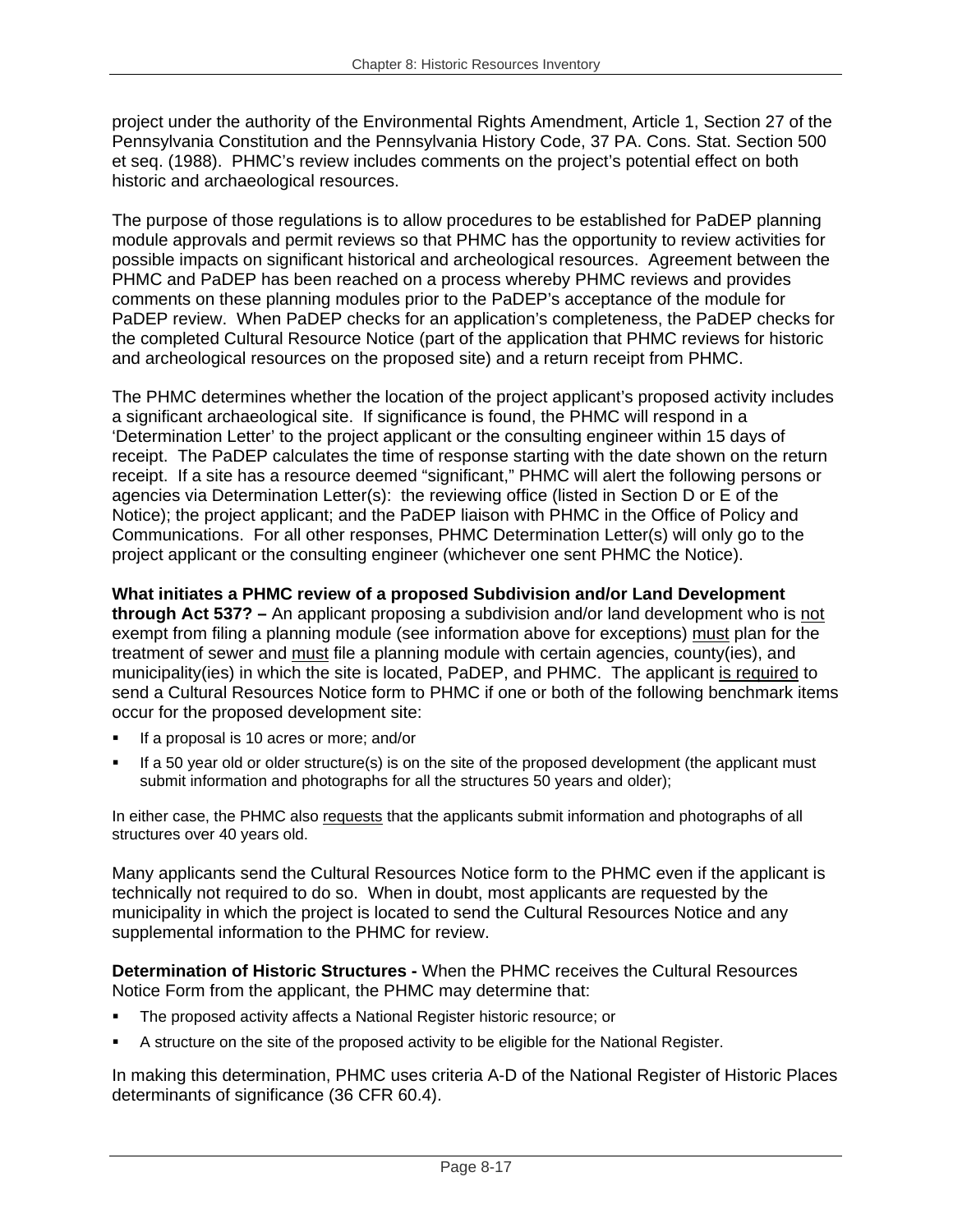## PHMC'S HISTORICAL MARKER PROGRAM

Figure 8-1 is a listing of State historical markers in the Region by municipality.

|                        | Wallace                        | <b>Warwick</b>           | <b>Warwick</b>          |  |
|------------------------|--------------------------------|--------------------------|-------------------------|--|
| <b>Marker Name:</b>    | Springton Manor                | <b>Hopewell Village</b>  | <b>Warwick Furnace</b>  |  |
| County:                | Chester                        | Chester                  | Chester                 |  |
| <b>Date Dedicated:</b> | October 5, 1984                | August 5, 1948           | May 12, 1948            |  |
| <b>Marker Type:</b>    | Roadside                       | Roadside                 | Roadside                |  |
| Location:              | Springton Rd. & Highspire      | Pa. 345 at Warwick,      | Pa 23 between           |  |
|                        | Rd., 1 mile North of U.S. 322  | North of junction Pa. 23 | Warwick & Knauertown    |  |
| Category:              | Government & Politics 18th     | Business & Industry,     | Business & Industry,    |  |
|                        | Century, William Penn          | <i>Iron</i>              | Iron, Furnaces          |  |
|                        | The largest reserved estate of | Forge built 1744 by      | Built 1737 by Anna Nutt |  |
|                        | the Penns in Chester County.   | Wm. Bird; furnace built  | and Co. Made first      |  |
|                        | It was first authorized by     | 1770 by his son Mark.    | Franklin stoves, 1742.  |  |
|                        | William Penn as a 10,000       | Furnace and other        | Supplied shot and       |  |
| <b>Marker Text:</b>    | acre tract in 1701. After      | remains of an iron       | cannon for American     |  |
|                        | resurvey in 1730, it contained | making community of      | revolutionists. Furnace |  |
|                        | 8,313 acres, including most of | the era, administered    | a mile and a half away  |  |
|                        | present Wallace Township.      | by the National Park     | on side road; iron      |  |
|                        | The southern boundary line of  | Service, are about       | mines a mile west on    |  |
|                        | the manor was near this point. | three miles away.        | the highway.            |  |

| Figure 8-1                       |
|----------------------------------|
| <b>PA State Historic Markers</b> |

Established in 1946, the historical marker program is one of the PHMC's oldest and most popular/recognized state programs. The blue and gold markers located throughout Pennsylvania highlight people, places, and events significant in state and national history. A picture of an existing historical marker is shown here to illustrate the design of the actual marker as well as what type of historical information is contained on the marker itself. There are approximately 1,800 markers statewide. A Historical Marker Guide listing can be purchased through the PHMC.

New markers are approved and placed along Pennsylvania highways and streets each year. Most markers are dedicated in public events. Each dedication presents opportunities for Pennsylvanians to both celebrate and understand their heritage. The PHMC is owner of the markers, and maintains them after they are installed and dedicated. At present, markers are repaired and repainted approximately every 7 years.



## PROSPECTIVE STATE LEGISLATION

While pivotal state legislation and programs for historic resource protection has been discussed or indirectly referenced in this inventory, information about new and proposed state legislation affecting historic resources is available on the Preservation Pennsylvania's website (http://www.preservationpa.org).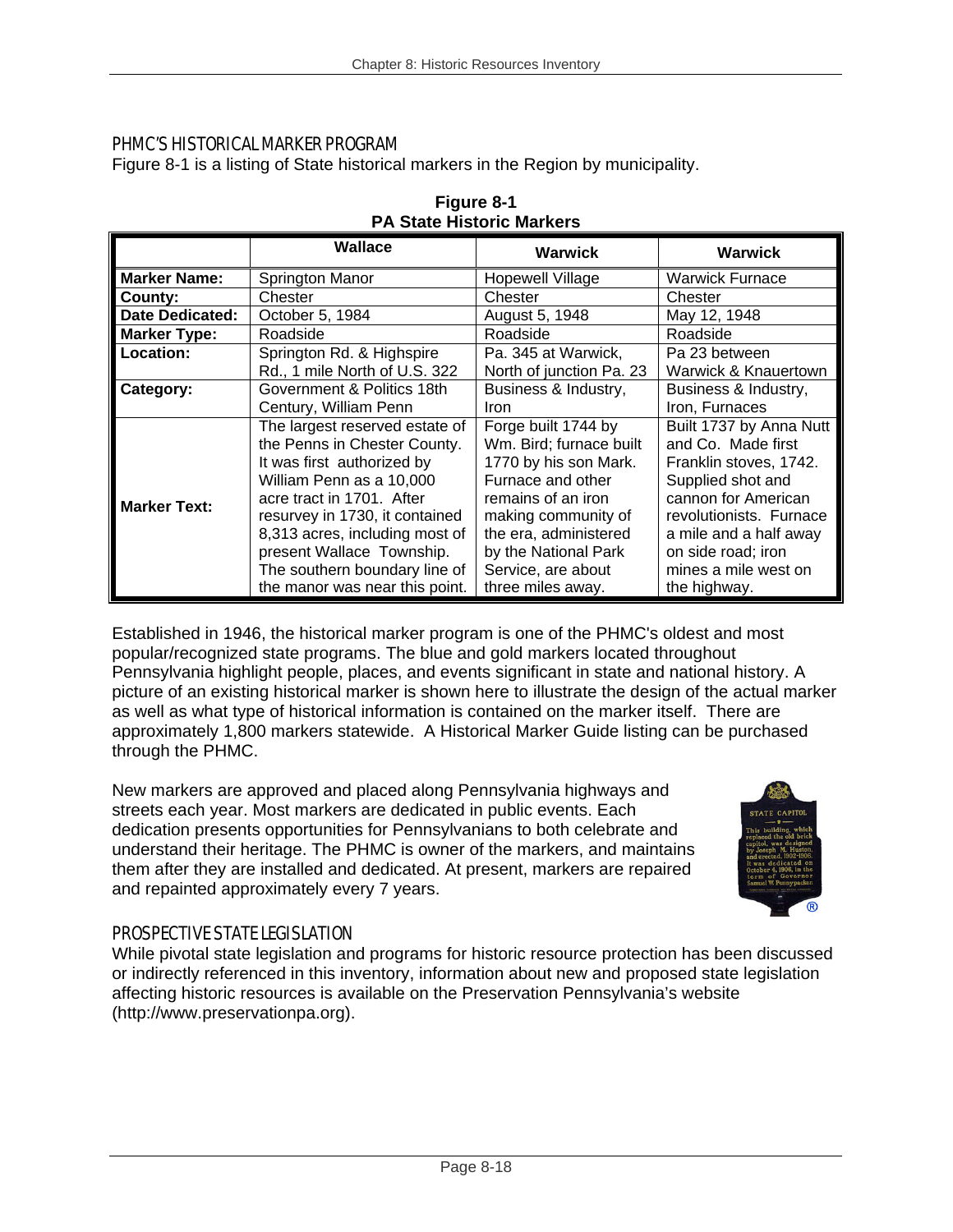## LOCAL LEVEL

To promote historic preservation on a regional basis, preservation policy must be established at the regional level. Establishing a regional preservation policy will show support for preservation as an established priority. Once established, this policy will provide the guidance in pursuing preservation activities. This usually serves to reduce opposition and to elicit support when the Northern Federation initiates preservation programs and strategies.

Local planning documents, such as this Plan and the Federation of Northern Chester County Communities Regional Land Use Plan, are where regional preservation policy is most effectively established. Also to promote preservation, individual municipalities that make up the Northern Federation should thoroughly address historic preservation in their Comprehensive Plans and Open Space, Recreation and Environmental Resources Plans. The Northern Federation, by identifying preservation goals, recognizing how historic preservation relates to other community development objectives, and emphasizing the importance of preservation activities, indicates that historic resource protection is a key planning consideration and that future actions will support preservation.

In the Regional Land Use Plan, historic resources concerns were identified as follows:

- Ensuring that resources are not lost due to demolition or neglect; and
- Protecting the integrity of the resources using land use management and incentive techniques.

These concerns involve maintaining the historic resources themselves and their context. The plan proposes protection of resources through land use/growth management strategies and incentives. In addition, concern for the on-going use and viability of these resources requires considering opportunities to help owners accept and meet preservation objectives.

Implementation is the undertaking of those actions and activities determined to support historic preservation goals and objectives. A preservation program should include a wide variety of actions designed to meet those historic preservation goals and each action or strategy needs to be tailored to regional objectives. These actions are included in the implementation section of this Plan (Chapter 1).

## POLICY PLANS AND RECOMMENDATIONS

Historic resource protection as a successful regional policy must also be supported at the municipal level through comprehensive and open space plans. The following is an overview of the goals, objectives, and recommendations of each plan by municipality in the Northern Federation:

## East Coventry Township

*Comprehensive Plan (2003)*: Considers "historic resources" (homes and architecture) as "scenic resources."

Goal for Historic Resources: Identify historic resources and their surroundings in the township and develop protective measures.

 Objective 2-1: Recognize the value of historic structures to the character of the township landscape by inventorying significant structures, including residential, commercial, industrial, agricultural buildings, bridges, walls and other engineered structures.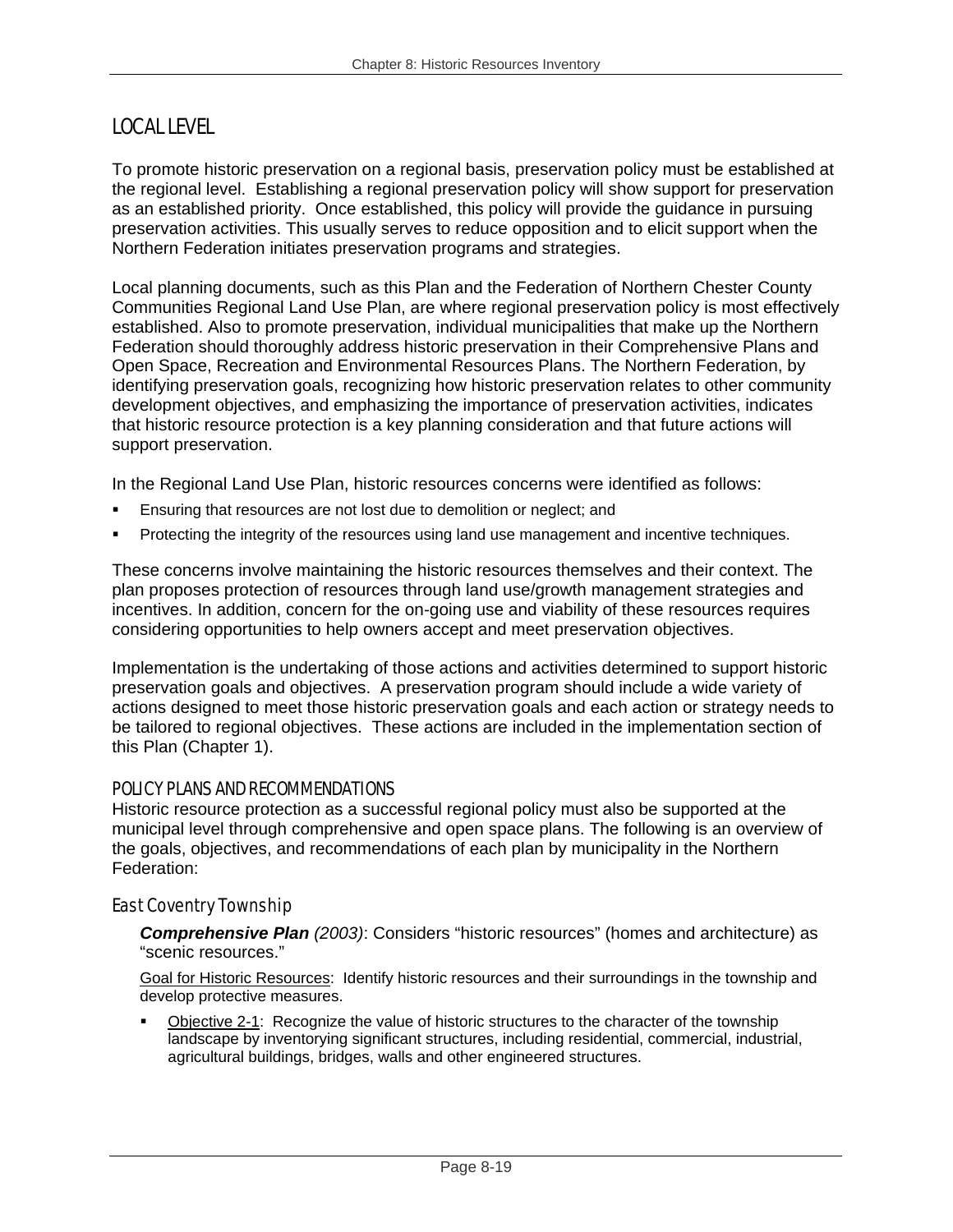- o RECOMMENDATION: Inventory a systematic and thorough inventory of all historic structures, to include use, ownership, style, condition, location, and National Register status. Floor plans, photographs and drawings should be included in the inventory.
- o STATUS: At time of the development of this plan, the Chester County Parks and Recreation Department is aiding each municipality in the Northern Federation (and in the entire County) to inventory all historical resources (site, property, building, structure, etc.) worthy of further investigation that are 50 years old or older in age for the Chester County Historical Resources GIS Atlas project.
- Objective 2-2: Develop protective measures to encourage preservation of significant historic structures.
	- o **RECOMMENDATION:** Develop regulations as part of the Zoning Ordinance that have a review procedure for all plans relating to an historic structure or district.
	- o **STATUS:** At the time of this Plan, the SLDO, Section 407.3.K.L refers to site analysis plan requirements where historic resources and existing paths and trials are to be shown on any proposed plan. The township is in the process of updating their zoning and SLDO to include protection standards, including for historic resources, to implement recommendations of the Pottstown Regional Plan.
- Objective 2-3: Provide for adaptive reuses for historic structures compatible with the structure and the community.
	- o **RECOMMENDATION:** The Historical Commission should continually monitor the status of historic structures in the township, so as to be able to assist an owner in appropriate conversion of uses, architectural renovations, and placement of tenants or owners in historic buildings.
	- o **STATUS:** The Historical Commission has been contacted by the County of Chester Parks and Recreation Department to update the existing 1981 CCHSS for the township.
- Objective 2-4: Create inducements to encourage preservation, such as site plan modifications and clustering.
	- o **RECOMMENDATION:** The township should adopt amendments to Zoning and the SLDO that acknowledge the uniqueness of historic structures and permit modifications to site planning regulations where appropriate to preserve the original character of a structure. Examples include yard standards, home businesses opportunities, and sign requirements.
	- o **STATUS:** Representatives from the Historical Commission used to meet regularly, but have found it difficult to review plans to provide their recommendations on the site lay out, etc. to the Board of Supervisors due to the shear amount of time it takes to do this and they had limited number of volunteers. The Historical Commission will be discussing their future goals. This is ongoing in the township.

*Open Space, Recreation and Environmental Resources Plan (1992)*: Considers "Historic Resources" as part of what is considered "natural areas" within the Township.

Goal 1: Establish an open space system for the entire township which preserves exceptional land and water resources for public passive recreation, for conservation of unique scenic and historic areas, and for protection of wildlife habitats.

- Objectives Under Goal 1:
	- 1. Identify, map and develop an inventory of East Coventry Township's natural resources (water resources, woodlands, steep slopes, scenic, *cultural and historic resources*, etc.)
	- 2. Use this natural resources inventory in the planning and development process particularly for future subdivisions or land developments.
	- 3. Evaluate present land use policies, examine potential open space options, and revise present policies or develop additional ones to preserve and protect the township's identified natural resources.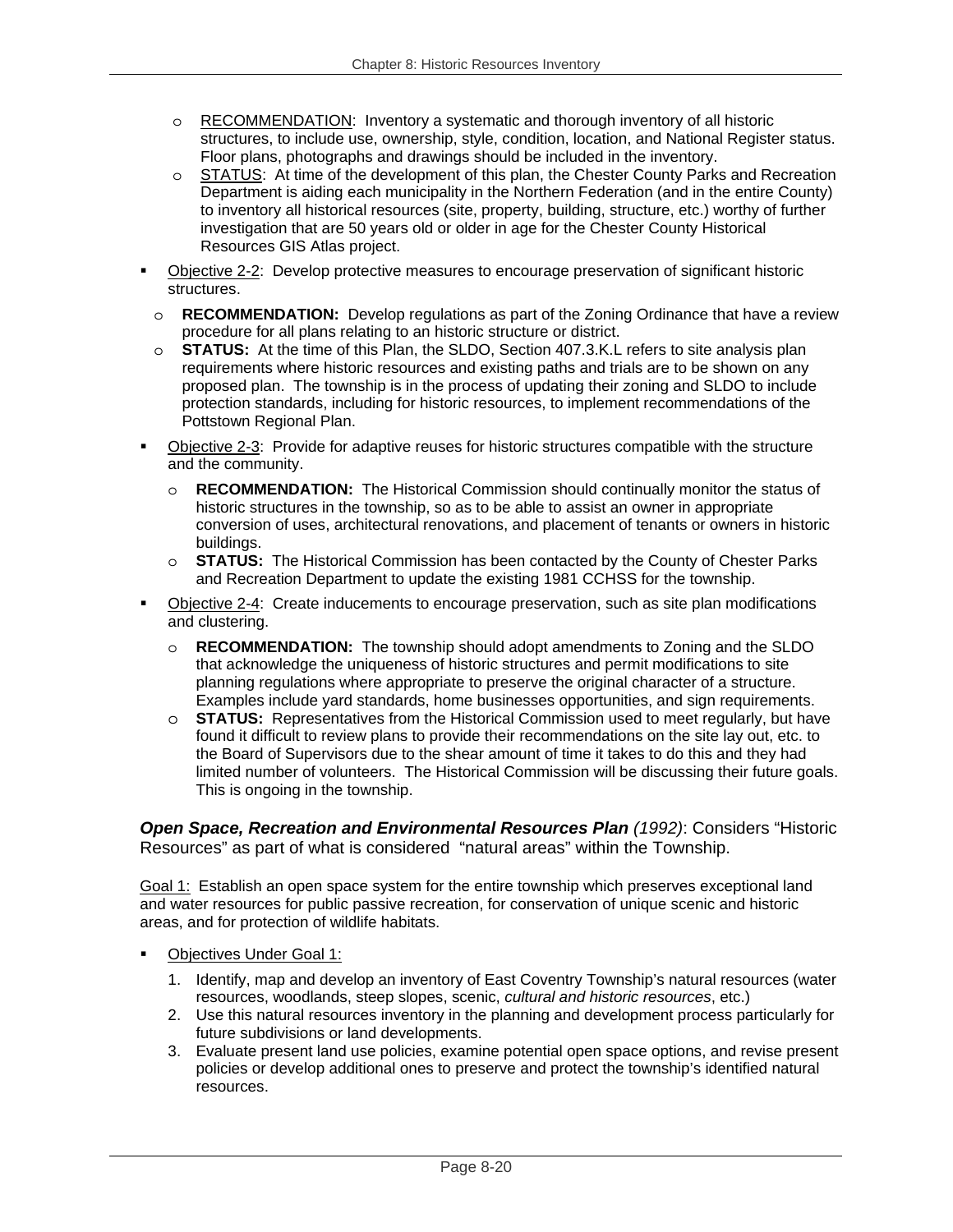- 4. Evaluate identified natural resources to determine high priority natural areas for the township to seek public easements or acquire.
	- o **RECOMMENDATIONS:** 
		- $\triangleright$  Identify resources which are not adequately protected and in need of further protection within the township.
		- $\triangleright$  Amend the zoning ordinance to include protection standards for historic resources should be implemented.
		- $\triangleright$  Direct growth to compact areas where adequate infrastructure is available or planned.
		- $\triangleright$  Historic areas could be protected through the creation of a historic zoning district that addresses architectural standards for new structures and alterations to existing structures as well as other requirements aimed at preserving the historic integrity of an area.
		- $\triangleright$  Cluster/open space zoning provisions could be used to decrease the visual intrusions of land developments and to protect scenic views.
		- $\triangleright$  To the greatest extent possible, new structures should be directed away from exceptionally scenic rural areas or ridges.
	- o **STATUS:** There are two National Register Historic Districts in the township (Parker Ford and Fricks Locks). There is also a historic bridge (arch bridge) built over Pigeon Creek, shared by East Vincent and East Coventry Townships. A Historic Marker was applied for through the PHMC State Marker Program. In October 2004, a 200<sup>th</sup> anniversary celebration took place and both townships donated money to put a temporary marker on the bridge while fundraising was continuing for the permanent State Marker. This is the oldest existing stone bridge in Chester County.

#### East Nantmeal Township

*Comprehensive Plan (2002)*: "Historic resources" are included in what they consider "scenic resources."

Goal for Historic Resources Preservation: Identify historic resources and their surroundings in the township and develop protective measures.

- Objective 2.1: Recognize the value of historic structures to the character of the township landscape by inventorying all structures: residential, commercial, industrial, agricultural buildings, bridges, walls and other engineered structures.
	- o **RECOMMENDATION:** Maintain a systematic and thorough inventory of all historic structures, to include use, ownership, style, condition, location, and National Register status. Floor plans, photographs, and drawings to establish character and resource identifications should be included in the inventory. Solicit advice from the Historic Committee as appropriate.
	- o **STATUS:** At time of the development of this plan, the Chester County Parks and Recreation Department is aiding each municipality in the Northern Federation (and in the entire County) to inventory all historical resources (site, property, building, structure, etc.) worthy of further investigation that are 50 years old or older in age, as part of the Chester County GIS Historical Resources Atlas; this will update the CCHSS for the township.
- Objective 2:2: Develop protective measures to ensure preservation of historic structures.
	- o **RECOMMENDATIONS:** Continually monitor programs and funding sources that address historic preservation for relevance to efforts in the township.
	- o **STATUS:** Continuing efforts and building a foundation to implement protective measures for historic preservation. Once this Plan is adopted, the Planning Commission, Board of Supervisors and Historic Committee will have an up to date Plan which outlines strategies and techniques the township can implement in order to protect their resources.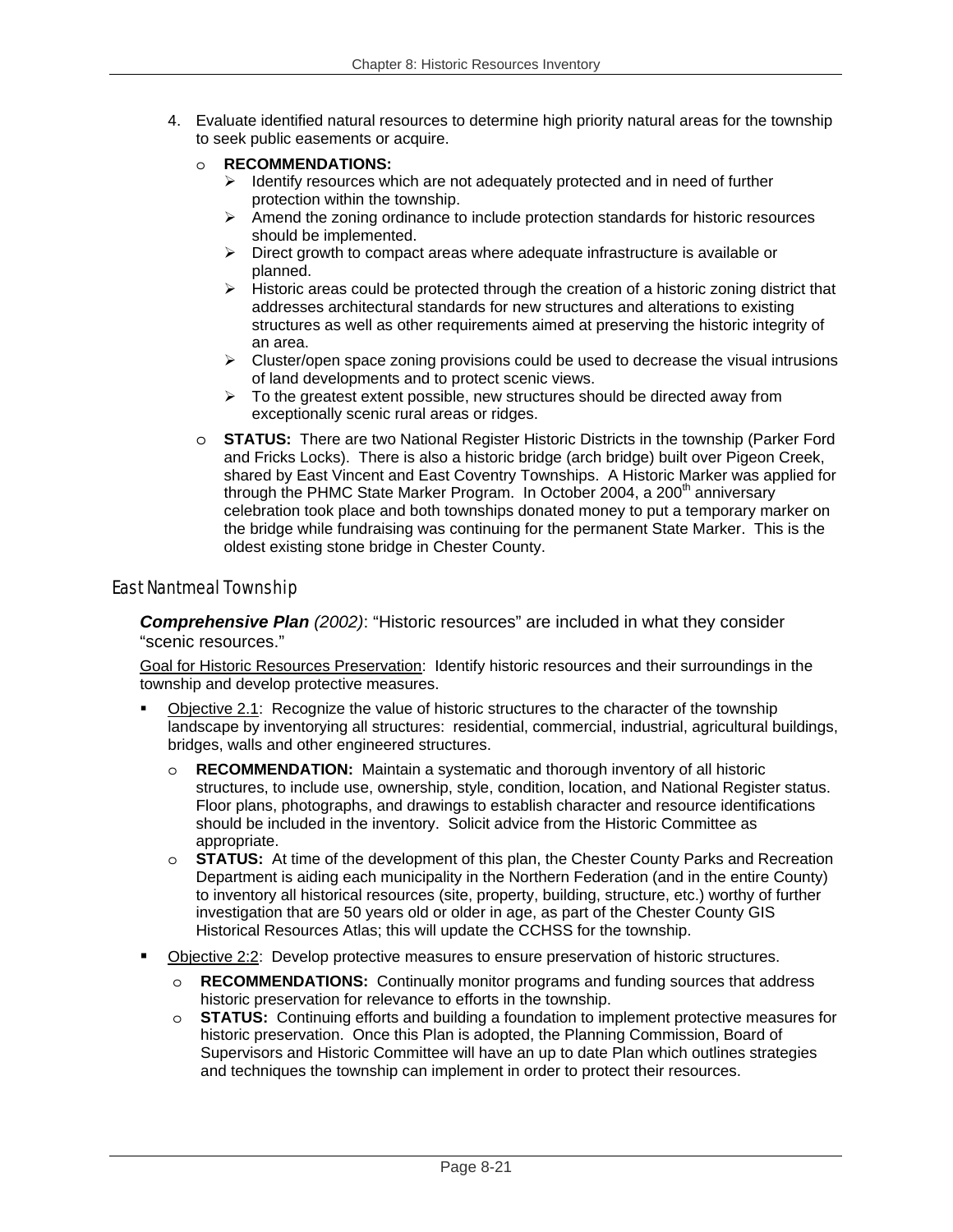- Objective 2:3: Provide for adaptive reuses of historic structures compatible with the structure and the community.
	- o **RECOMMENDATION:** The Historic Committee should continually monitor the status of historic structures in the township, so as to be able to assist an owner in appropriate conversion of uses, architectural renovations, and placement of tenants or owners in historic buildings.
	- o **STATUS:** On a continuous basis.
- Objective 2.4: Create inducements to encourage preservation, such as site plan modifications.
	- o **RECOMMENDATION:** The township should adopt amendments to the Zoning code and Subdivision and Land Development Ordinance that acknowledge the uniqueness or historic structures and permit modifications to site planning regulations where appropriate to preserve the original character of the structure. Examples would be yard standards, home business opportunities, and sign requirements.
	- o **STATUS:** No amendments to date have been adopted by the township that allows special regulations for historic sites. There is one National Register Historic District (Reading Furnace Historic District) in the township, but no related regulations on the local level.

#### *Open Space & Recreation Plan (1993)*

Goal: Enhance environmental quality through the preservation of unique and sensitive areas within the township*.* 

- Objective1.d.: Use the findings of the Historical Study currently in progress to incorporate the cultural heritage of East Nantmeal into the overall plan for preservation and protection of resources and unique features.
	- o **RECOMMENDATION***:* Establish an overlay district to incorporate scenic and historic resources.
	- o **STATUS***:* The Township to date has not adopted an overlay ordinance*.*

## East Pikeland Township

*Comprehensive Plan (2001)*: "Historic resources" are considered what they consider "scenic resources."

Goal for Historic Resources Preservation: To protect historically significant areas and to insure the preservation of inventoried resources.

- Objectives 1:To promote the preservation of historic areas and structures through the identification of all potential historic resources, the evaluation and documentation of meritorious resources and their prioritization for protection.
	- O **RECOMMENDATION:** Establish a program to systematically identify and document all buildings, roads and engineered structures in the township that have local or greater historic significance.
	- o **STATUS:** At time of the development of this plan, the Chester County Parks and Recreation Department is aiding each municipality in the Northern Federation (and in the entire County) to inventory all historical resources (site, property, building, structure, etc.) worthy of further investigation that are 50 years old or older in age, as part of the Chester County Historical Resources GIS Atlas project.
- Objective 2: To secure the appropriate certification of historical significance of eligible historic resources.
	- O **RECOMMEDATION:** Coordinate with building owners and appropriate agencies to secure local, regional, or national certifications in order that the buildings acquire development protection and be eligible for relevant financial assistance.
	- o **STATUS:** On a continuous basis by the Historical Commission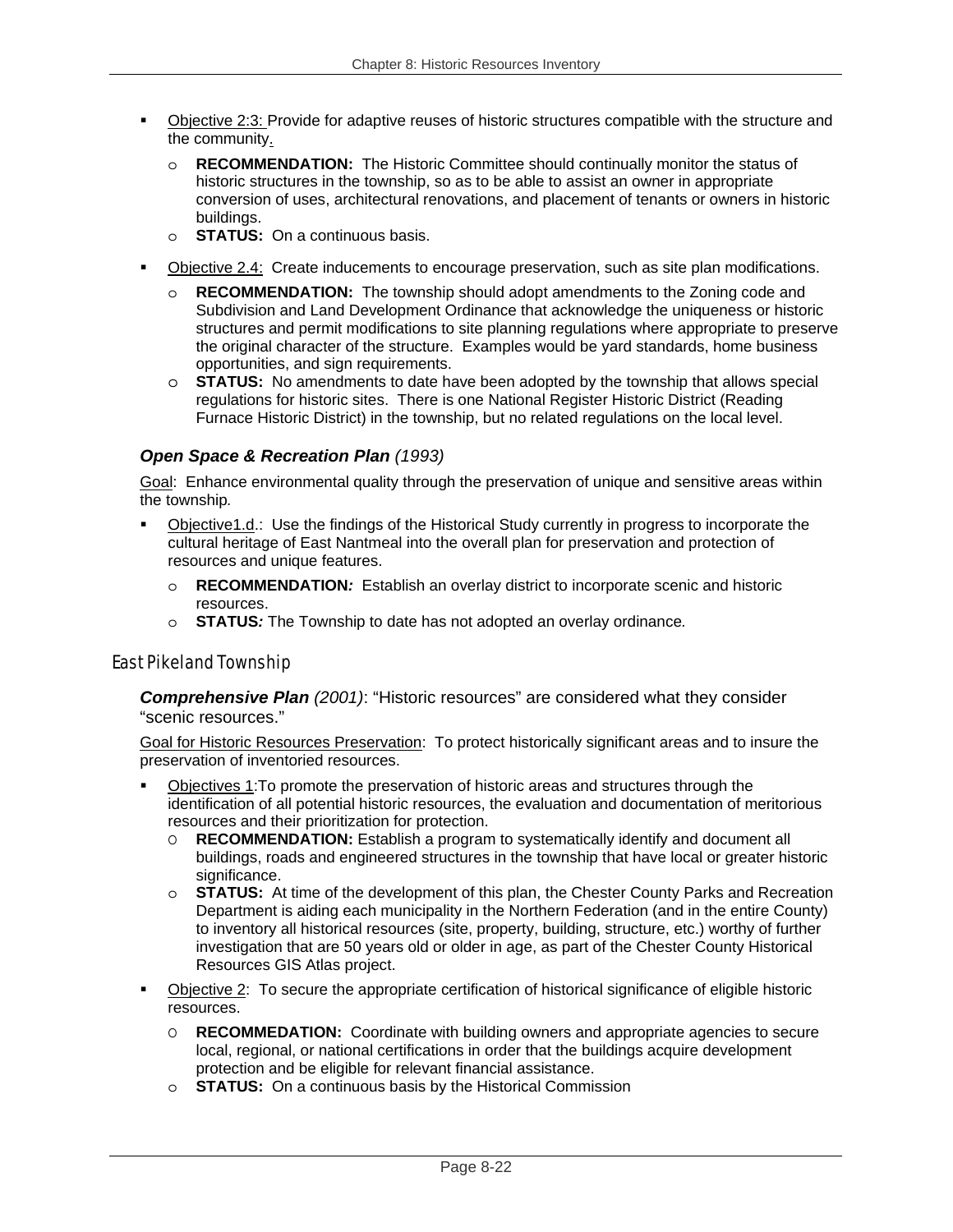- Objective 3: To devise preservation strategies appropriate to the identified historic resources.
	- O **RECOMMEDATION:** Utilize available resources, such as established historical commissions, national organizations, and local residents, to prepare methods and strategies to preserve historic elements of the township landscape. Such strategies should be adaptable to the unique situation of each structure and ownership.
	- o **STATUS:** On a continuous basis by the Historical Commission
- Objective 4: To develop opportunities and incentives for the continued use or compatible reuse of historic structures.
	- O **RECOMMENDATION:** Coordinate with local development interests, realtors, financial institutions and historical organizations to develop methods to encourage the continued use of historic buildings. Possible incentives are preferred rehabilitation loans, modified building and housing code requirements, and proactive efforts to locate occupants for historic structures.
	- O **STATUS:** The Historical Commission actively encourages the continued use of historic buildings whenever feasible. A recent successful example was on an Assisted Living Facility proposal where there was a historic house and barn on the site. Through efforts of the Historical Commission and the willingness of the developer of this facility, the Assisted Living Facility is utilizing the historic barn on site and the historic house has been re-adapted for use as office space.
- Objective 5: To protect and preserve historic structures and areas by developing regulatory measures that would minimize the impacts of new construction and development on historic resources and their settings.
	- O **RECOMMENDATION:** Recognize the area surrounding an historic structure as being significant to it by requiring adequate spatial dimensions for the siting of historic buildings within the context of contemporary structures. Standards will be particular to individual situations and may require the recommendation of historic preservation professionals.
	- O **STATUS:** Figure 8-2 denotes the provisions adopted in township's ordinances to protect historic resources.
- Objective 6: To consider various preservation opportunities including historic districts and regulatory incentives.
	- O **RECOMMENDATION:** The establishment of historic districts, with unique development standards, should be encouraged where multiple structures existing in close proximity, such as in village. Special standards should
	- O **STATUS:** Figure 8-2 denotes the provisions adopted in township ordinances to protect historic resources. Currently there is a Historic Overlay District.
- Objective 7: To foster public education and support private actions which promote the preservation and protection of historic resources.
	- O **RECOMMENDATION:** Develop programs which increase the public awareness of and sensitivity to historic buildings. Emphasize their role these buildings have played in the history of the township and the region, as well as the roles they can play in the future. Tours to successful preservation sties elsewhere and public access to local sites should be considered.
	- O **STATUS:** Currently the Township Historical Commission and the local Historic Society participates with the Chester County Town and Village Walks providing guided walking tours in the Villages of Kimberton and Merlin. The Historical Commission also gives tours at the Raps Dam site and the old mill, educating the public about the historical significance of this dam site where guns and gunpowder were manufactured and were later used in the Revolutionary War.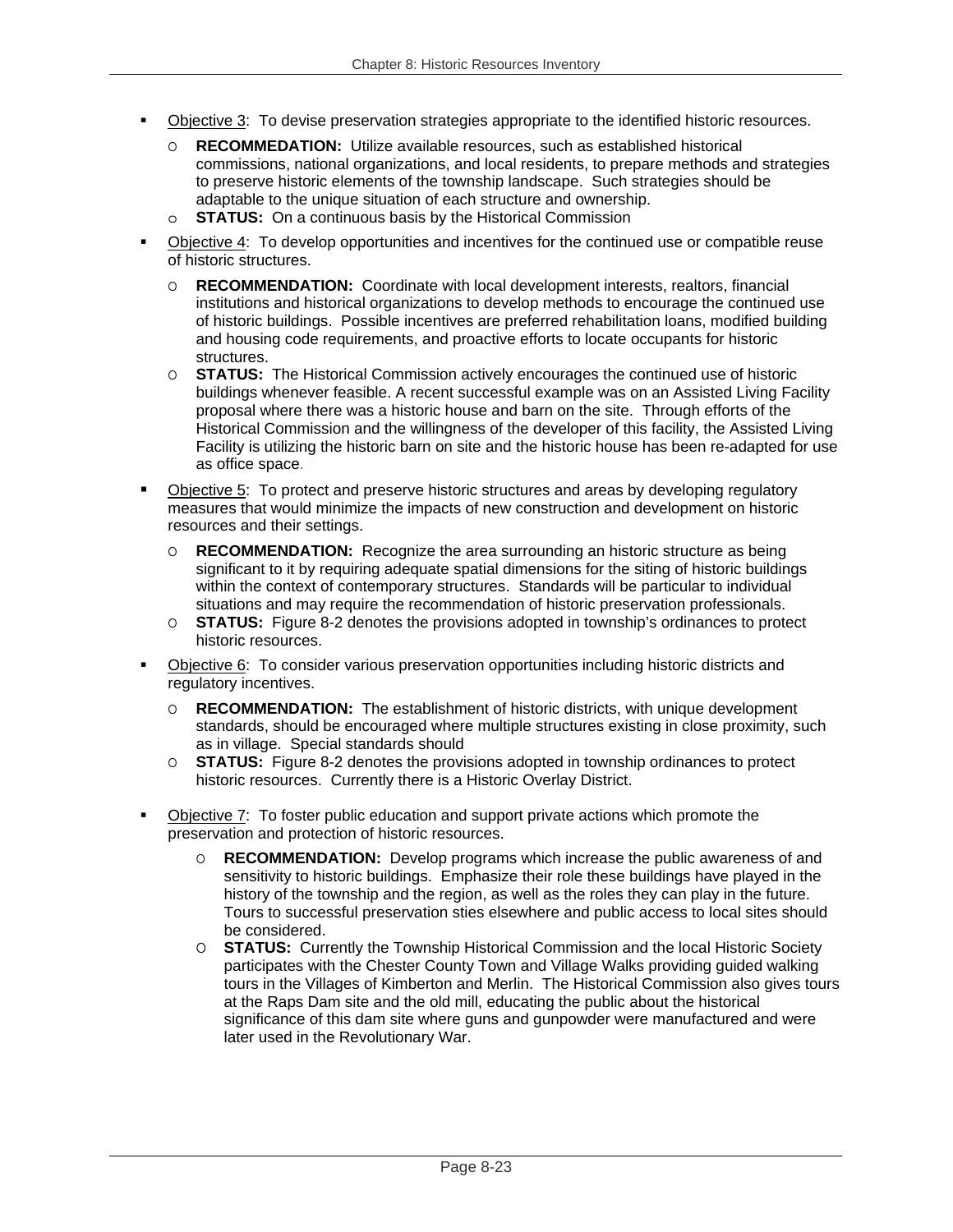*Open Space, Recreation and Environmental Resources Plan (1992)*: Considers "Historic Resources" as part of what is considered "natural areas" within the township.

GOAL 1: Preserve the rural character of the Township

- Objectives under Goal 1 which pertain to historic resources include:
	- **Preserve and enhance the character of the Village of Kimberton and the settlement around** Merlin.
	- **Where development does occur, encourage settlement patterns sympathetic to the scale and** character of a rural village.
	- **Conserve rural lands by adopting appropriate zoning regulations.**

GOAL 5: Preserve cultural and historic resources

- Objectives under Goal 1 which pertain to historic resources include:
	- o Develop and support public awareness programs concerning historic and prehistoric resources.
	- o Support the Historic Commission to act as guardian of historic, architectural, and archaeological resources.
	- o Pursue and encourage the listing of historical/architectural sites and districts.
	- o Adopt local ordinance to create historic districts and to protect historic and cultural resources.
	- $\circ$  Formulate provisions in the zoning regulations that will allow for the adaptive reuse of historic sites.
	- o Include consideration for historic, architectural, and archaeological resources into the development review process.

#### East Vincent Township

*Comprehensive Plan (1994), with Amendments (2002)*: "Historic resources" are included in what they consider "scenic resources."

Goal for Historic Resources Preservation: Protect valuable historic resources from degradation or destruction in order to preserve the cultural roots of the township.

- Objective 1: Encourage public interest in, and concern for our historic resources.
- Objective 2: Continue support of the Township Historic Commission and encourage citizen participation in historic resource preservation.
- Dbjective 3: Pursue listing of historic resources on the national, state, county, and local level in order to create an awareness of their importance.
- Objective 4: Adopt ordinances designed to preserve and protect historic resources. Encourage the adaptive re-use of older buildings which will preserve them while allowing flexible design.
	- O **RECOMMENDATION:** Zoning Ordinance revisions were set to be updated to include preservation of historic resources.
	- O **STATUS:** The Township has adopted a Historic Overlay District in Zoning. In the SLDO, a historic impact statement is required if the proposed land development and/or subdivision falls under certain circumstances as elaborated in Section 30.6E.4.d. Section 426.G of the SLDO also requires identification of "historic features and other points of interest" and crossreferences zoning ordinance requirements. The other updates to the SLDO for the preservation of historic resources were near completion at the time of this plan.

#### *Open Space, Recreation and Environmental Resources Plan (1992)*:

- o **RECOMMENDATIONS:** Establishment of a historic districts could be considered for the following sites:
	- ¾ The small settlement at the intersection of Sheeder Mill Road, Ridge Road, and Ellis Woods Road;
	- $\triangleright$  The small settlement near the intersection of Hoffecker Road and Hallman Mill road;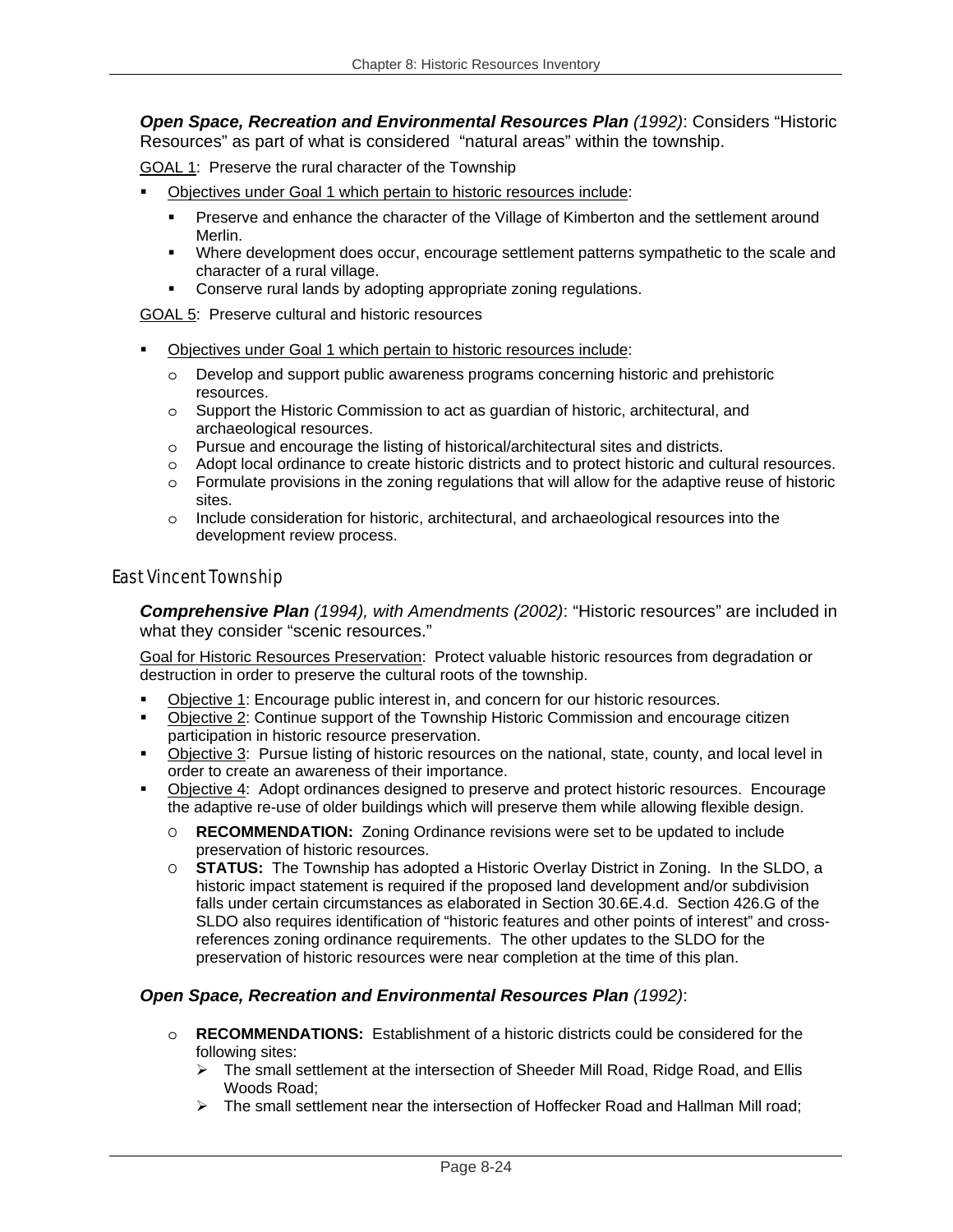- ¾ Along Ridge road from Buckwalter Road to Hoffecker road;
- ¾ Sheeder Mill Village on Sheeder Mill Road.

### North Coventry Township

#### *Comprehensive Plan (1989)*:

Goal for Historic Resources Preservation: Protect valuable historic resources from degradation or destruction in order to preserve the cultural roots of the township.

- Objective 1: Pursue listings of historic resources on the National or State Register of Historic Sites in order to protect them from development pressures.
- Objective 2: Continue support for the Township Historic Commission and encourage citizen participation in historic resource preservation.
- Objective 3: Adopt ordinance designed to preserve and protect historic resources. Encourage the adaptive re-use of older buildings which will preserve them while allowing flexible design.

#### O **RECOMMENDATIONS:**

- $\triangleright$  The Plan recommends a village inventory be conducted that documents the land uses and architectural style of the villages. The study should identify land ownership, development potential, and particularly valuable features contributing to the village character such as historic buildings. The inventory should support the creation of a certified state historic district which would allow for special protection of these resources.
- $\triangleright$  Upon completion of the village inventory, the township Planning Commission should make recommendations to the Board of Supervisors concerning the treatment of village features such as parking, signage, landscaping, architecture, historic land uses, commercial uses, and housing.
- $\triangleright$  The township can encourage the preservation of villages through public or private programs. Some of the provisions which could be included in such programs are:
	- 1. Create a state historic district which could require any conversions to existing and any new infill development to match the character of the village as identified in the inventory. The signs, parking, setbacks, and landscaping could be regulated in such a district.
	- 2. Provisions could delay the alteration or demolition of historic structures or other valuable village features as identified in the inventory.
	- 3. Adopt an ordinance that requires land uses to reserve rights-of-way for sidewalks, trails and future road improvements so that development can be setback appropriately from such improvements.
	- 4. Establish a village improvement fund for the acquisition of façade easements, village parks, and for matching grant program to encourage residents to restore or improve the village atmosphere.
	- 5. Zone the villages for residential uses at densities recommended in the Plan with provisions that allow for and encourage adaptive reuse of historic properties as neighborhood commercial or other compatible uses.
	- 6. Create village review boards that will be responsible for the review of development proposals in village in terms of compatibility and design. The review board should be made up of representatives from each village who are familiar with the land development review process.

#### O **STATUS:**

- $\triangleright$  A Village Inventory is being completed at the time of this Plan.
- $\triangleright$  The township Planning Commission is actively providing recommendations to the Board of Supervisors concerning the treatment of historical resources in villages. Once an inventory is complete, the Planning Commission will be able to provide more detailed recommendations. This is an ongoing process.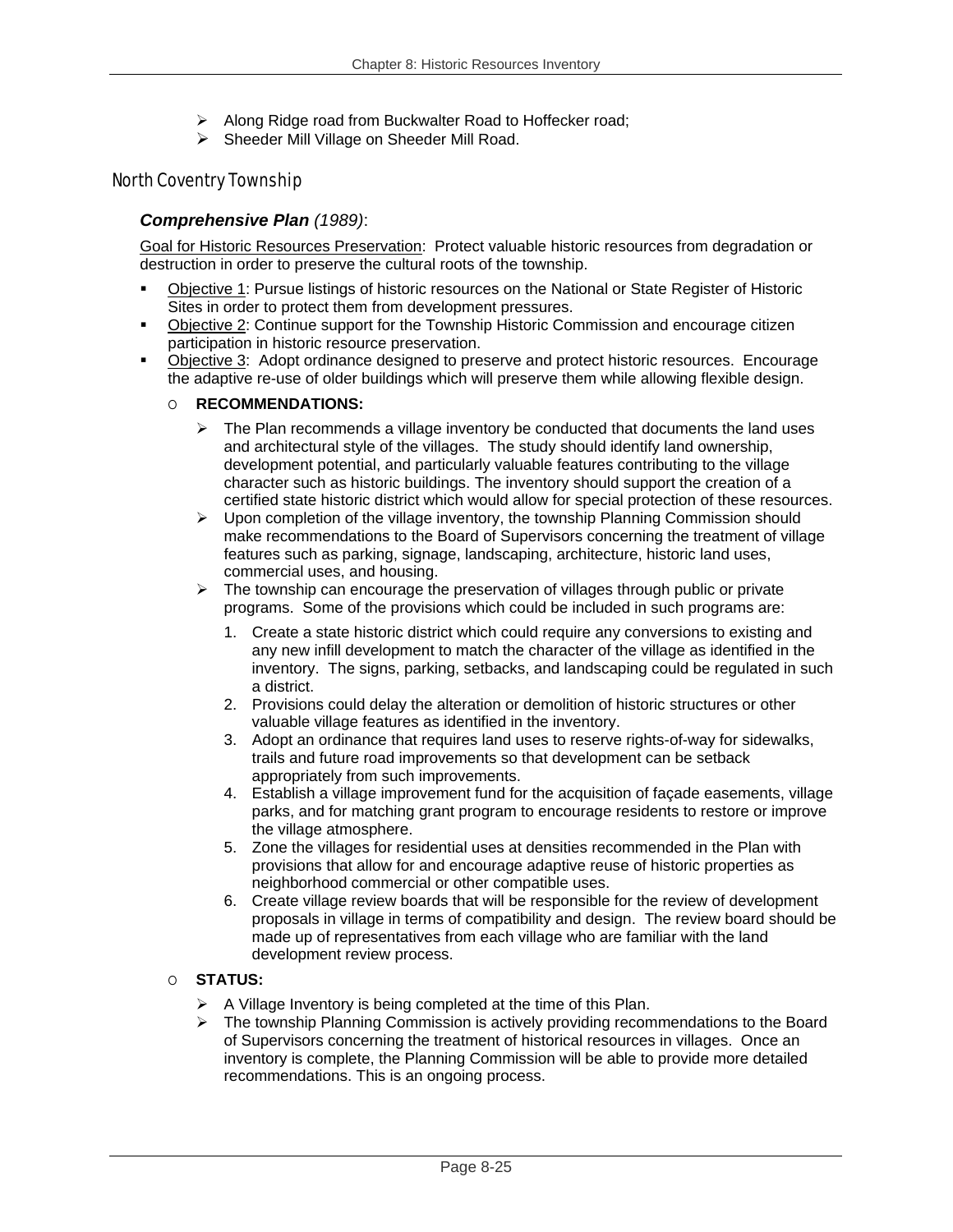- $\triangleright$  The township has adopted an Historic Overlay in Zoning. An inventory was conducted and historic resources were classified into Class I, II, and III categories.
- ¾ No HARB or Act 167 Historic District has been established.
- $\triangleright$  No extra level of review for historic structures was established.
- $\triangleright$  A village improvement fund for the acquisition of facade easements, village parks, and for matching grant program to encourage residents to restore or improve the village atmosphere has not been set up.

### *Open Space, Recreation and Environmental Resources Plan (1992 with amendments):*

- Provides a comprehensive historical background and township history, including different types of architecture and an explanation about how township historic resources were documented and inventoried.
- Appendix D of the Open Space Plan includes descriptions of township cultural resources.

#### South Coventry Township

#### *Comprehensive Plan (1996):*

Goal for Historic Resources: Conserve historic appearance and scale of existing villages and key freestanding properties throughout the township.

- Objectives 1: Protect the historic resources and development pattern in the Village of Pughtown from encroachment by incompatible development.
	- o **RECOMMENDATION 1.1:** Change township zoning of the village to "Village" District (same as Coventryville).
	- o **STATUS:** The Township has adopted two separate districts to protect historic resources a VM Village Mixed Use District and a HV Historic Village District; there are different levels of protection for these two districts.
	- o **RECOMMENDATION 1.2:** Apply for the designation of the Village of Pughtown as an "Act 167" Historic District.
	- o **STATUS:** Unknown.
	- o **RECOMMENDATION 1. 3:** Revise dimensional requirements in the village area to be more consistent with existing development in the Village.
	- o **STATUS:** The zoning ordinance (2001 with amendments) has accommodated this recommendation. The HV District has a minimum front setback of 15 feet from the street line. This is keeping with the village character of the area. The only issue in the HV District is the large minimum lot size requirement of 1 acre, which doesn't promote village-style development. The HV District is a recipient of transferable development rights subject to the provisions of Article XIII. The VM District has the option a minimum lot size of 10,000 sq. ft.; 50 feet minimum lot width at building line; 40% maximum building coverage; and 60% maximum lot coverage if central sewer is available at the site of the proposed development. This encourages a more efficient use of land within the District and encourages the property owners to participate in the public sewer system if they want to develop their land to the fullest potential/maximum density in this district. Additional uses are permitted on properties containing Class I or Class II Historic Resource(s) in accordance with the provisions of Article XIV. The VM District is also a recipient of transferable development rights subject to the provisions of Article XIII.
	- o **RECOMMENDATION 1.4:** Monitor traffic volumes on both Route 23 and Pughtown road. To the extent that additional capacity is needed for the east/west bound drips carried by these two roads, lobby PennDOT to add capacity to Route 23, rather than Pughtown Road.
	- o **STATUS:** Ongoing. According to the most current Transportation Improvements Plan (TIP), there is nothing planned to be studied or constructed on PA 23, Pughtown Rd., or within the township.
- Objective 2: Maintain the historic integrity of the Village of Coventryville.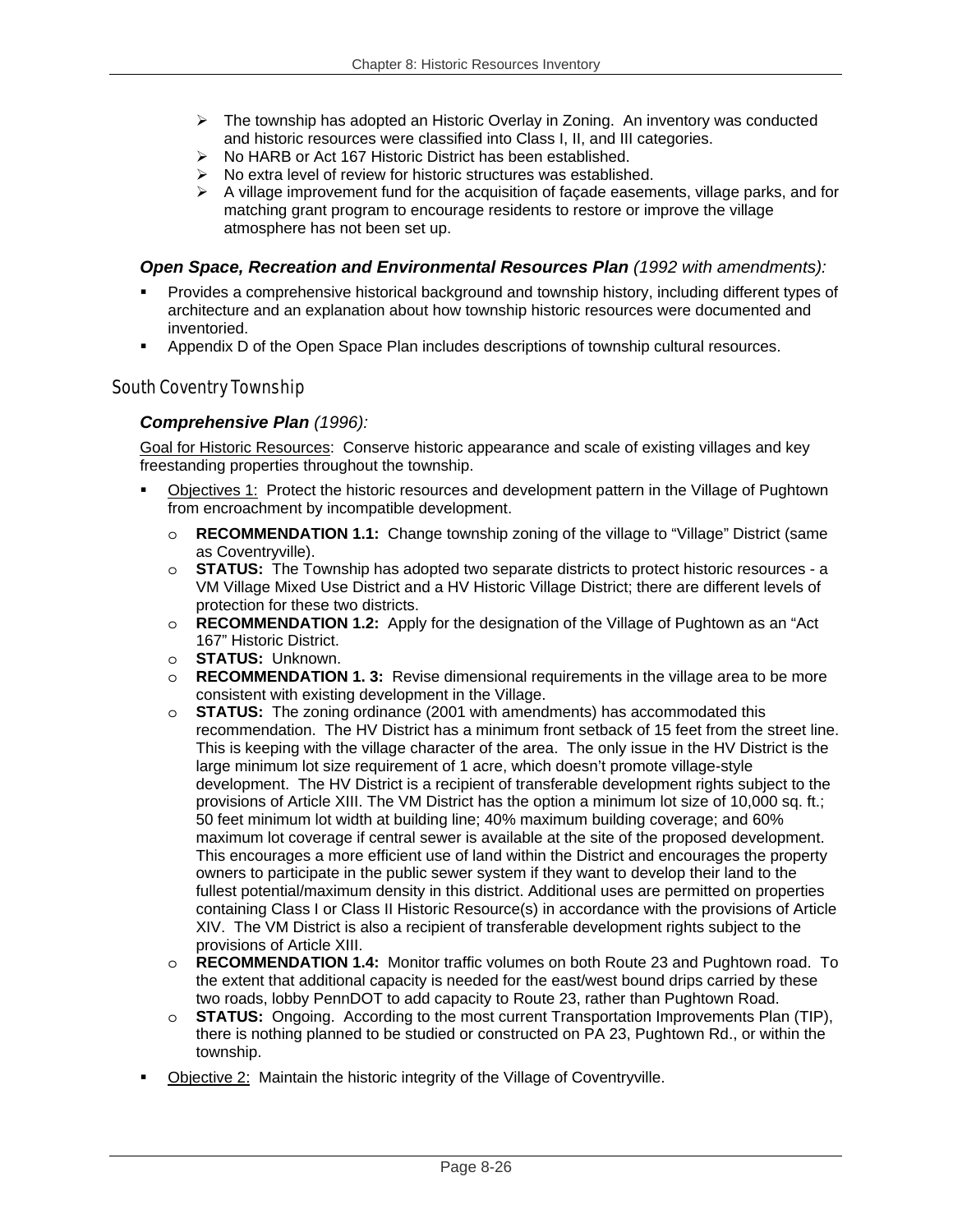- o **RECOMMENDATION 2.1:** Continue to monitor new development and improvements of existing development under terms of existing "Act 167" district.
- o **STATUS:** HARB is very active in responding to their duties under the Act 167 regulations set forth in the Coventryville Historic District. Ongoing.
- o **RECOMMENDATION 2.2:** Develop a handbook of design guidelines for the HARB.
- o **RECOMMENDATION 2.3:** Revise dimensional requirements in village area to be more consistent with existing development in the Village
- o **STATUS:** The zoning ordinance (2001 with amendments) has accommodated this recommendation. In the HV District has a minimum front setback of 15 feet from the street line. This is keeping with the village character of the area. The only issue in the HV District is the large minimum lot size requirement of 1 acre, which doesn't promote village-style development. The HV District is a recipient of transferable development rights subject to the provisions of Article XIII.
- Objective 3: Preserve the historic qualities of key structures and landscapes throughout the township:
	- o **RECOMMENDATION 3.1**: Work with the Chester County Historical Society to identify key freestanding historic properties within the township and to identify methods of protecting these properties and structures.
	- o **STATUS:** Ongoing.
	- o **RECOMMENDATIONS 3.2:** Consider Historic Resource Zoning Standards.
	- o **STATUS:** There is an established HARB for the HV District in Coventryville. If an Act 167 Historic District is enacted for the village of Pughtown, the HARB will also review development in this area as well. Section 1402 has established a Historic Resources Overlay to apply to all properties in the township that are classified as a Class I or a Class II resources on the Township Historic Resources Inventory.
	- o **RECOMMENDATION 3.3:** Encourage individuals to donate façade easements of historical structures.
	- o **OTHER RECOMMENDATION FROM TRANSPORTATION SECTION:** Apply for Federal ISTEA (now TEA-21) - Transportation Enhancement Monies that can be made available for acquisition of historic sites.

*Open Space, Recreation, and Environmental Resources Plan (1994):* "Historic resources" are included in what they consider "scenic resources."

- o **RECOMMENDATION 1:** Incorporate a new section of the Comprehensive Plan documenting historic resources.
- o **STATUS:** Was added in the 1996 Comprehensive Plan as stated above.
- o **RECOMMENDATION 2:** Designate Pughtown as an Act 167 Historic District
- o **STATUS:** Has not occurred yet.<br>  **RECOMMENDATION 3:** Zoning
- **RECOMMENDATION 3:** Zoning Ordinance Amendment: Within the Historic District's designation for Pughtown, require a certificate of appropriateness prior to the issuance of a building or demolition permit as per Act 167.
- o **STATUS:** Article XIV, Section 1402.D.3 requires those resources classified under Class I and II in the Township's Historic Resources Inventory, to the extent possible, to meet the *Secretary of Interior's Standards* for Rehabilitation for plans involving rehabilitation, alteration, or enlargement of structures. In approving a conditional use, the Board of Supervisors may set conditions requiring compliance with the Secretary of the Interior's Standard for Rehabilitation, as applicable.
- o **RECOMMENDATION 4:** Other Regulations and Programs: Develop interpretive plans to highlight the township's unique heritage resources, particularly within the French Creek Corridor.
- o **RECOMMENDATION 5:** Develop a handbook of design guidelines for the Historical Review Board.
- o **RECOMMENDATION 6:** Private Industries: Encourage individuals to donate façade easements of historical structures.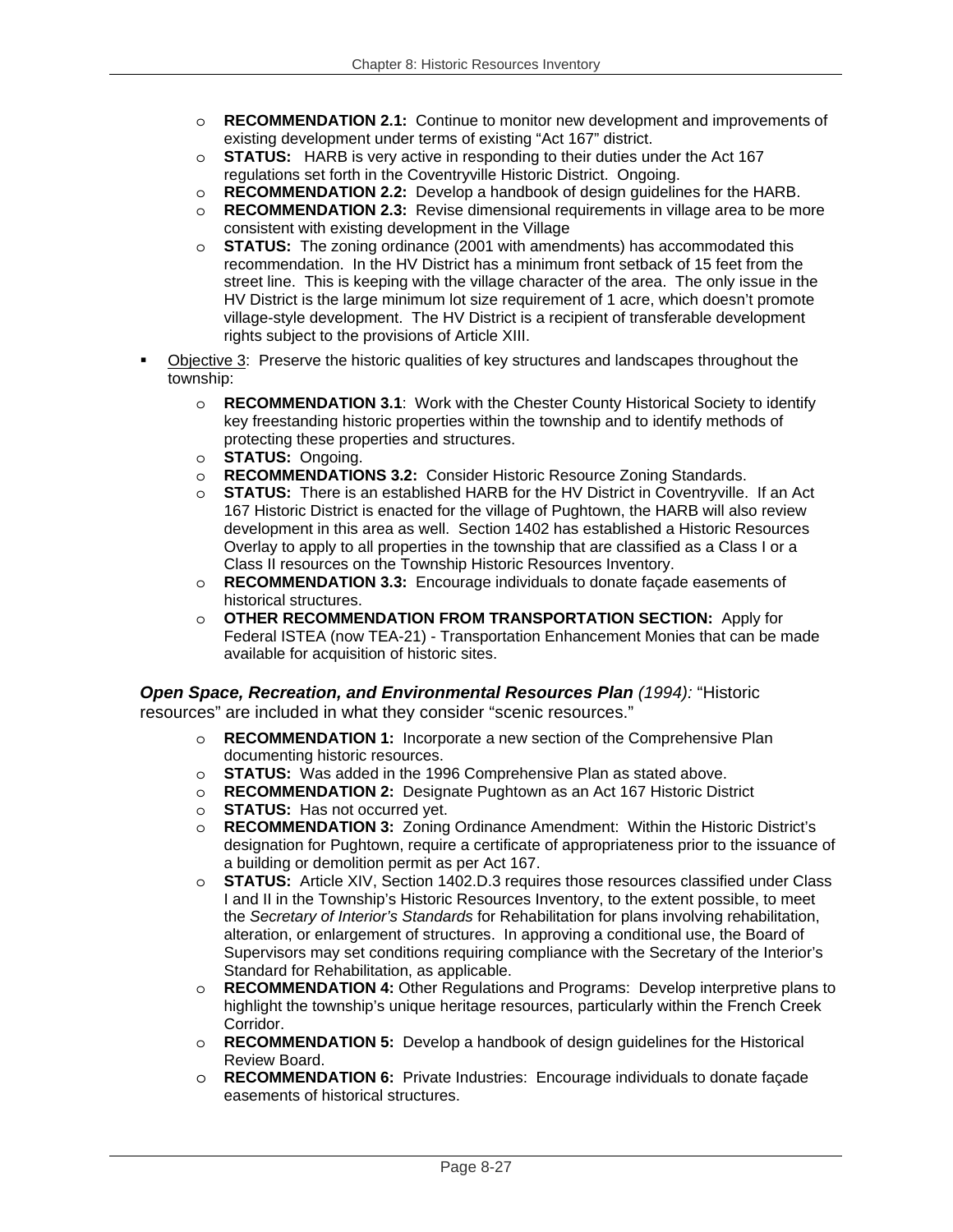## Wallace Township

#### *Comprehensive Plan (1986):*

Goal for Historic Resources: Protect and promote the historic character and assets of the township.

- Objectives 1: Promote research of the history and historical resources of the township
- Objective 2: Encourage restoration and compatible reuse of historic structures affected by development plans.
- Objective 3: Develop ordinances which protect and preserve historic resources.
- Objective 4: Consider the various preservation opportunities available to the township including historic districts and zoning incentives.
	- o **RECOMMENDATION/ACTIONS:** Continue efforts to establish a Historic Overlay District in the Village of Glenmoore. Consider adopting reuse/preservation standards for buildings with historic character. Complete a multiple resource listing of historic sites and actively pursue nominations to the National register. Designate the Wallace Township Historical Commission as the group primarily responsible for furthering preservation in the township. Adopt provisions which delay demolition of historical resources until a preservation analysis is completed. Encourage and facilitate the use of tax incentives for historic preservation (i.e., preservation easements and investment tax credits).
	- o **STATUS:** The township has adopted two districts to protect historic resources. To date the Township is pursuing the establishment of an Act 167 Certified Historic District for the Village of Glenmoore. The township has already created a Historic Overlay District with a resource classification system, and with special provisions for Class I historic resources. The township has also adopted provisions in Zoning and the SLDO that require proposed developments and subdivisions to preserve the existing historic resources, including the surrounding historic landscape. Mitigation measures may be required to lessen impact of development on resources if applicable.

**Open Space, Recreation and Environmental Resources Plan (1993): "Historic resources,** historic farms and roadside barns" are included in what they consider "scenic resources."

Goal for Historic Preservation: Protect and promote the historic character and assets of the township. (Same as Comprehensive Plan Goals and Objectives.)

- o **RECOMMENDATION:** Establish historic zoning districts to protect structures and areas of local historic significance, based upon properly documented research and the consent of affected landowners. Such districts would protect building facades while providing flexibility and encouraging creative land development, which may be required to protect historic properties.
- o **STATUS:** An Act 167 Certified Historic District is actively being sought for the Village of Glenmoore. There is also a Historic Resources Overlay adopted in the township. The township has adopted and implemented regulations which give the township latitude when working with a proposed development or subdivision, and have made great strides in preserving and protecting their historic resources through sound planning practices and by enforcing good planning techniques through their zoning ordinance.

## Warwick Township

*Comprehensive Plan (2003 Comprehensive Plan Addendum – The Natural & Historic Resource Protection Plan; Transfer of Development Rights Study; and Fair Share Analysis)* 

Goals for Historical, Architectural and Archaeological Resources:

- Preserve Class 1, 2 and 3 Historic Sites.
- Preserve historic Village Clusters.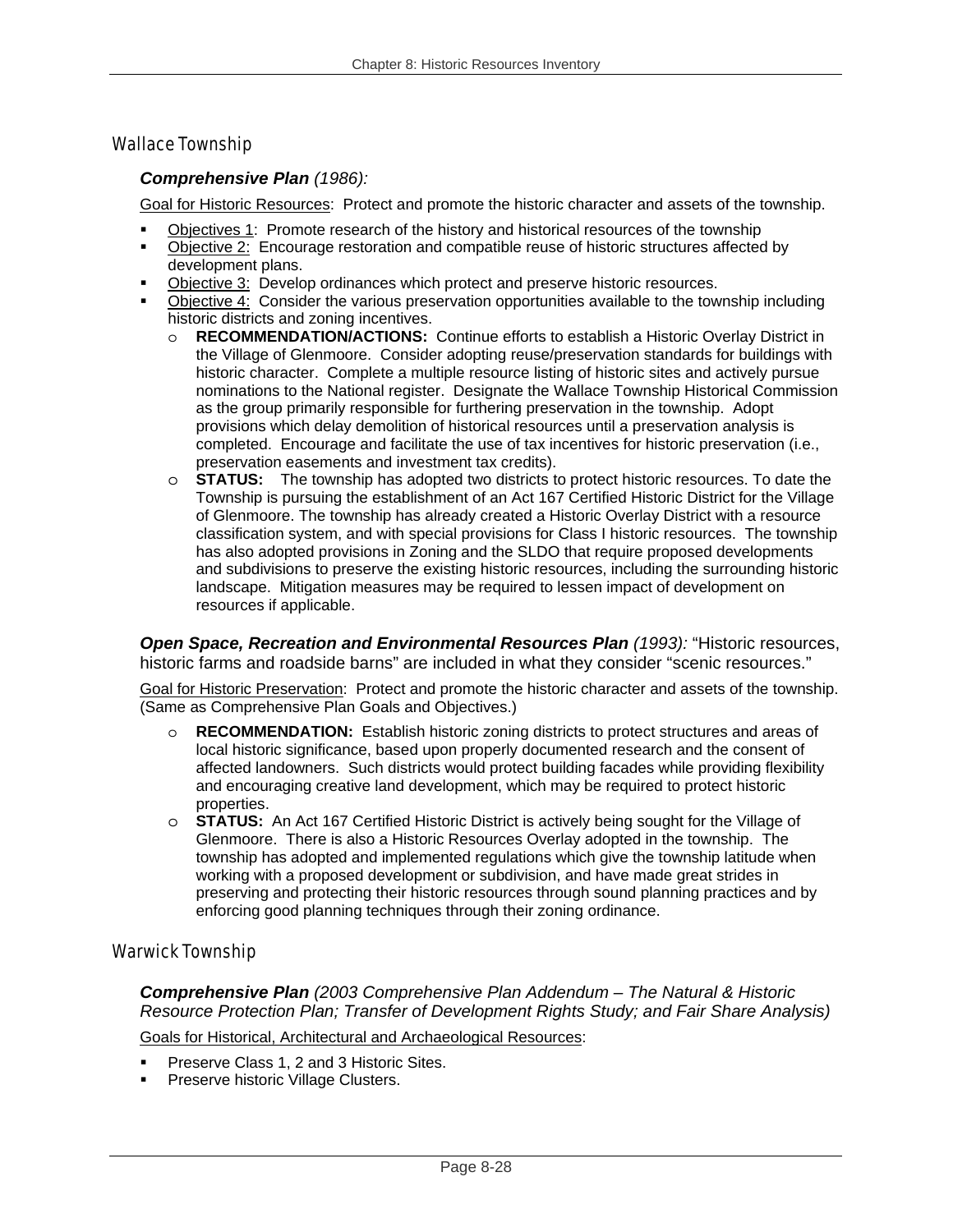- Preserve National Register Historic Districts. (There are parts of six National Registered Historic Districts in Warwick Township including: Reading Furnace District, Warwick Furnace District, North Warwick Historic District and Archaeological District (which contains part of the Hopewell Village National Historic Site), the Coventryville Historic District, and the Saint Peter's Village.)
- Establish and support Areas of Archaeological Sensitivity.
- Establish and Preserve Natural Heritage Areas.
- Protect Scenic Viewsheds that Exemplify the Historic Character of the township.
	- o **RECOMMENDATION:** Regularly distribute educational articles and information on the Township's historic resources in the township newsletter; develop a township web site and post educational materials, information, and the historic resources map on the web site; conduct educational programs focused on the township's historic resources and the protection of these resources.
	- o **STATUS:** The Township distributes two newsletters annually, which include a feature on historic resources and historic preservation efforts in the township to keep the residents informed and up to date. To date, no established website has been set up for the township but it is still a possibility.
	- o **RECOMMENDATION:** Encourage infill development in the Historic Village Clusters; promote adaptive re-use and rehabilitation of historic structures in accordance with existing township regulations; encourage use of the Village/Hamlet development option as provided in the Zoning Ordinance.
	- o **STATUS:** Article 24 (Zoning Ordinance) encourages infill development in Historic Village Clusters, etc. It requires that all historic structures have to be used or be adaptively re-used so the property owners cannot demolish buildings or structures.
	- o **RECOMMENDATION:** Recognize the significant historic sites within the township (i.e. furnace sites and villages) as points of interest.
	- o **STATUS:** The Township has completed this task and has a detailed map providing this and more cultural resources information.
	- o **RECOMMENDATION:** Collaborate with the PHMC to identify and inventory more historic and archaeological sites in the township; lobby for Registered Historic District status for the villages of Warwick, Knauertown and Harmonyville.
	- o **STATUS:** In 2003 St. Peter's Village was listed on the National Register. The same has not been true for the other potential sites/districts at the time of this plan. This is an on-going project.
	- o **RECOMMENDATION:** Pursue Certified Local Government status with assistance from the PHMC.
	- o **STATUS:** The Township has some interest in this program but has not proceeded further than talking to a representative from PHMC about the program at the time of this Plan.

*Open Space, Recreation and Environmental Resources Plan (1992):* "Historic sites, stone bridges, furnaces, etc." are included in what they consider "scenic resources."

Goal: Preserve the Historic and Cultural Resources of the township

- Objective 1: Evaluate the efforts to date of the Historical Commission and map the resources previously surveyed.
- Objective 2: Outline supplementary ordinance provisions which address historic resources, potential historic districts, and measures to mitigate the impact of development upon historic resources.
	- o **RECOMMENDATION:** Recommendations in the 2003 Comprehensive Plan Implementation Section will generally be discussed in the Historic Resources Plan.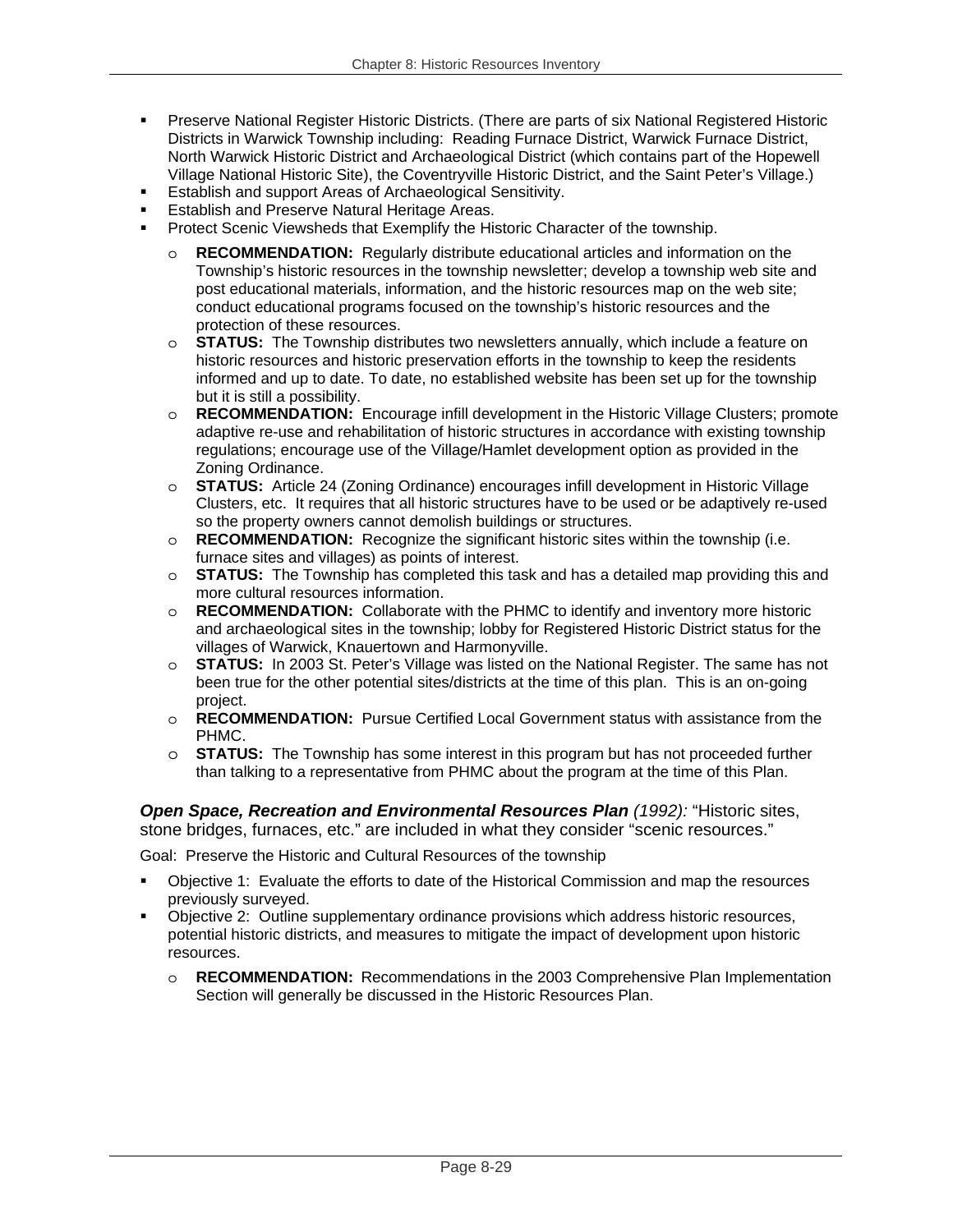## West Vincent Township

#### *Comprehensive Plan (1985 with amendments):*

Goals for Recreation and Historic Areas: To promote the adequate provision of recreational and cultural amenities.

- Objective: Preserve historically valuable elements of the community.
- Encourage private means of open space and historic preservation.

*Open Space, Recreation and Environmental Resources Plan (1992):* "Historic sites, stone bridges, furnaces, etc." are included in what they consider "scenic resources."

- o **RECOMMENDATION:** The Township should consider undertaking research leading to the compilation of an official "Township Historical Survey," and setting the tone for regulation to encourage resource protection. The Historic Survey should take the form of a written (architectural and historical description) photographic, and mapped recordation of sites and structures within West Vincent. While either trained volunteers or professionals can conduct the survey, it should include an assessment of the degree of historic and material integrity of inventoried sites and structures based on professionally accepted standards. The standards most commonly used and accepted within the historic preservation and planning professionals are the "Criteria for Evaluation" established for the National Register program.
- o **STATUS:** At time of the development of this plan, the Chester County Parks and Recreation Department is aiding each municipality in the Northern Federation (and in the entire County) to inventory all historical resources (site, property, building, structure, etc.) worthy of further investigation that are 50 years old or older in age, as part of the Chester County Historical Resources GIS Atlas.
- o **STATUS:** There are two historic villages in the Township. A survey of Birchrunville has been completed. The West Vincent Highlands Historic District is listed on the National Register and has been surveyed for this process. The township also has an open space protection tool which also helps to preserve historical features.
- o **STATUS:** There are some provisions in the Zoning Ordinance for adaptive reuse and special setbacks to encourage infill within the village areas. Currently Article XXIV of the Zoning Ordinance describes the Historic Preservation Overlay District, which include four classes of resources, demolition, relocation, special use provisions, landscaping and screening of historic resources, and an historic resource impact study. Also, Article X of the Zoning Ordinance describes provisions for development within Birchrunville Village District (BV), which encourages uses compatible with rural village. Section 702.H, K, J of the SLDO deals with protection of historic resources, scenic resources and trail preservation.

#### EXISTING LOCAL HISTORIC PRESERVATION REGULATIONS

To implement plan goals and objectives, most of the Northern Federation communities have adopted regulations to help protect identified historic resources. Figure 8-2 identifies these regulations per municipality. As shown in this Figure, eight out of the nine municipalities in the Northern Federation have enacted historic protection standards in their zoning ordinance and/or subdivision ordinances. Each historic protection measure is cited for ease of reference in Figure 8-2, providing the appropriate section number and in which ordinance these regulations can be found. East Nantmeal Township has yet to adopt historic resource protection standards.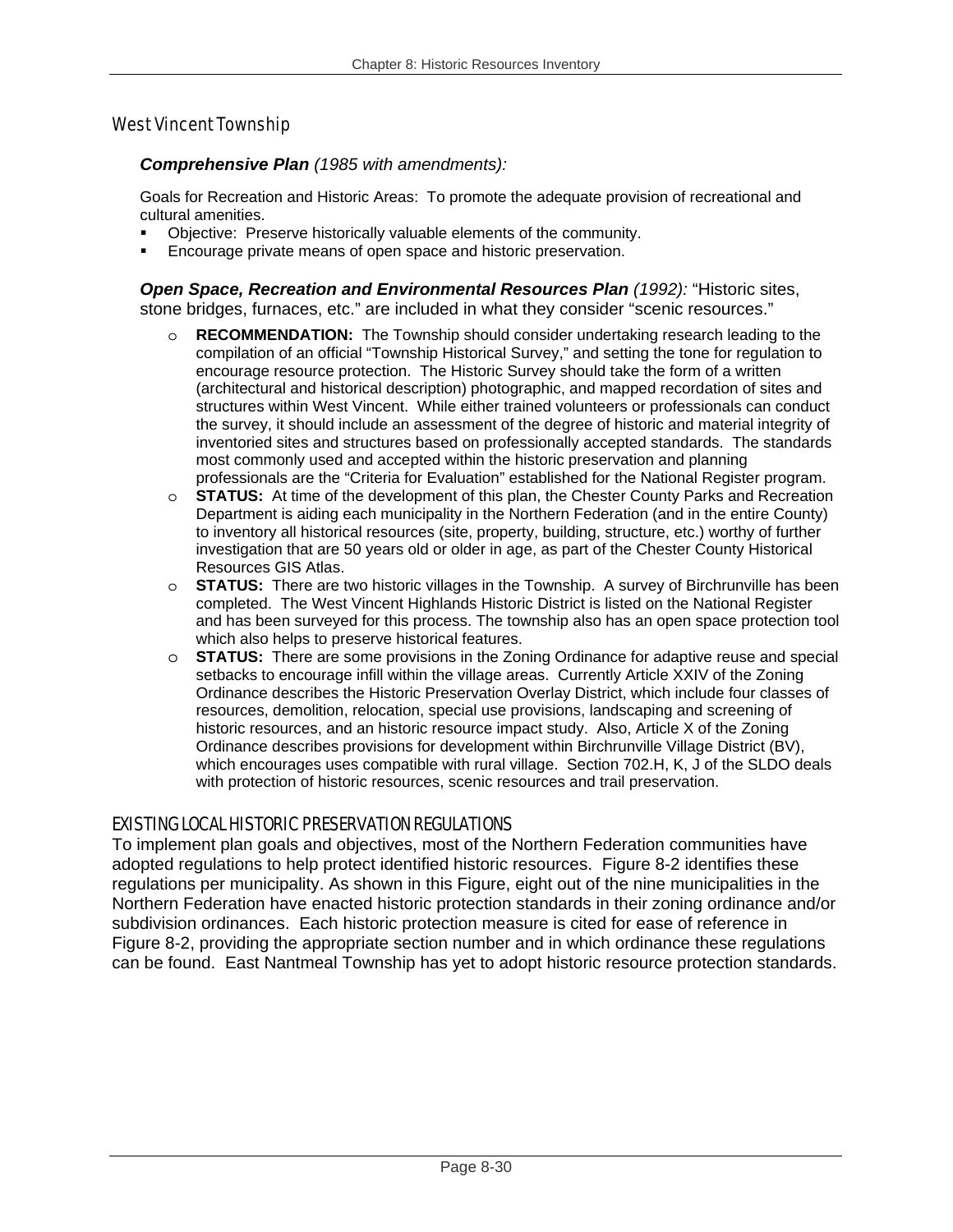| <b>Township</b>      | <b>Ordinance/Section(s)</b>     | <b>Description of Protection Measures</b>                                                                                                                                                                                                                                                                                                           |  |  |
|----------------------|---------------------------------|-----------------------------------------------------------------------------------------------------------------------------------------------------------------------------------------------------------------------------------------------------------------------------------------------------------------------------------------------------|--|--|
|                      | SLDO/Section 302.C.2.I          | The location of all township-mapped historically significant<br>areas and structures on the site and on all adjoining tracts<br>must be shown on the Sketch Plan.                                                                                                                                                                                   |  |  |
|                      | SLDO/Section<br>303.C.1.q       | The location and dimensions of all historic resources, where<br>known, must be shown on a Preliminary Plan.                                                                                                                                                                                                                                         |  |  |
| <b>East Coventry</b> | SLDO/Section<br>305.C.4.e       | Historical Resources Impact Study may be required if a<br>proposed new building or structure is to be developed within<br>100 feet of a historic resource; or if a plan proposes<br>adaptive reuse of a historic resource; or if a general bridge<br>or road construction or substantial repair passes within 100<br>feet of a historical resource. |  |  |
| North Coventry       | Zoning/§905                     | Historic Preservation Overlay District (applies to township-<br>wide Class I, II, and III resources; requires impact statement<br>for nearby development proposals). Infill development and<br>Historic structures are preserved through the use of flexible<br>standards.                                                                          |  |  |
|                      | Zoning/Article XVI              | Historic Resource Protection Article - includes an Overlay<br>District, delay of demolition, modification of building and use<br>for historic resource preservation, review of alterations and<br>rehabilitation, and Certified Historic Districts                                                                                                  |  |  |
| <b>East Pikeland</b> | Zoning/Article XV               | Transfer of Development Rights - AP Zoning Area is the<br>sending area. Can be used to preserve historic resources                                                                                                                                                                                                                                  |  |  |
|                      | SLDO/§306.D.4.e                 | Historic impact study is required under certain<br>circumstances elaborated in this section                                                                                                                                                                                                                                                         |  |  |
|                      | SLDO/§425.F                     | Includes incentives for the protection of historic resources<br>and other points of interest                                                                                                                                                                                                                                                        |  |  |
|                      | Zoning/Article<br>XIV/§1402     | Special Provisions for Historic Resources (includes the<br>creation of a Historic Resources Overlay District in §1402.C)                                                                                                                                                                                                                            |  |  |
|                      | SLDO/§306.A.1.I; B.1;<br>F. 5.d | Requires historic resources to be identified on plans;<br>requires Site Analysis and Impact Narrative including<br>considering historic resources; Historic Impact Study<br>required under specified circumstances.                                                                                                                                 |  |  |
| <b>East Vincent</b>  | SLDO/§428.D                     | Requires identification of "historic features and other points<br>of interest" and cross references zoning ordinance<br>requirements as well as includes conditions under which<br>historic resources may be credited toward open space<br>requirements                                                                                             |  |  |

**Figure 8-2 Historic Resource Protection Regulations in the Region**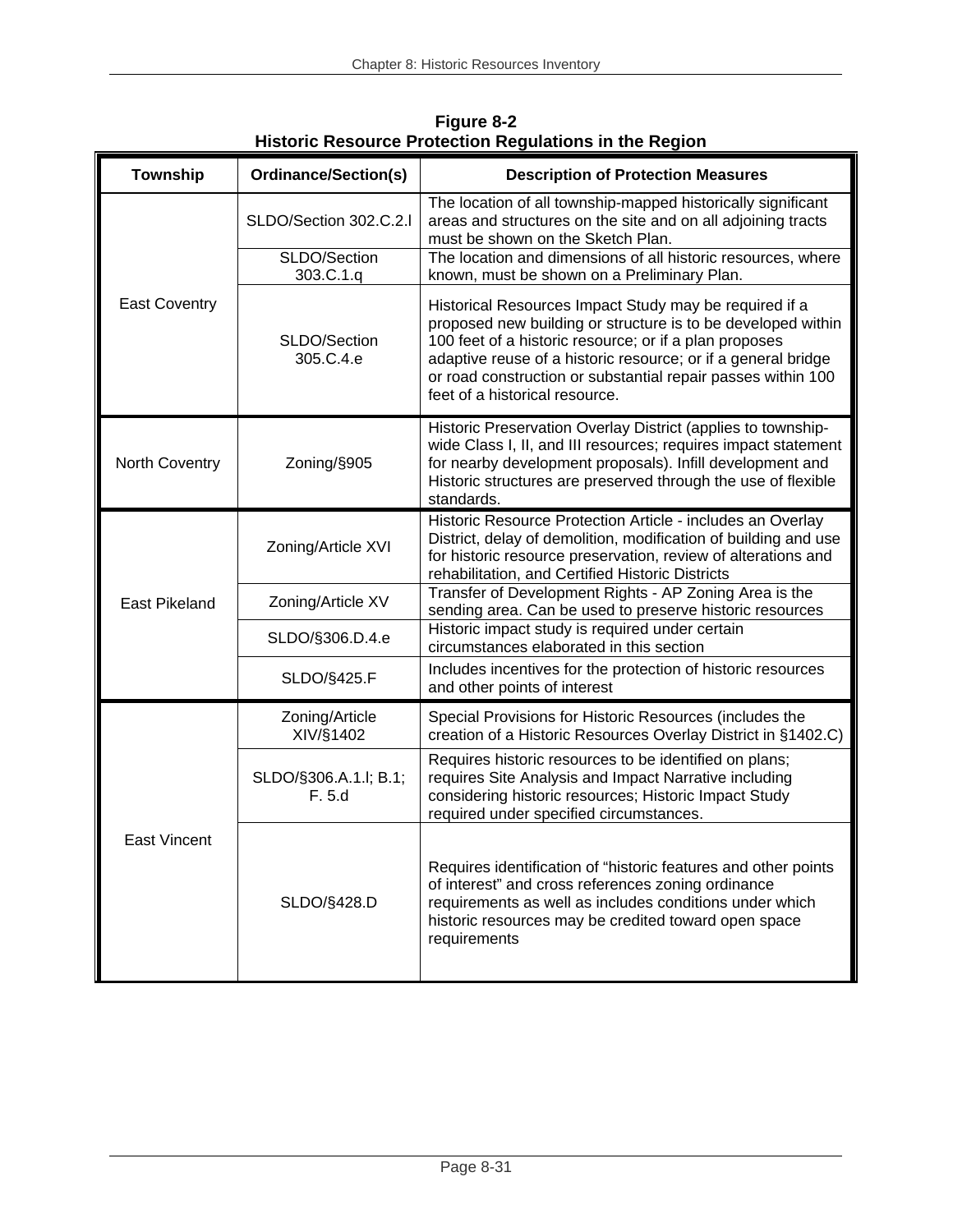| <b>Municipality</b>          | <b>Ordinance/Section(s)</b>     | <b>Description of Protection Measures</b>                                                                                                                                                                                                                                                                                                                                                             |
|------------------------------|---------------------------------|-------------------------------------------------------------------------------------------------------------------------------------------------------------------------------------------------------------------------------------------------------------------------------------------------------------------------------------------------------------------------------------------------------|
|                              | Zoning/§901.A.11                | Special Provisions for historic structures in the Village Mixed<br>Use District (VM)                                                                                                                                                                                                                                                                                                                  |
| South Coventry               | Zoning/Article VIII             | HV Historical Village District - Purpose is to protect areas<br>which reflect cultural, economic, social, political and<br>architectural history of the community, and to awaken<br>interest in historic areas, and promote the use of the historic<br>portions of the township for cultural, education, pleasure and<br>general welfare of the area (special Provisions for historic<br>structures). |
|                              | Zoning/Article XIV              | Historic Preservation article - classifies historic resources,<br>creates historic resource overlay district (§1402), provides<br>for delay of demolition (§1403), and historic resource impact<br>study (§1404).                                                                                                                                                                                     |
|                              | Zoning/Article X<br>/§1001 C.14 | MU Mixed Use Development District - Conditional Use<br>allows additional uses where permitted on properties<br>containing Class I or Class II Historic Resource(s) in<br>accordance with the provisions of Article XIV (Historic<br>Preservation).                                                                                                                                                    |
|                              | Zoning/Article X                | Historic Preservation Standards - creates historic overlay<br>district. Defines three classes of historic resources on map<br>(included in ordinance); special provisions for Class I historic<br>resources.                                                                                                                                                                                          |
| Wallace                      |                                 | Separate regulations for certified historic district and HARB;<br>includes delay of demolition provisions.                                                                                                                                                                                                                                                                                            |
|                              | SLDO/§401                       | 401.H - Cross-references Article X of Zoning Ordinance.<br>Subdivision and land developments are to preserve existing<br>historic resources and their surrounding historic landscape;<br>mitigation measures may be required to lessen impact of<br>development on resources.                                                                                                                         |
|                              | SLDO/§401                       | 401.1 - Historic Rural Road and View Corridors- Identified<br>scenic visual corridors (in the OSRER Plan) are to be<br>included in Greenway area or preserved through other<br>means.                                                                                                                                                                                                                 |
| Warwick<br>Zoning/Article 24 |                                 | Historical, Architectural, and Archeological Resources<br>Protection - Appears to establish both a township-wide<br>overlay and a HARB consistent with Act 167. Act 167<br>district regulations appear to be applied to registered historic<br>districts in Section 2409 of the Ordinance.                                                                                                            |
|                              | Zoning/Article XXIV             | Historic Preservation Overlay District - Defines four classes<br>of resources, covers demolition of historic resources,<br>relocation, special use provisions, landscaping and<br>screening, and historic resource impact study                                                                                                                                                                       |
| <b>West Vincent</b>          | Zoning/Article X                | Birchrunville Village District (BV) - Encourages uses<br>compatible with rural village                                                                                                                                                                                                                                                                                                                |
|                              | SLDO/§702.H, K, J               | Deals with protection of historic resources, scenic<br>resources, and trail preservation.                                                                                                                                                                                                                                                                                                             |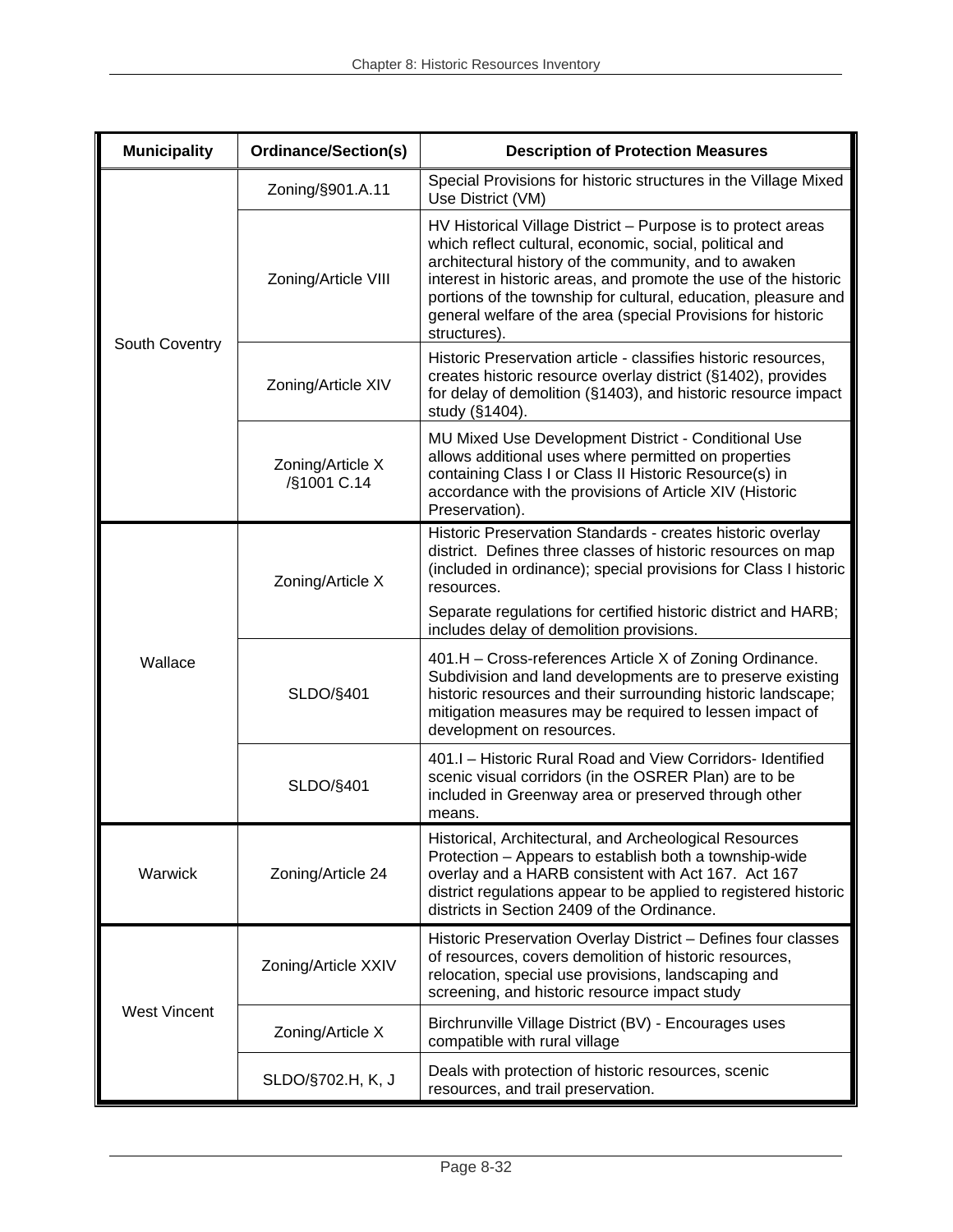# PUBLIC AND PRIVATE SECTOR COOPERATION AND ACTIVITIES

Many preservation activities require a combination of public and private efforts and activities. There is an interdependent relation between the public and private sectors. When the private sector is successful it creates a strong economic base, keeps property values high and generates taxes. When the public sector is successful, it creates necessary infrastructure, supports economic activities and creates a desirable quality of life. By identifying the roles and responsibilities of both the public and private sectors, it will help demonstrate how both contribute in achieving historic preservation goals.

Both sectors can play a role in seeking funding, coordinating available financial resources, educating the public on important historical preservation issues, advocating historic preservation in the community realm, creating supportive historic preservation policies, and implementing actions to effectuate historic preservation. The public sector can, in addition, coordinate historic commissions or committees, provide technical assistance to the public, and serve as liaison between the public and private organizations or technical bodies. The private sector, in addition, can fund projects, volunteer services, provide like-kind services, serve as advocates for historic preservation, own/operate historic sites, as well as commit to reuse historic sites for business or new activities.

## PUBLIC SECTOR

Public sector involvement is crucial for the preservation of historic resources throughout the Region. There are a number of active Historical Commissions and like bodies (as discussed previously in this chapter) which have a number of special preservation efforts and projects underway in the Region.

A phone survey tailored to each township (Appendix E) was conducted to collect current information about each Historical Commission's (or like body's) projects and goals. All the information gathered through this survey has reinforced already existing information and provided clarification on some locally significant historic features and projects.

## PRIVATE SECTOR

The following private sector preservation efforts are underway in the Region:

- *French and Pickering Creeks Conservation Trust. (Trust).* Founded in 1967 by Samuel W. and Eleanor M. Morris, the Trust has led the way in preserving open spaces and protecting historic places in Northern Chester County for over 35 years. It is a 501(c)(3) organization that works collaboratively with individual landowners, local, county and state government, and other conservation organizations in preservation efforts throughout the Region. Through the successful implementation of publicprivate partnerships, the Trust has protected more than 7,000 acres of open space and placed more than 60 sites on the National Register of Historic Places. The Trust receives funding from a variety of sources: grants from foundations, Chester County, townships, and the Commonwealth of Pennsylvania; as well as private donations, memberships; and fundraising events such as Derby Day, an annual auction, and a Bike Tour. More information can be obtained at http://www.frenchandpickering.org/.
	- $\triangleright$  One particular project the Trust was involved with was the restoration of the Coventry House, located in the historic district of Coventryville, where their office is located.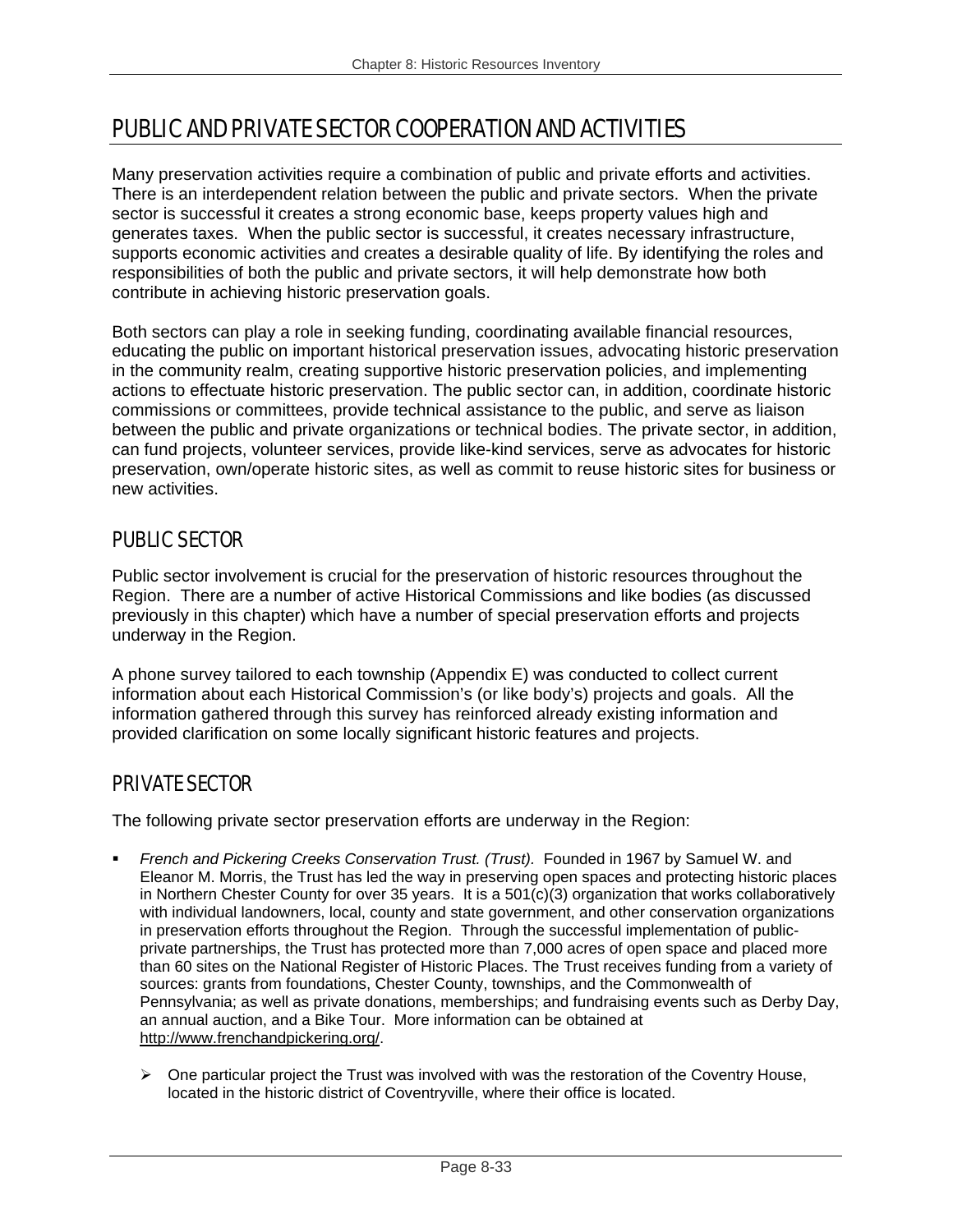- ¾ The Trust recently conveyed its Mill at Anselma in West Pikeland Township to a local trust, which has plans to restore and operate the Mill as an educational site.
- $\triangleright$  The Trust administers a façade easement program.
- *East Vincent Township*. Upon completion of a master plan, there will be a drive to create a "Friends of the Parker Ford Tavern." It is intended that will be a private group who will raise money to restore this historic tavern.
- *Pikeland Historical Society.* They are looking into the idea of applying for nostalgic directional road signs in and around the Village of Kimberton (East Pikeland) that would replicate the historic/older direction road signs in the village.
- *Fricks Locks Canal Village Association.* Formed in East Coventry Township in 2000, this private nonprofit group is one of concerned citizens and includes one township Historical Commission member representative. This group was formed to oversee renovations, maintenance, etc. in the village of Fricks Locks, a National Register Historic District.

# COMMUNITY EDUCATION

# STATE HISTORIC PRESERVATION PLAN

In 1999, the PHMC and its partners developed a five-year State historic preservation plan. In 2005, the PHMC's BHP completed an update to that plan entitled *Honoring the Past, Planning*  for the Future: Pennsylvania's Historic Preservation Plan 2006-2011. In creating that Plan, focus groups were convened around the state, and an online survey was developed. The responses of both are reflected in the Plan priorities and goals as follows:

**GOAL I -** Enhanced Education and Awareness: Statewide awareness and education regarding the value of historic preservation is vital to creating desire, will, and investment that results in the maintenance and appreciation of historic and cultural resources.

**GOAL II -** Secure Stable Public Policy and Public Funding Support at all levels for the Preservation of Historic and Cultural Resources: To ensure the future of historic preservation, all publicly funded initiatives that enable historic preservation and historical interpretation need to be adequately appreciated and funded by elected and appointed federal, state, and local public policymakers. Such initiatives include the PHMC's grants program. In addition, the SHPO must continually apply fresh ideas to manage its programs in ways that provide optimum public service.

**GOAL III -** Celebrate Preservation Accomplishments Through Recognition, Leadership, Stewardship, and Outreach: It is important to celebrate the many achievements evident in historic preservation that result from the work of individuals and organizations that comprise the preservation community in Pennsylvania. These achievements include the important day-to-day work of preservation partners, PHMC, and the SHPO in collaboration with state and federal agencies. This goal can be achieved through simple forms of recognition and with continued leadership, stewardship, service, and outreach.

More information is available at http://www.phmc.state.pa.us/bhp.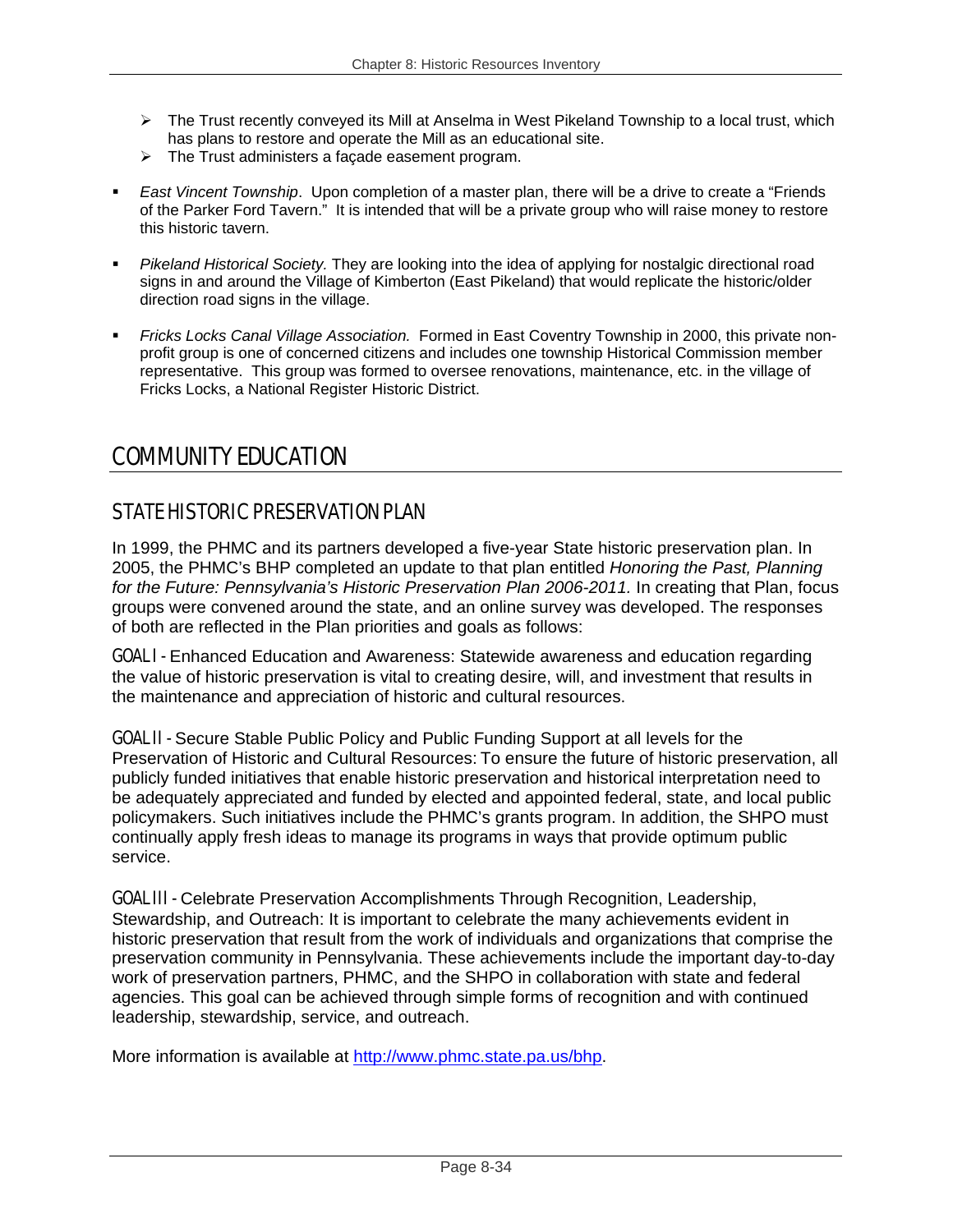## REGIONAL EDUCATION EFFORTS

Outreach efforts to educate the public on historic resources protection, regulations, and efforts are as follows:

**EAST COVENTRY TOWNSHIP:** In 1997, the Historic Commission participated in their first walking tour for Chester County Towns Tours and Village Walks summer program.

**EAST NANTMEAL TOWNSHIP:** The Historical Commission holds four public meetings annually at the township building where they invite historians and others to present historical information; on average 10-20 members of the public are in attendance per meeting. The Historical Commission has also published a Township History book, which is through the township. In the future, the Historical Commission hopes to conduct educational seminars and presentations to school students to encourage and foster the appreciation of the rich history of the township.

**EAST PIKELAND TOWNSHIP:** The Historical Commission has been participating in the Chester County Town and Village Walks where they have conducted walking tours through the Villages of Kimberton and Merlin. In the past, the Commission provided tours in and around the Raps Revolutionary Dam Site.

**EAST VINCENT TOWNSHIP:** In 2004, the township hosted the Independence Day Revolutionary Soldiers Memorial Ceremony and the Annual Christmas celebration at old Hickory Grove Schoolhouse. Both were successful as well as educational events where the public could come to a historic resource and learn about it as well as communing with other residents in their communities. A goal in 2004 for the Historical Commission was to provide an Oral History documentary of township residents and outreach to township residents for historic documents and artifacts. The township has also participated in the Chester County Walking Tour Program, conducting a walking tour of the Parkerford tavern/historic area.

NORTH COVENTRY TOWNSHIP: 1) The Historical Commission conducts walking tours of the Pottstown Landing area and in the village of Cedarville. 2) In the future, the township would like to erect signs in various villages (Kennelworth, South Pottstown, Cedarville) to evoke village recognition. Pottstown Landing has historical markers in and around the village area (these markers are not through the PA State Marker program; in fact a recent application to the PA State Marker program was denied).

**SOUTH COVENTRY TOWNSHIP:** 1) The township has participated in the Chester County Town and Village Walks to showcase Coventryville, and is planning to include Pughtown in that program in 2007. 2) Historic properties are highlighted in the township newsletter and information on these properties are displayed in the township's display case. 3) The township is working to gather oral histories. 4) The township became a Certified Local Government (CLG) in 2006.

WALLACE TOWNSHIP: The Village Taskforce (a private entity) is involved in applying for the Glenmore Historic District for Act 167 (Certified Historic District) status and for National Register listing. The township has and will continue to conduct a walking tour through the Village of Glenmore.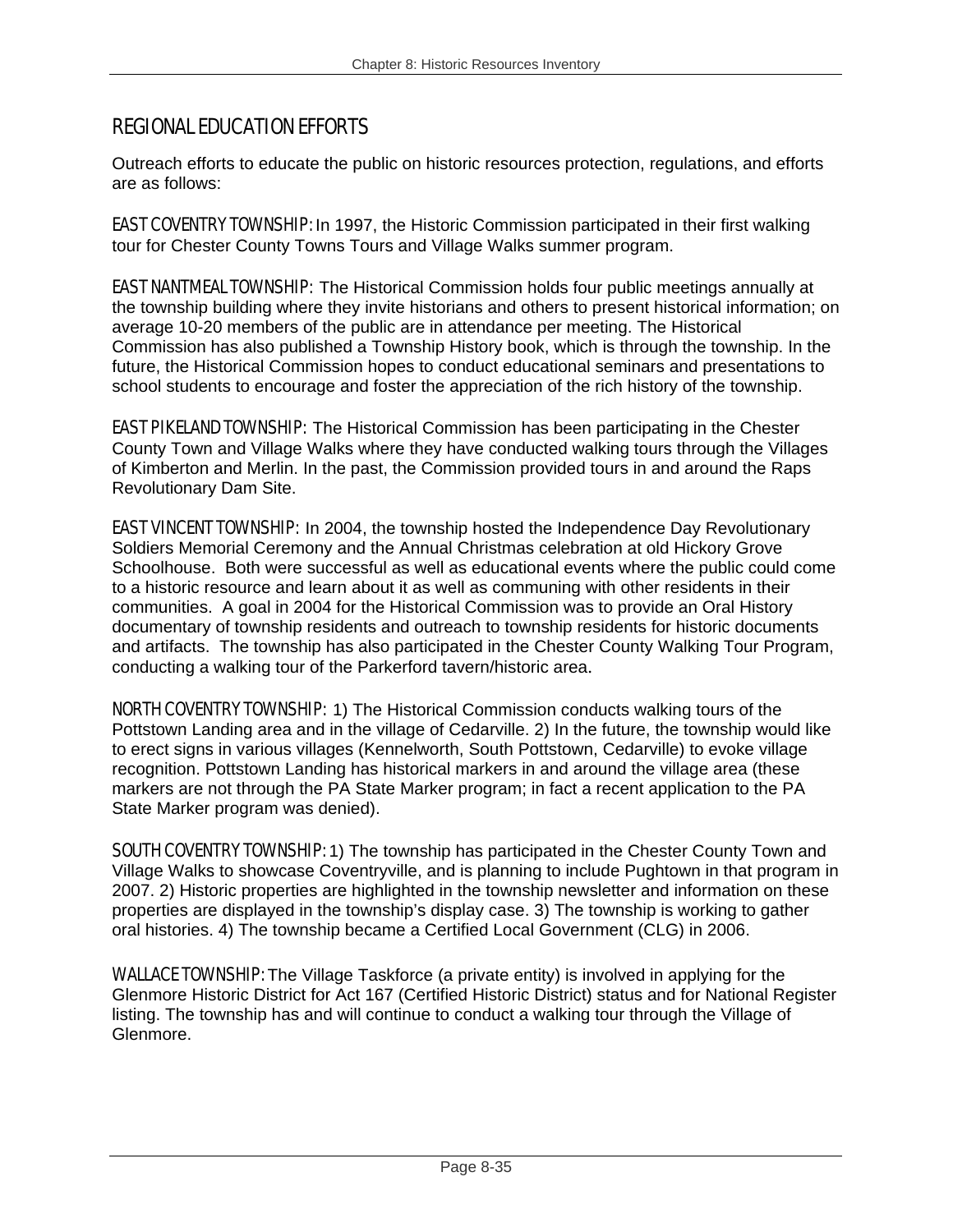**WARWICK TOWNSHIP:** 1) Historical resources information has been relayed to the public through a new newsletter the township is publishing as of 12/04. Each newsletter has an article dedicated to showcasing an aspect of historic resources in the township. They would like to write an article to inform the public about guidelines for remodeling historic resources published by the Department of Interior. 2) When website is developed for the township, the Historical Commission would like to include information and articles about historic preservation as well as interesting facts about local historic resources. 3) The Historical Commission has also conducted walking tours through St. Peter's Village. There is interest in conducting a walking tour through the Village of Warwick; however, no walking tours have taken place to date. 4) When the township celebrated its  $150<sup>th</sup>$  anniversary, the Historical Commission conducted a township-wide tour for the public showcasing the historic resources in the township.

WEST VINCENT TOWNSHIP: Historic preservation efforts and general information about the historic resources in the township is included in the township's newsletter.

**THE FRENCH AND PICKERING CREEKS CONSERVATION TRUST:** The Trust has a newsletter to educate residents and others about their contributions in preserving historic resources in the Region. The Trust is very active in preserving lands in perpetuity that have historic structures, as well as accepting donated historic building facades from private owners, and acting as an information resource for residents.

# FINANCIAL RESOURCES

Funding for historic preservation is available through both public and private sources depending on the type and scope of the proposed project or activity. Funding comes in many forms and generally no one source covers all preservation projects or activities. As the Northern Federation develops preservation strategies, it is important to understand the financial resources available so that the Northern Federation may appropriately match projects and funding sources.

## PUBLIC FUNDING SOURCES

## HISTORIC PRESERVATION FUND

The Historic Preservation Fund (HPF), derived from Outer Continental Shelf mineral receipts, was authorized by the NHPA to provide financial support for historic preservation activities. The HPF serve as a catalyst and "seed money", providing matching grants-in-aid to the states, local governments, and Indian Tribes to assist in their efforts to protect and preserve properties listed on the National Register of Historic Places. Since 1968, over \$1 billion in grant funds has been awarded to 59 states, territories, Indian Tribes, local governments, and the National Trust for Historic Preservation. Out of a fy2003 appropriation of \$33.8 million for HPF grants to the states, the average state allocation was about \$573,000, which typically is matched by \$382,000 in non-federal matching share contributions. Projects eligible for funding and selection criteria are developed annually by the SHPO. Funding decisions are made by the state, not NPS. Applications for HPF grants are available by contacting the SHPO.

Although federal support for preservation activities has declined over the years, the HPF was an important funding source for many early survey efforts, including the Chester County Historic Sites Survey. Although each state sets its own funding priorities, a required minimum mandate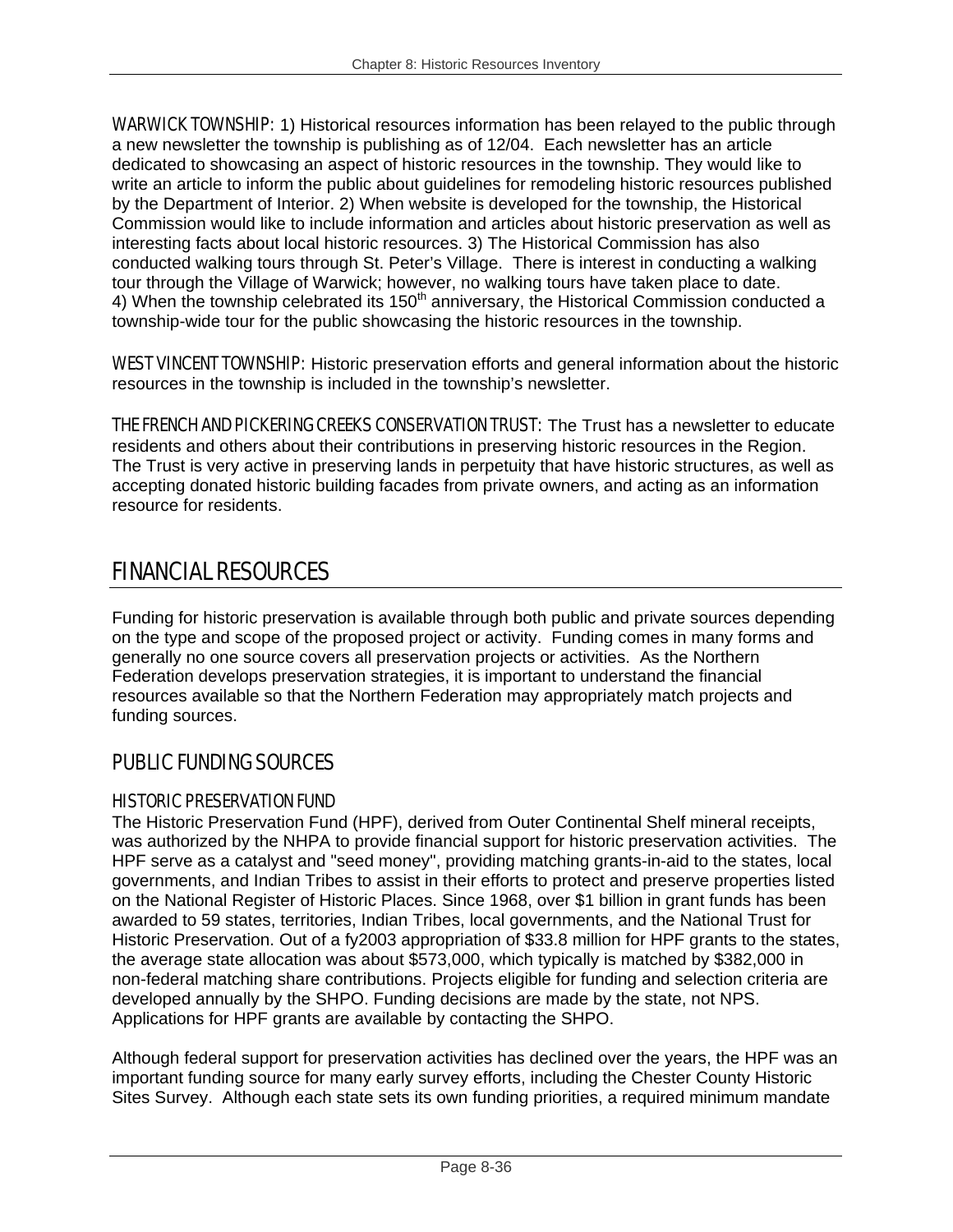is the allocation of at least 10% to CLG's. In Pennsylvania, these funds are provided to the PHMC and passed through to the CLG's. Among the kinds of activities funded are the following: surveys; National Register nominations; preservation plans; public outreach materials; architectural plans, historic structure reports, and engineering studies necessary to repair National Register listed sites; and rehabilitation of National Register listed sites.

## COMMUNITY DEVELOPMENT BLOCK GRANT

Another important federal funding source is the Community Development Block Grant (CDBG) program. This program is a system of broad-based block grants that are passed through to States and to "entitlement communities" such as Chester County, to fund community and economic development activities. While certain historic preservation activities are eligible for CDBG funds, their use must be linked to an eligible community development objective.

## TAX INCENTIVES

Two federal tax incentive programs currently apply to preservation activities in Pennsylvania: the rehabilitation investment tax credit and the charitable contribution deduction (both discussed under *Federal Level* above).

## NATIONAL TRUST FOR HISTORIC PRESERVATION FUNDING

The National Trust for Historic Preservation, discussed above under *Federal Level*, offers several grants: Preservation Services Fund, Johanna Favrot Fund for Historic Preservation, Cynthia Woods Mitchell Fund for Historic Interiors, Local Initiative grants, and the Collaborative Pilot. These grants range from \$500 to \$10,000; however, some require local matching funds.

## SAVE AMERICA'S TREASURES GRANTS

In partnership with the National Endowment for the Arts, National Endowment for the Humanities, the Institute of Museum and Library Services, and the President's Committee on the Arts and the Humanities, The National Park Service administers Save America's Treasures Grants.

Grants are available for preservation and/or conservation projects for "nationally significant" sites and artifacts (as defined at http://www2.cr.nps.gov/treasures/national.htm). Grants are awarded through a competitive process to government agencies, 501(c) nonprofits, Indian Tribes, and historic religious sites/collections, and require a dollar-for-dollar non-federal match, which can be cash, donated services, or use of equipment. The minimum grant request for projects varies starting from \$25,000 federal share for collection projects in fy2006. There is also a maximum grant request for projects, which is \$700,000 for fy2006. The Save America's Treasures Grants Selection Panel may, at its discretion, award less than the minimum grant request. In 2005, the average federal grant award to collections was \$179,000, and the average award to historic properties was \$299,000.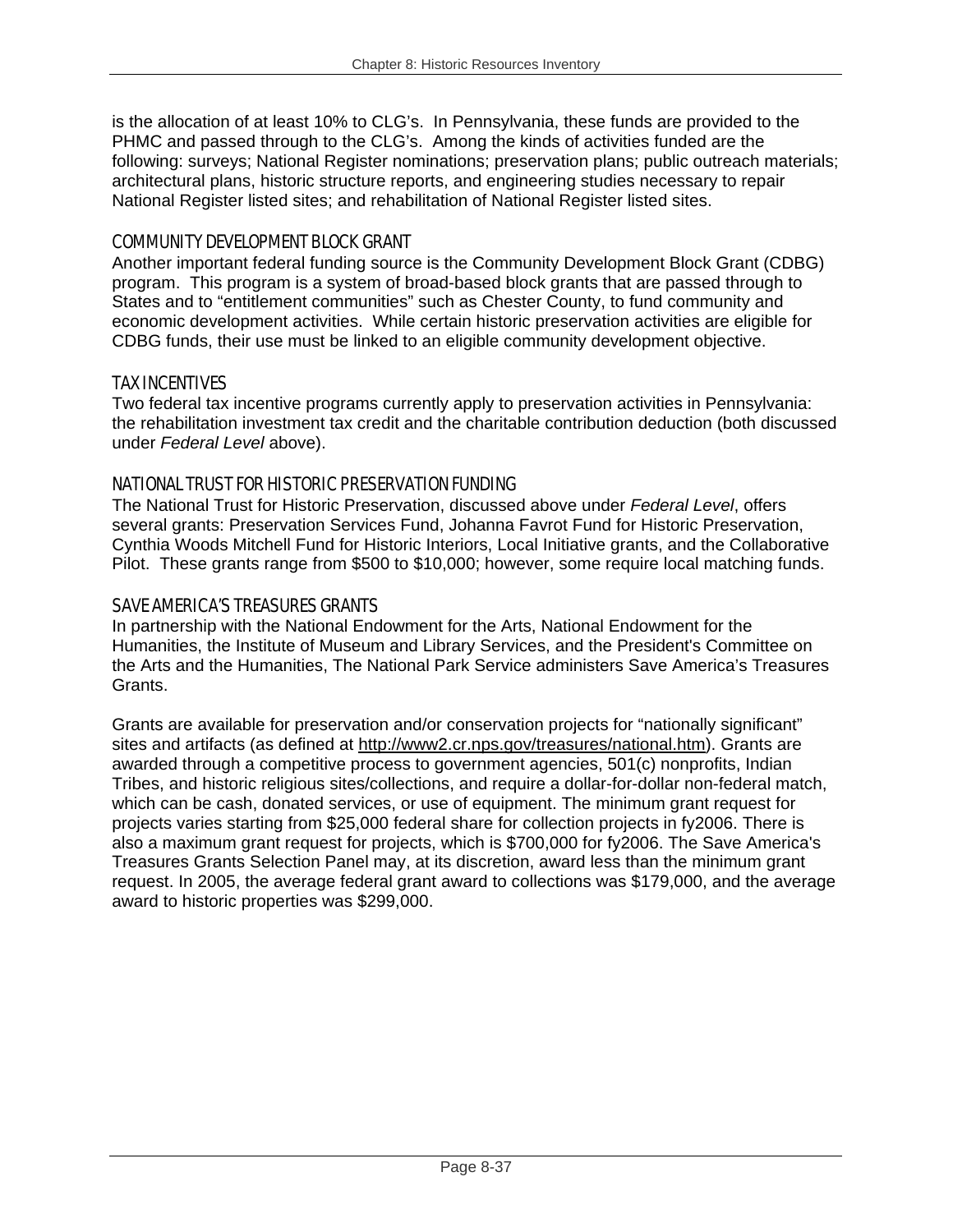## PHMC FUNDING

Grants are available from PHMC under the following categories:

- Certified Local Government Grant Program
- Keystone Historic Preservation Grant Program
	- Pennsylvania History and Museum Grant Program
- o Project Grants
	- Archives and Records Management Grants
	- Historic Preservation Project Grants
	- **Local History Grants**
	- Museum Project Grants
	- o General Operating Support
		- General Operating Support Grants for Museums
		- General Operating Support Grants for Official County Historical Societies
	- o Historical Marker Grants
	- o Technical Assistance Grants
	- o Statewide Conference Grants
	- o Statewide Organization Grants

Grant funding to County Historical Societies is the only noncompetitive program. Grant match requirements vary among the programs. Eligibility requirements and application forms can be found in PHMC's annual publication, Pennsylvania History and Museum Grants. For more general information on grants see http://www.artsnet.org/phmc/grants.htm.

## TRANSPORTATION ENHANCEMENTS PROGRAM

See *SAFETEA-LU* above under *Other Federal Programs and Entities.* 

The Northern Federation may consider these funding programs when evaluating funding options for the historic preservation plan strategies in Chapter 3. Although matching is required in many cases, private sources can often be used to fill this gap.

## PRIVATE FUNDING SOURCES

Private funding sources include assistance provided by private foundations, companysponsored foundations, corporate giving programs, and community foundations. Foundations are non-governmental, non-profit organizations with funds and programs managed by its own trustees or directors, established for the purpose of providing aid to social, educational, charitable, religious, or other activities mainly through making grants. Information on foundations and corporate donors is available in directories located in most libraries. A sample of the major foundations located in southeast Pennsylvania that have funded historic preservation activities include the Annenberg Foundation, the Bartol Foundation, Claneil Foundation, the William Penn Foundation, and the Philadelphia Foundation, the Oxford Foundation, the Mermont Foundation, and the Warwick Foundation. A charitable trust is a type of private foundation; one of the most noted, is Pew Charitable Trusts.

Corporate foundations are those that derive funds from the sponsoring company or corporation. Usually the recipient of corporate funds has some link to the corporation and through a specific project, can help further corporate goals. Corporations often give funding to projects in proximity to corporate facilities. These actions are often considered goodwill gestures and help to build local support for the corporation. Large corporate foundations in southeast Pennsylvania include the CIGNA Foundation, the Dietrich Foundation, the Hankin Foundation, the Houston Foundation, Meridian Foundation, and the Lukens Foundation.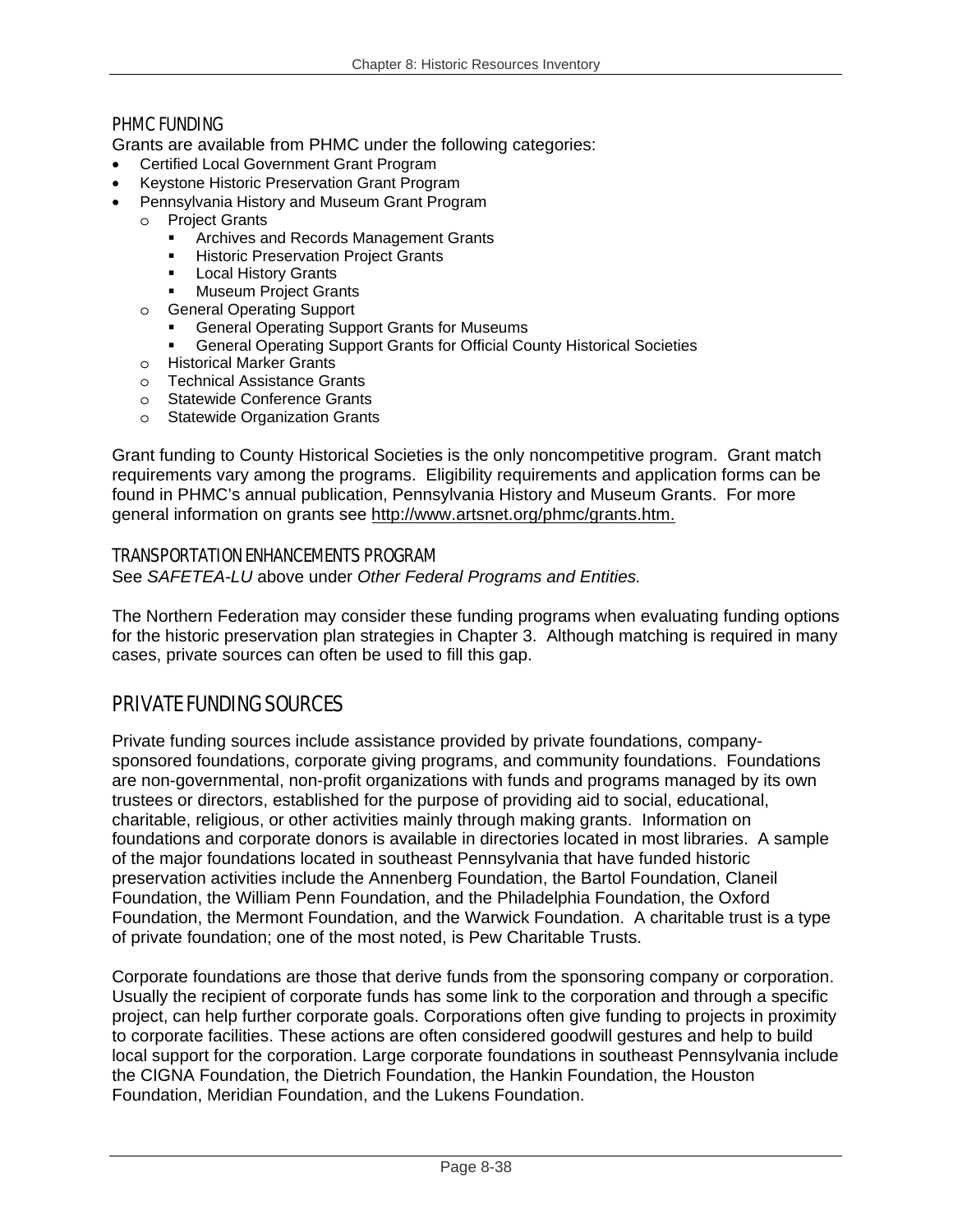Community foundations receive funding from various private sources including endowments. They are managed through the community with the stipulation that they are used for charitable purposes for organizations within a specific geographical area. The number of community foundations is increasing. The Chester County Community Foundation was established in 1996 and its importance is growing as a funding resource for local projects, programs and activities.

Other sources of funding for historic preservation include donations and services provided by local businesses, organizations, and individuals. Prior to federal and state grant availability, nearly all preservation projects were privately funded. A foundation or corporation's funding priorities should match the project. Before the Northern Federation prepares any type of request or application for funding, it should research the funding organization thoroughly to identify the organization's goals, motives, and preferred method of support. Tailoring the application or request is essential.

# DOCUMENTATION OF HISTORIC RESOURCES IN THE REGION

This section displays lists of historic resources in the Northern Federation.

## NATIONAL REGISTER LISTED OR ELIGIBLE SITES AND DISTRICTS

|                                                                        | ן השמטחומו ולפטוסנטי בוסגטע מחס בווטוטוט ווסגטווט ולפסטמוטטס (prinstrumu) ו |               |                              |
|------------------------------------------------------------------------|-----------------------------------------------------------------------------|---------------|------------------------------|
| <b>Historic Name</b>                                                   | <b>Address/Location</b>                                                     | <b>Status</b> | <b>Status</b><br>Date        |
| <b>East Coventry:</b>                                                  |                                                                             |               |                              |
| Fricks Locks Historic District*                                        | S. end of Fricks Lock Rd., approx. 1000 ft.<br>E. of Sanatoga Rd.           | Listed        | 2003                         |
| <b>River Bend Farm</b>                                                 | Sanatoga Rd. @ dead end                                                     | Listed        | 8/29/80                      |
| John Mattis Farm                                                       | 250 Kolb Rd.                                                                | Eligible      | 3/26/02                      |
| Parker's Ford*                                                         | Old Schuylkill Rd. (Registered historic<br>blgs. are located in E. Vincent) | Listed        | 3/17/83                      |
| <b>East Nantmeal:</b>                                                  | <b>Address/Location</b>                                                     | <b>Status</b> | <b>Status</b><br><b>Date</b> |
| Welkinweir                                                             | 1368 Prizer Rd.                                                             | Listed        | 9/7/01                       |
| The Dolby House                                                        | E. end of Warwick Furnace Rd.                                               | Eligible      | 1976/77                      |
| The Tilt & Fertig's Mill                                               | Rt. 100 @ Flowing Springs                                                   | Eligible      | 1976/77                      |
| <b>Pleasant Hill Plantation</b>                                        | Little Conestoga @ Adams Rd.                                                | Eligible      | 1982                         |
| Wynn Hollow Rd. Historic District*                                     | Temple, Hollow, Fairview Rds.                                               | Eligible      | 2001                         |
| Jacob Hause log smokehouse                                             | Rt. 401 @ Mansion Rd.                                                       | Eligible      | 3/1/1972                     |
| Murray/Lynn Homestead                                                  | Nantmeal & Coventryville Rds.                                               | Eligible      | 3/1/1972                     |
| <b>Brower's Bridge</b>                                                 | Mansion Rd. L.R. 15195                                                      | Listed        | 6/22/88                      |
| <b>Thomas Bull House</b>                                               | Bulltown Rd.                                                                | Listed        | 8/3/79                       |
| <b>Fremont Academy</b>                                                 | 172 B Fairview Rd.                                                          | Eligible      | 11/14/95                     |
| Warwick Furnace Farms (only land,<br>not registered buildings in Twp.) | Warwick Furnace Rd.                                                         | Listed        | 9/13/76                      |
| Jonathan Rooke House                                                   | Nantmeal & Iron Bridge Rds.                                                 | Eligible      | 3/1/1972                     |

**Figure 8-3 National Register Listed and Eligible Historic Resources (by municipality)**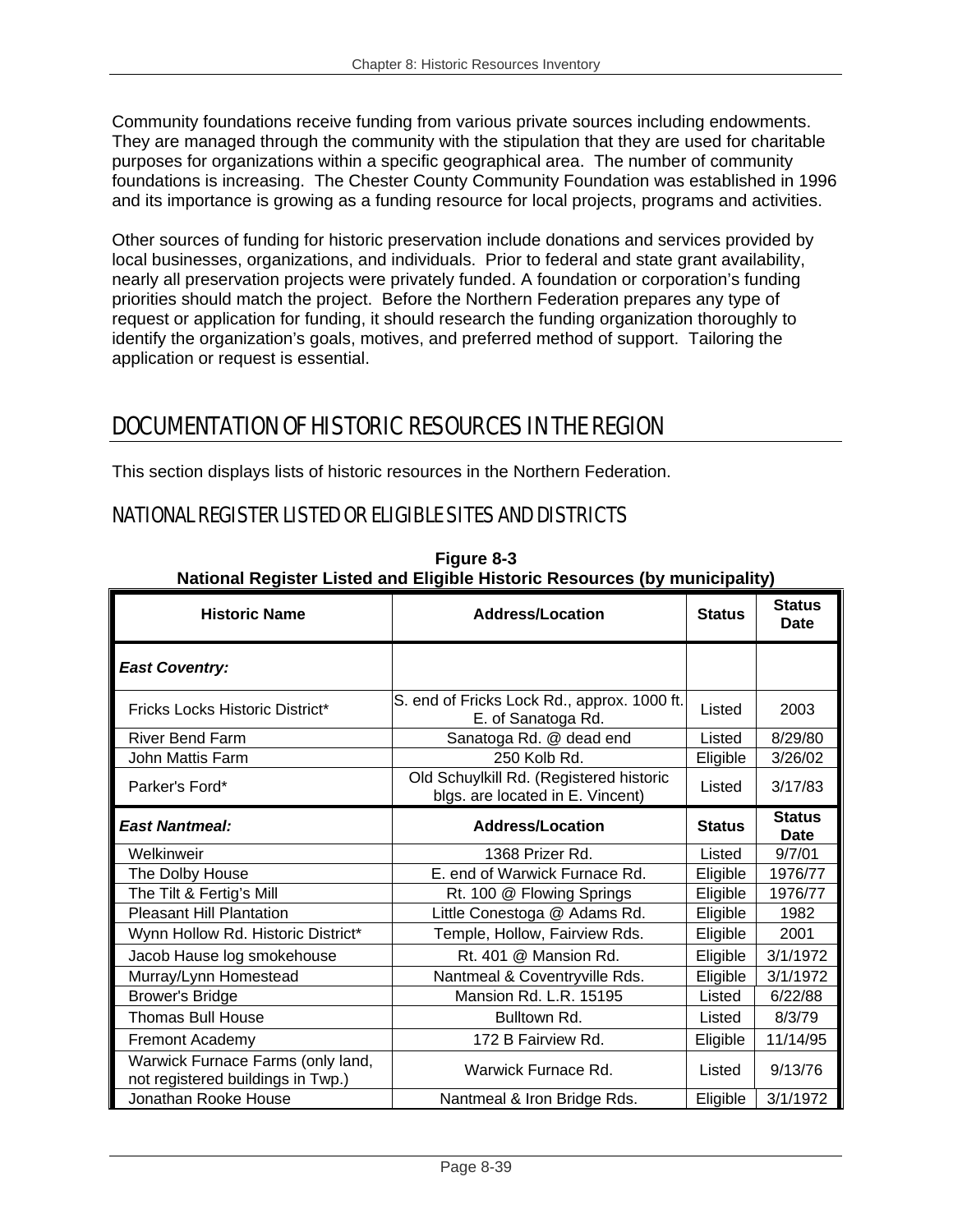| <b>Historic Name</b>                                                       | <b>Address/Location</b>                             | <b>Status</b> | <b>Status</b><br>Date        |
|----------------------------------------------------------------------------|-----------------------------------------------------|---------------|------------------------------|
| <b>East Pikeland:</b>                                                      | <b>Address/Location</b>                             | <b>Status</b> | <b>Status</b><br><b>Date</b> |
| <b>Bernard Property</b>                                                    | Hare's Hill Rd.                                     | Eligible      | 3/28/94                      |
| Hare's Hill Rd. Iron Bridge                                                | Hare's Hill Rd. @ French Creek                      | Listed        | 3/28/78                      |
| George Hartman House                                                       | Church Rd. off Pickering Ck. Rd.                    | Listed        | 3/26/76                      |
| Kimberton Village Historic District*                                       | Kimberton Rd. & Hares Hill Rd.                      | Listed        | 5/6/76                       |
| Kimberton Historic District*<br>(Boundary Increase)                        | Hare's Hill Rd., Prizer Rd., Kimberton Rd.          | Listed        | 7/30/87                      |
| Middle Pickering Rural Historic<br>District with part of Merlin Village* 3 | Pikeland, Yellow Springs, Merlin,<br>Pickering Rds. | Listed        | 9/6/91                       |
| Prizer's Mill Complex                                                      | Mill Ln. Kimberton                                  | Listed        | 9/6/78                       |
| Casper Snyder House                                                        | <b>Camp Council Road</b>                            | Eligible      | 1972/73                      |
| Henry Hipple House                                                         | Merlin Road                                         | Eligible      | 1972/73                      |
| Peter Hartman Residence                                                    | S.S. Rt. 113                                        | Eligible      | 1977                         |
| John Emery House<br>[Norland Sq]                                           | Art School Rd. off Rt. 113                          | Eligible      | 1972/73                      |
| Queen Anne House                                                           | E. Rapp's Dam Rd. & South of French<br>Creek        | Eligible      | 9/21/83                      |
| Rapp's Covered Bridge                                                      | Rapp's Dam Rd. @ French Creek Rd.                   | Listed        | 6/18/73                      |
| <b>East Vincent:</b>                                                       | <b>Address/Location</b>                             | <b>Status</b> | <b>Status</b><br><b>Date</b> |
| Camp Sankanac*                                                             | 66 Bertolet School Rd.                              | Eligible      | 6/15/93                      |
| <b>Egress Acres</b>                                                        | Rt. 724                                             | Eligible      | 1/31/91                      |
| <b>Hall's Covered Bridge</b>                                               | Hollow Rd. (L.R. 15194) at French Creek             | Listed        | 4/23/73                      |
| <b>Kennedy Covered Bridge</b>                                              | Seven Stars Rd. T-522. Northwest of<br>Kimberton    | Listed        | 1/21/74                      |
| Pennhurst State Hospital*                                                  | Dunlap & Pennhurst Rds.                             | Eligible      | 6/00/84                      |
| Rogers/Beaver House                                                        | W. Seven Stars Rd. @ Lucas Rd.                      | Eligible      | 7/10/73                      |
| Samuel Rosen Farm                                                          | Ellis Wood Rd.                                      | Eligible      | 1/31/92                      |
| Isaac Schlichter House & Barn                                              | S. Stony Run Rd.                                    | Eligible      | 11/15/95                     |
| <b>Frank Titanic Property</b>                                              | Bertolet School Rd.                                 | Listed        | 10/9/91                      |
| <b>Frederick Sheeder House</b>                                             | Sheeder Mill Road                                   | Eligible      | 1972/73                      |
| Henry Chrisman House                                                       | Pughtown Road                                       | Eligible      | 1972/73                      |
| John Yeager House                                                          | <b>Miller Road</b>                                  | Eligible      | 1972/73                      |
| Conrad Bode Farm                                                           | Pughtown Road                                       | Eligible      | 1976/77                      |
| Samuel Bertolet Farm                                                       | Pughtown Road                                       | Eligible      | 1976/77                      |
| Jb. & Elizabeth Keeley House/Inn                                           | Sheeder Mill Road                                   | Eligible      | 1972/73                      |
| Young Vincent Forge Mansion                                                | Cook's Glen Rd.                                     | Listed        | 5/9/85                       |
| Parker's Ford*                                                             | Old Schuylkill Rd. (Tavern)                         | Listed        | 3/17/1983                    |
| William Yeager Farm                                                        | Hoffecker Rd.                                       | Eligible      | 4/11/91                      |
| <b>North Coventry:</b>                                                     | <b>Address/Location</b>                             | <b>Status</b> | <b>Status</b><br><b>Date</b> |
| Pottstown Landing Historic District<br>(incl. Shaner's Bakery)*            | Laurelwood Rd. from Rt. 422 overpass to<br>Rt. 724  | Listed        | 8/31/01                      |
| 1338 W. Schuylkill Rd. S.R. 724<br><b>Walters Tract Subdivision</b>        |                                                     | Eligible      | 11/22/95                     |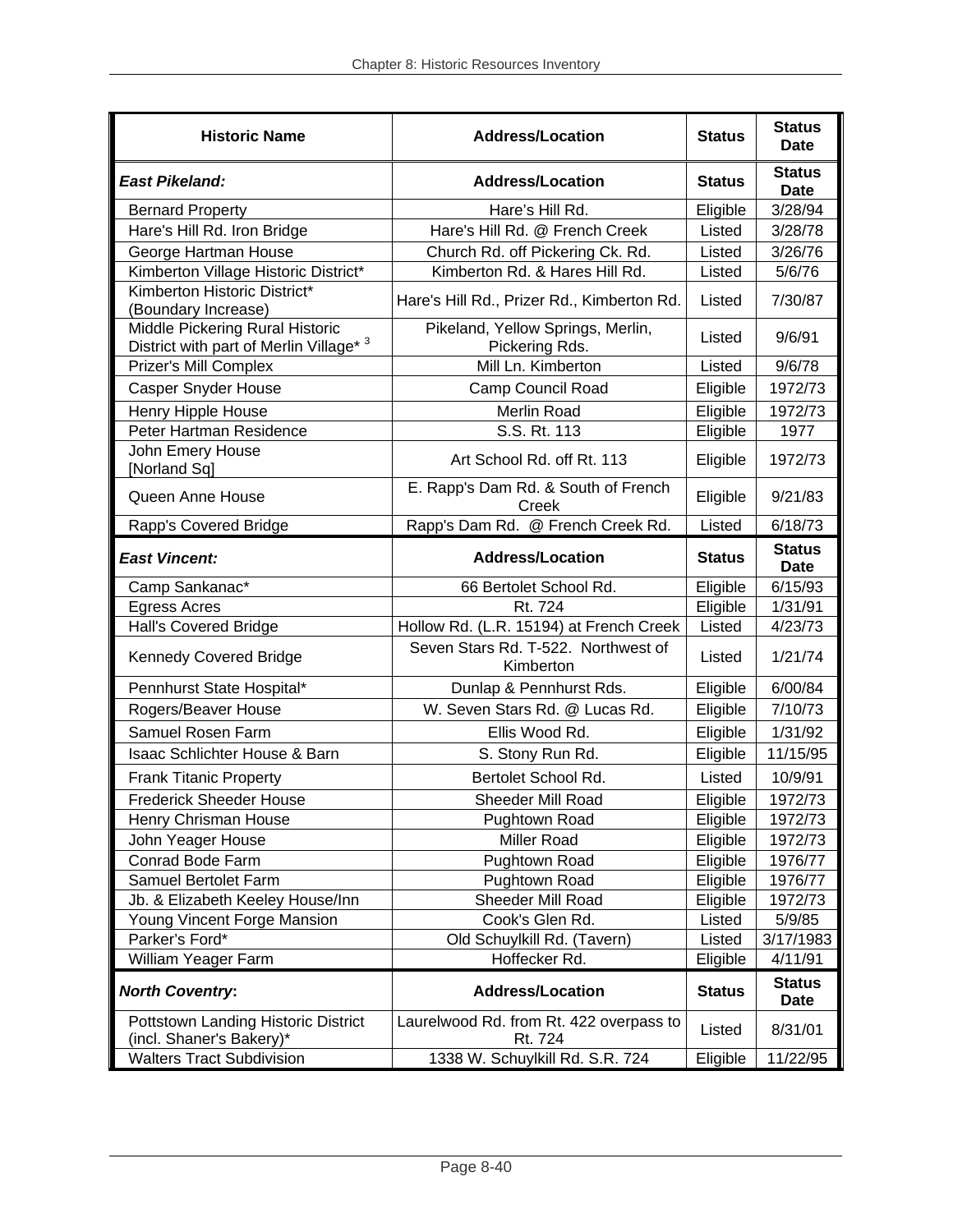| <b>Historic Name</b>                                                       | <b>Address/Location</b>                                                                | <b>Status</b>      | <b>Status</b><br><b>Date</b> |
|----------------------------------------------------------------------------|----------------------------------------------------------------------------------------|--------------------|------------------------------|
| <b>South Coventry:</b>                                                     | <b>Address/Location</b>                                                                | <b>Status</b>      | <b>Status</b><br>Date        |
| N/A                                                                        | Pughtown Rd.                                                                           | Eligible           | 2/20/01                      |
| Simon Meredith House                                                       | Daisy Point Rd. W. of Pughtown                                                         | Listed             | 12/16/74                     |
| Stephen Meredith House                                                     | Half way between Pughtown & Bucktown<br>on Rt. 100                                     | Listed             | 4/29/93                      |
| Nathan Michener House                                                      | S.S. Ridge Rd. (Rt 23)                                                                 | Listed             | 4/3/76                       |
| Pughtown Village Historic District*                                        | Pottstown Pike (Rt 100) & Pughtown Rd.                                                 | Eligible           | 12/19/88                     |
| <b>Robert Thomas House</b>                                                 | Pottstown Pike west side of S.R. 100                                                   | Eligible           | 1/31/96                      |
| <b>Samuel Townsend House</b>                                               | West side of Rt. 100, S. of Pughtown                                                   | Listed             | 12/16/74                     |
| Leah Young House                                                           | Pottstown Pike west side of S.R. 100                                                   | Eligible           | 1/31/96                      |
| Trading Post & Farm                                                        | Coventryville Rd. @ Pigeon Creek                                                       | Eligible           | 1981                         |
| <b>Buck Tavern</b>                                                         | Rt. 100 @ Rt. 23 NE Corner                                                             | Eligible           | 10/8/98                      |
| <b>Coventry House</b>                                                      | 3340 Coventryville Rd. (Off Rt. 23)                                                    | Listed             | 12/16/74                     |
| Coventryville Historic District*2                                          | Old Rt. 23: S. Coventry, Warwick, & E.<br>Nantmeal Twps. included                      | Listed             | 1/31/78                      |
| <b>Wallace:</b>                                                            | <b>Address/Location</b>                                                                | <b>Status</b>      | <b>Status</b><br><b>Date</b> |
| William Ferguson Farm                                                      | Marshall Rd. SW of Rt. 282.                                                            | Listed             | 4/10/80                      |
| Springton Manor Farm                                                       | Springton Rd. & Creek Rd. (Rt. 282)                                                    | Listed             | 8/7/79                       |
| <b>Pleasant Hill Plantation</b>                                            | Mostly in E. Nantmeal twp.)                                                            | Listed             | 1982                         |
| <b>Steel Bridge</b>                                                        | Devereux Rd. @ Brandywine Creek                                                        | Eligible           | 4/11/94                      |
| <b>Warwick:</b>                                                            | <b>Address/Location</b>                                                                | <b>Status</b>      | <b>Status</b><br><b>Date</b> |
| Brower's Bridge - Part of Reading                                          |                                                                                        |                    |                              |
| <b>Furnace Historic District</b>                                           | Mansion Rd. L.R. 15195                                                                 | Listed             | 6/22/88                      |
|                                                                            | Mansion Rd. Near French Creek                                                          | Listed             | 7/30/87                      |
| Reading Furnace Historic District* <sup>2</sup><br>Henry Hockley Mill Farm | Warwick Furnace Rd. @ County Park Rd.                                                  | Listed             | 12/18/90                     |
| Hopewell Village National Historic<br>Site*                                | Rt. 345 and Berks County, Union Twp.                                                   | Listed             | 10/15/66                     |
| Knauer Patent Thematic District*                                           | Pa Rt. 23 (Ridge Rd.), County Park Rd. in                                              | Eligible           | 1/27/82                      |
| Christopher Knauer House & Inn<br>(House #1)                               | Knauertown (4 Knauer Properties)<br>Rt. 23 in Knauertown                               | Eligible           | 1/27/82                      |
| Davis Knauer House (House #4)                                              | County Park Rd. in Knauertown                                                          | Eligible           | 1/27/82                      |
|                                                                            | Rt. 23 in Knauertown                                                                   |                    | 1/27/82                      |
| Christopher Johann Knauer House<br>John Knauer House and Mill              | N.S. Rt. 23 in Knauertown                                                              | Eligible<br>Listed | 5/30/85                      |
| Lahr Farm                                                                  | S.S. Rt. 23 & W. of Grove Rd.                                                          | Listed             | 9/7/79                       |
| North Warwick Historic &<br>Archeological District*                        | Rt. 345, Northside, Hopewell,<br>Harmonyville & Trythall Rds. (incl.<br>1845.45 acres) | Listed             | 2/24/95                      |
| <b>Phillip Rogers House</b>                                                | Rt. 23 E. of Knauertown                                                                | Listed             | 5/25/73                      |
| Warwich Mills/ Hager Mill                                                  |                                                                                        | Listed             | 12/30/74                     |
| <b>Bennett Toll-House</b>                                                  | James Mill Rd. @ Grove Rd.<br>S.S Rt. 23 behind St. Peter's Church                     | Eligible           | 9/18/90                      |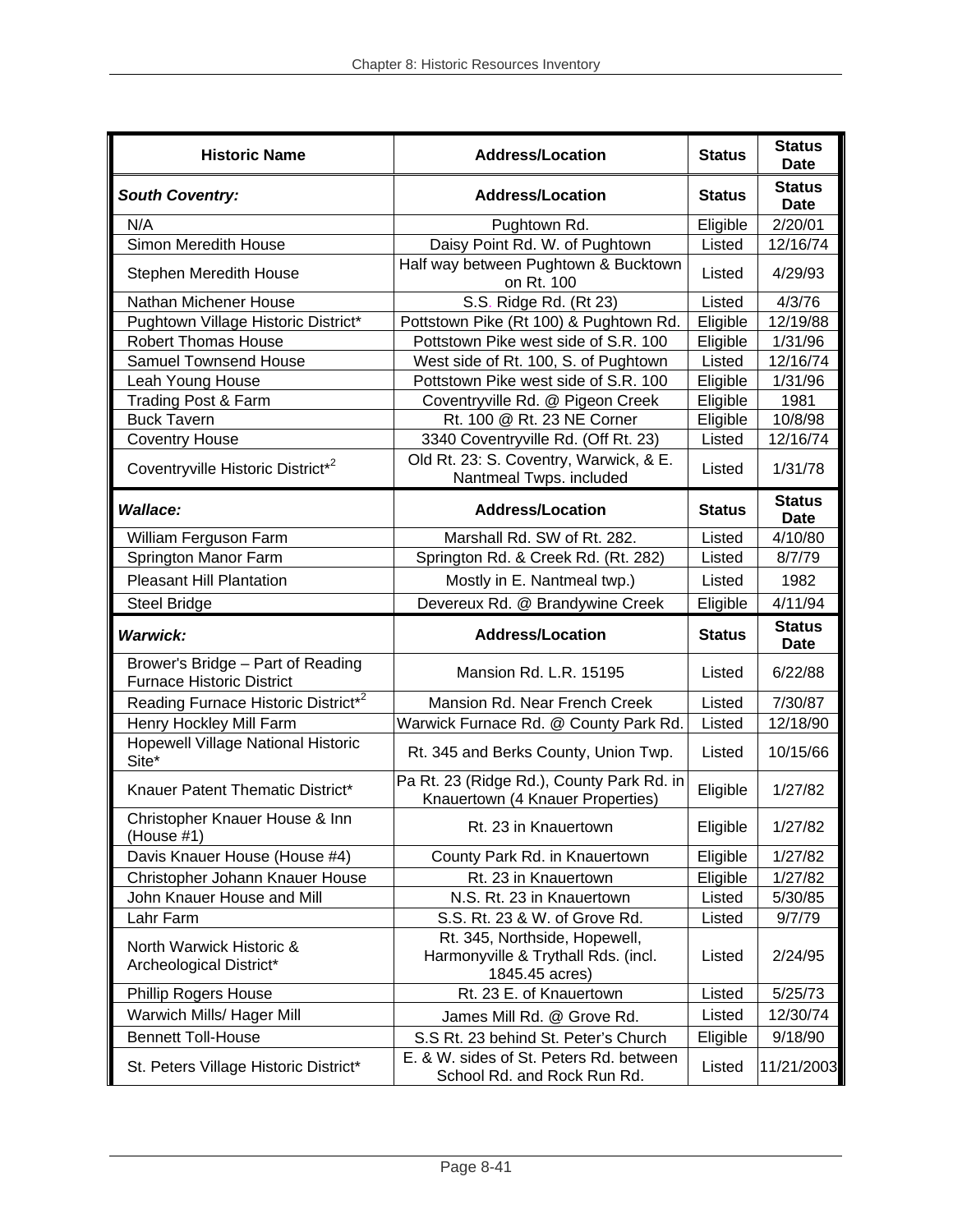| <b>Historic Name</b>                                                                                                                                                                                                                                                                                                                                                                                                                                                                                                                                                                                                                                                                                                                                                   | <b>Address/Location</b>                                                                                                | <b>Status</b> | <b>Status</b><br><b>Date</b> |
|------------------------------------------------------------------------------------------------------------------------------------------------------------------------------------------------------------------------------------------------------------------------------------------------------------------------------------------------------------------------------------------------------------------------------------------------------------------------------------------------------------------------------------------------------------------------------------------------------------------------------------------------------------------------------------------------------------------------------------------------------------------------|------------------------------------------------------------------------------------------------------------------------|---------------|------------------------------|
| Coventryville Historic District* <sup>2</sup>                                                                                                                                                                                                                                                                                                                                                                                                                                                                                                                                                                                                                                                                                                                          | Rt. 23: S. Coventry, Warwick, & E.<br><b>Nantmeal Twps</b>                                                             | Listed        | 1/31/78                      |
| Jacob Winings House & Clover Mill                                                                                                                                                                                                                                                                                                                                                                                                                                                                                                                                                                                                                                                                                                                                      | James Mills Rd. near Mansion Rd.                                                                                       | Listed        | 8/17/79                      |
| <b>Warren Point</b>                                                                                                                                                                                                                                                                                                                                                                                                                                                                                                                                                                                                                                                                                                                                                    | Rt. 23 W. of Knauertown                                                                                                | Listed        | 11/11/75                     |
| <b>Warwick Furnace Farms Historic</b><br>District <sup>*2</sup>                                                                                                                                                                                                                                                                                                                                                                                                                                                                                                                                                                                                                                                                                                        | Warwick Furnace Rd. & Valley Way<br>(enlarged in 9/13/76)                                                              | Listed        | 1972/73                      |
| St. Mary's Episcopal Church                                                                                                                                                                                                                                                                                                                                                                                                                                                                                                                                                                                                                                                                                                                                            | <b>Warwick Village</b>                                                                                                 | Listed        | 1996                         |
| David Griffith House                                                                                                                                                                                                                                                                                                                                                                                                                                                                                                                                                                                                                                                                                                                                                   | Warwick Funace Rd. near County Park<br>Road                                                                            | Eligible      | 1972/73                      |
| David Davis House                                                                                                                                                                                                                                                                                                                                                                                                                                                                                                                                                                                                                                                                                                                                                      | County Park Road                                                                                                       | Eligible      | 1972/73                      |
| Henry Hockley Mansion                                                                                                                                                                                                                                                                                                                                                                                                                                                                                                                                                                                                                                                                                                                                                  | Warwick Furnace Rd.                                                                                                    | Eligible      | 1972/73                      |
| 1808 Springhouse                                                                                                                                                                                                                                                                                                                                                                                                                                                                                                                                                                                                                                                                                                                                                       | Ret. 345 N. of Northside Road                                                                                          | Eligible      | 1972/73                      |
| Henry Swinehart Tenant House                                                                                                                                                                                                                                                                                                                                                                                                                                                                                                                                                                                                                                                                                                                                           | Bethesda Road                                                                                                          | Eligible      | 1972/73                      |
| <b>West Vincent:</b>                                                                                                                                                                                                                                                                                                                                                                                                                                                                                                                                                                                                                                                                                                                                                   | <b>Address/Location</b>                                                                                                | <b>Status</b> | <b>Status</b><br><b>Date</b> |
| N/A                                                                                                                                                                                                                                                                                                                                                                                                                                                                                                                                                                                                                                                                                                                                                                    | Kimberton Rd. Old Rt. 113                                                                                              | Eligible      | 6/16/78                      |
| <b>Birchrunville General Store</b>                                                                                                                                                                                                                                                                                                                                                                                                                                                                                                                                                                                                                                                                                                                                     | Hollow & Flowing Springs Rds.,<br>Birchrunville                                                                        | Listed        | 3/21/78                      |
| West Vincent Highlands Historic<br>District <sup>*4</sup>                                                                                                                                                                                                                                                                                                                                                                                                                                                                                                                                                                                                                                                                                                              | Almost 2000 acres from Birchrunville SW<br>to Ludwigs Corner with 100 properties                                       | Listed        | 5/7/1998                     |
| Birchrunville Historic District*                                                                                                                                                                                                                                                                                                                                                                                                                                                                                                                                                                                                                                                                                                                                       | Hollow & Flowing Springs Rds. &<br>Schoolhouse Ln.                                                                     | Listed        | 4/28/92                      |
| Camp Sankanac*                                                                                                                                                                                                                                                                                                                                                                                                                                                                                                                                                                                                                                                                                                                                                         | 66 Bertolet School Rd. (also in E. Vincent<br>Twp, on both sides of the French Creek)                                  | Eligible      | 6/15/93                      |
| Deery Family Homestead                                                                                                                                                                                                                                                                                                                                                                                                                                                                                                                                                                                                                                                                                                                                                 | Art School Rd. 1.5 mile North of Chester<br>Springs                                                                    | Listed        | 12/23/77                     |
| John Brownback House                                                                                                                                                                                                                                                                                                                                                                                                                                                                                                                                                                                                                                                                                                                                                   | Birchrunville Rd.                                                                                                      | Listed        | 4/2/73                       |
| French Creek Farm                                                                                                                                                                                                                                                                                                                                                                                                                                                                                                                                                                                                                                                                                                                                                      | Kimberton Rd. Pughtown                                                                                                 | Listed        | 11/3/88                      |
| Hall's Covered Bridge                                                                                                                                                                                                                                                                                                                                                                                                                                                                                                                                                                                                                                                                                                                                                  | Hollow Rd. @ French Ck.                                                                                                | Listed        | 4/23/73                      |
| <b>Robert Rooke House</b>                                                                                                                                                                                                                                                                                                                                                                                                                                                                                                                                                                                                                                                                                                                                              | Horseshoe Traill at Fellowship Rd.                                                                                     | Listed        | 9/19/78                      |
| John Mackey Residence                                                                                                                                                                                                                                                                                                                                                                                                                                                                                                                                                                                                                                                                                                                                                  | Rt. 100 & Birchrun Rd.                                                                                                 | Eligible      | 6/16/91                      |
| George & Phoebe Hipple House                                                                                                                                                                                                                                                                                                                                                                                                                                                                                                                                                                                                                                                                                                                                           | Davis Lane                                                                                                             | Eligible      | 7/19/74                      |
| (Judge) Roberts/ Strickland<br>Homestead                                                                                                                                                                                                                                                                                                                                                                                                                                                                                                                                                                                                                                                                                                                               | St. Mathews Rd.                                                                                                        | Listed        | 1/30/78                      |
|                                                                                                                                                                                                                                                                                                                                                                                                                                                                                                                                                                                                                                                                                                                                                                        | * Indicates a National Register District, including several contributing properties within the established boundaries. |               |                              |
| Although documentation from the PHMC indicates that there are three historic districts located in East Nantmeal,<br>local verification has been conducted which presents counter findings. Coventryville H.D. is located in both Warwick<br>Township (eastern boundary) and South Coventry Township; Reading Furnace Historic District and Warwick<br>Furnace Historic District are located just north of the South Branch of the French Creek in Warwick Township with<br>land area in East Nantmeal but all registered buildings within these districts are located in Warwick Township. (East<br>Nantmeal Comprehensive Plan, pg. 3-22, 1993.) There only listed National Registered Historic Districts entirely<br>within East Nantmeal Township is Parker's Ford. |                                                                                                                        |               |                              |
| $^3$ Middle Pickering Rural Historic District is located chiefly in Charlestown Township with a small portion located in<br>East Pikeland Township. It contains 1055 acres total. It was listed in 9/6/1991.<br>West Vincent Highlands Historic District includes 100 properties and is almost 2,000 acres. It includes previously                                                                                                                                                                                                                                                                                                                                                                                                                                     |                                                                                                                        |               |                              |

eligible nominations: James John House; John Rhoads House; Robert & Thomas Rooke houses; George and Phoebe Hipple House; John Brunner Farm; James Whelen House (Upper Uwchlan); John Brownback House; and all the farmland & buildings in between.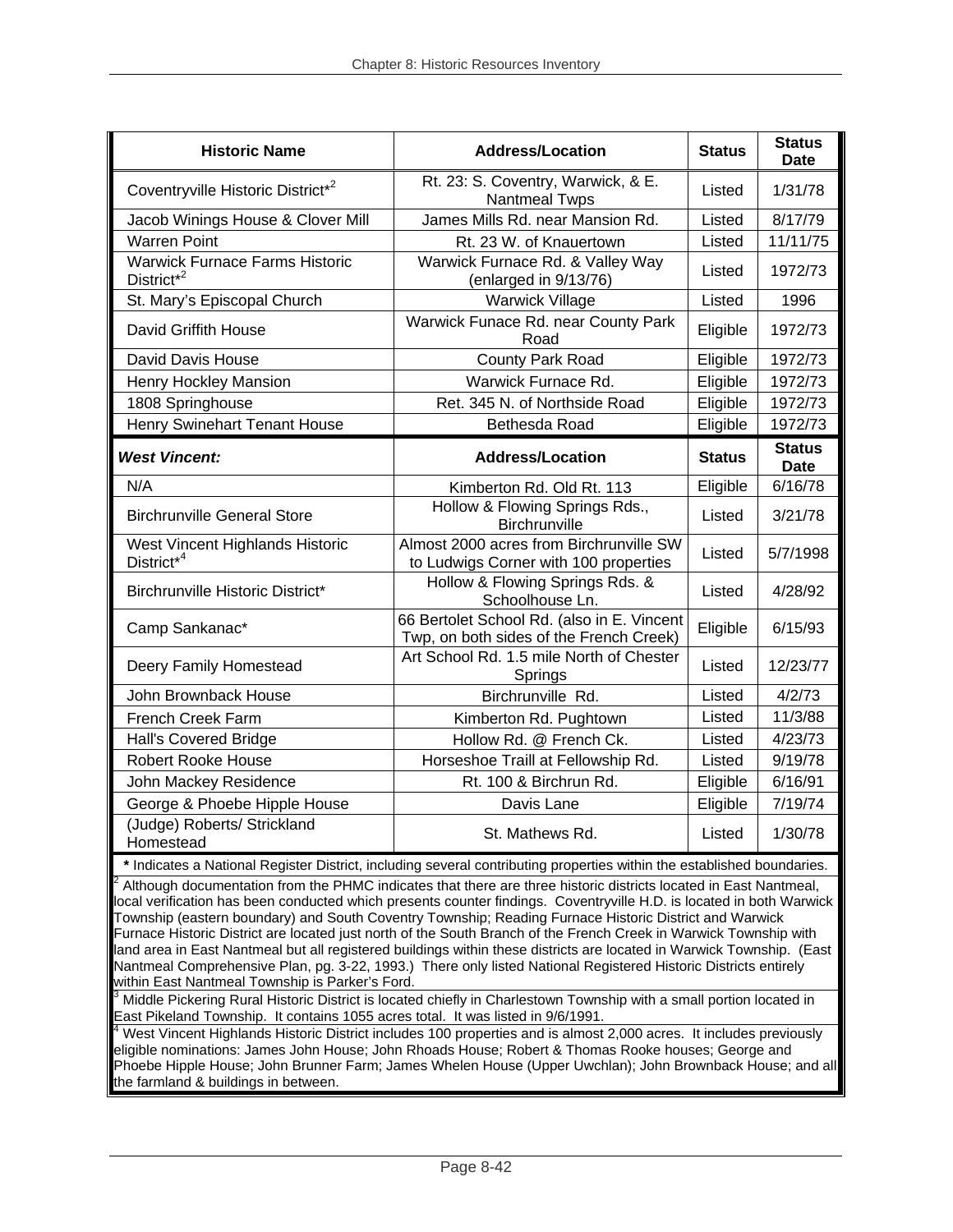# CHESTER COUNTY HISTORIC SITES SURVEY/ CHESTER COUNTY HISTORIC GIS ATLAS

Information about *local* historic resources in the Region from the Chester County Historic Sites Survey, conducted between 1979 and 1982, is provided below as found in municipal plans.

**East Coventry Township:** Chester County Historic Preservation Office surveyed the township in 1981 for historic sites and structures. At that time the Preservation Office identified over 250 sites and structures by using historical atlases as guides. Forty-two of these identified sites comprise the historic village of Parker Ford. Map 8 of the 1992 Open Space, Recreation and Environmental Resources Plan shows the township's historic resources. This has not been updated in the township for 22 years and they are now participating in the County Atlas Program to update their local inventory.

**East Nantmeal Township:** Chester County Historic Preservation Office surveyed the township in 1982 for historic sites and structures. Many buildings over 50 years old were recorded in the Chester County Historic Building Survey. Since the formation of the Historical Commission in 1983, almost 200 sites have been identified and verified, with some additions made to the original historic sites inventory (1982) by the Commission, among which are structures on the National Register of Historic Places and the [former] Pennsylvania Historic Register. Additionally, five sites were classified as Pennsylvania Century Farms, and have been continuously family-owned by members from the same family for more than a hundred years. Indian artifact sites were also identified, bringing the total number to two and have been registered with the PHMC. These artifact sites are known to the township and Historical Committee, and are mapped for township use but are purposely not indicated on any published township map or open for general public use.

In 1993, the Open Space and Recreation Task Force completed an inventory of those sites, facilities, structures, and activities that provide the distinct character of East Nantmeal. They performed an in-depth windshield survey to document any other resources that were not included in the original historic survey that the township would like to preserve.

**East Pikeland Township:** Chester County Historic Preservation Office surveyed the township in 1980-81 for historic sites and structures. At that time the Preservation Office identified 156 sites and structures having architectural significance, with various styles being represented, by using historical atlases as guides. Most of the resources sited are residences an others are farmsteads which were rated by the quality of the resource (high, medium, or low value). Thirty sites (19.2% of the resources) were judged to be of high value.

Robert E. Bartmann conducted a reconnaissance survey in 1992 to reevaluate the recorded resources and to consider several additional ones. The reconnaissance survey revealed changes from the 1980-81 Chester County Historic Survey.

- **Losses**: Some resources have lost integrity because of renovations and/or additions which were done in a more "modern" style. Overall, thirteen (8.3%) of the resources have been lost or downgraded; eight were of high value, resulting in a loss of 20.0% in high-value resources.
- **Gain**: The 1992 survey also found that a number of sites had been upgraded by the removal of inappropriate additions or building materials and serious efforts to restore their historical architectural integrity. Therefore, seven sites were upgraded from a rating of low or medium to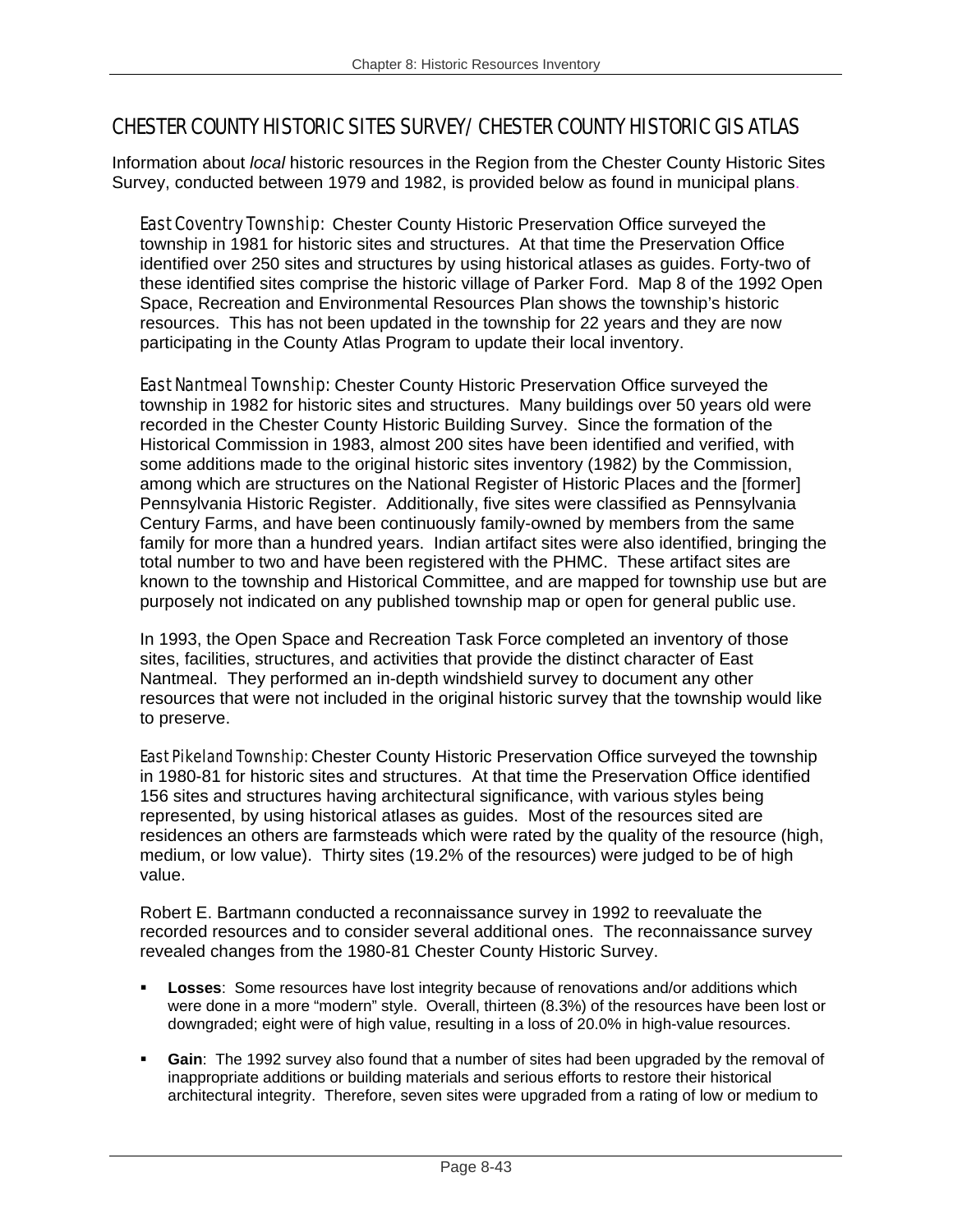that of high value. Nine other resources were upgraded because they are examples of styles rare to East Pikeland or because they are highly fragile farmstead sites. The recent survey also noted that resources of more recent vintage, missing from the original survey. Since the 1980- 81 survey of historic buildings, the Chester County Office of Historic Preservation has conducted a survey of historic bridges. Two bridges in East Pikeland have been noted as having historic value (the Hare's Hill Road Iron Bridge over French Creek and the Rapp's Dam Covered Bridge, also over French Creek).

**East Vincent Township:** Chester County Historic Preservation Office surveyed the township in 1982 for historic sites and structures. At that time the Preservation Office identified 212 sites and structures having architectural significance, with various styles being represented, by using historical atlases as guides. Most of the resources sited are residences an others are farmsteads which were rated by the quality of the resource (high, medium, or low value). Forty-three sites (20.3% of the resources) were judged to be of high value.

In 1991 a "windshield survey" was conducted by Robert E. Bartmann to reevaluate the recorded resources and to consider several additional ones. Some additional resources have been added to the list, while others have been lost by the demolition of buildings or through the loss of integrity because of "modernization" and/or inappropriate additions.

- **Losses**: In 1994, some resources were documented to have lost integrity because of demolition, renovations and/or additions which were done in a more "modern" style. Overall, sixteen (7.5%) of the resources have been lost or downgraded; four (10%) were of high value, and demolition was the cause of loss for six resources, while the rest were caused by renovations and/or additions which were not done to blend in with the rest of the historic architecture.
- **Gain**: Previously unrecorded resources were added to the original list of historic resources and at least one of these was considered of "high" value, although this information was not disclosed in the Plan. In addition, historic bridges have been listed. There are 7 historic bridges in East Vincent. As of now, the number of architectural sites totals 206.

**North Coventry Township:** Chester County Historic Preservation Office surveyed the township in 1980-81 for historic sites and structures. At that time the Preservation Office identified 308 resources having architectural significance, with various styles being represented. Most of these sites are residences; others are farmsteads.

A reconnaissance survey was conducted by Robert E. Bartmann in 1992 to reevaluate the recorded resources and to consider several other additions.

- **Losses**: Within the twelve years that passed from the first survey to the 1992 reconnaissance survey, there were some resources that had lost integrity because of "modernization" and/or inappropriate additions. Others have been demolished. Overall, twenty-three (7.5%) of the resources have been lost over the past ten years; two were lost to demolition. Of the 23 sites that have been lost, eight were considered "high value" according to the County Survey. This was a net loss of 13.3% in high-value resources in the township.
- **Gains**: There were a number of sites that had been upgraded by the removal of inappropriate additions or building materials and serious efforts to restore their historic architectural integrity were made by the property owners. Therefore, 31 sites were upgraded from a rating of low or medium to that of high value. There were also some missing from the original survey such as: homes of the Tudor Revival style, American Four Square style, and Bungalow style and the farm buildings on Laurel Locks Farm. Twenty-two more resources have been added and rated of high value.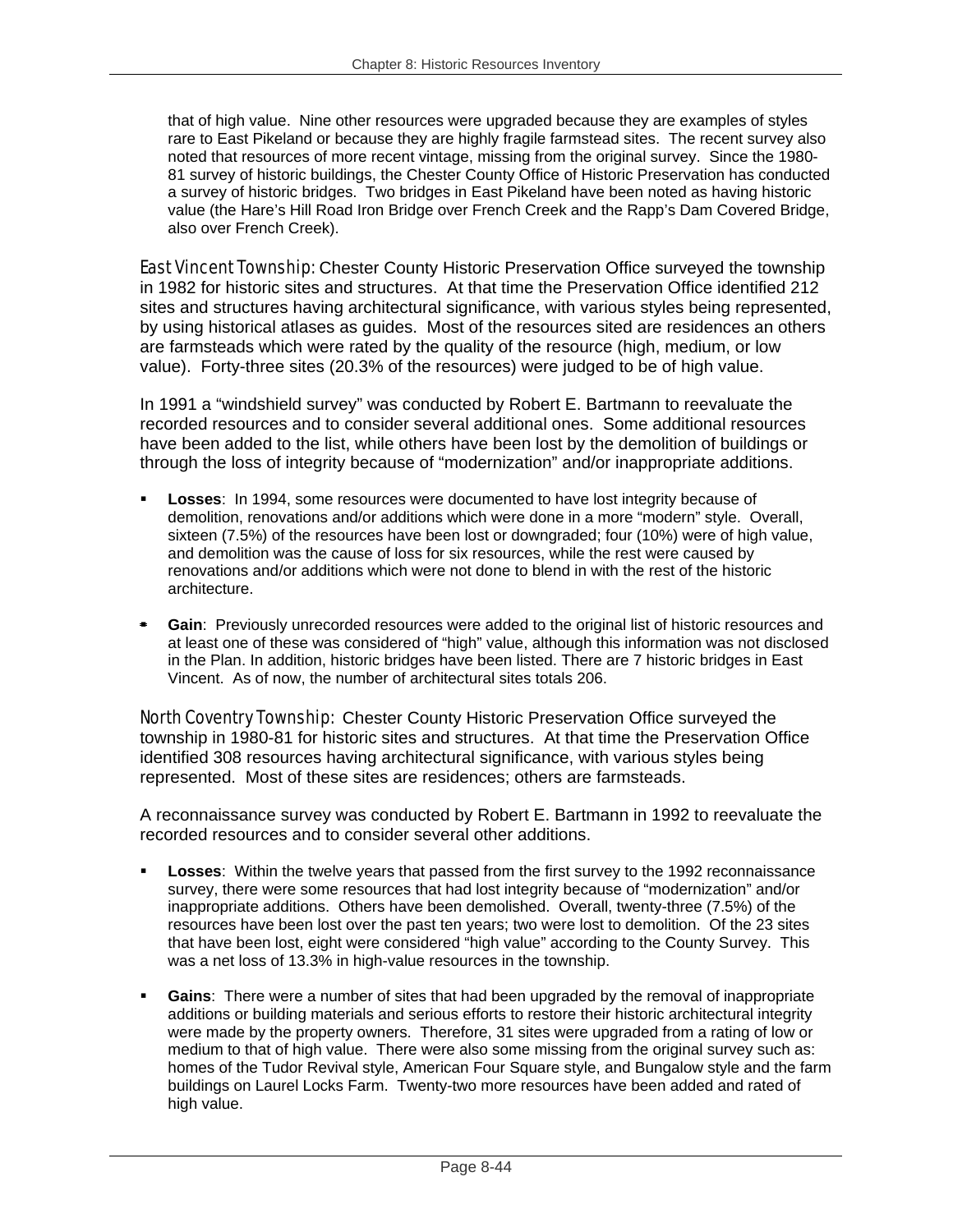Since the 1980-81 survey of buildings, Chester County conducted a survey of historic bridges. Two County bridges in North Coventry have been noted as having historic value including the Keim Street Bridge over the Schuylkill River and the Keim Street Bridge over Kenilworth Creek. In addition, there are five smaller historic bridges on other roads, most of them are noted as being stone arched with stonewall railings.

**South Coventry Township:** Chester County Historic Preservation Office surveyed the township in 1981 for historic sites and structures. At that time the Preservation Office identified 83 historic sites/structures in the township having historic value. Also included in the study was an inventory of 47 total sites and structures located in the villages of Coventryville and Pughtown. This brings the total to 132 sites and/or structures. Coventryville is the only National Register Historic District within the township. Pughtown has not been registered as an official Historic District, however it is "Eligible" to be listed on the National Register.

Wallace Township: Wallace Township's historic resources have been compiled in several different documents which can be found in the following sources: The Historic Resources Map included in the township's Zoning Ordinance; Chester County Historic Sites Survey reports; and Chester County Historic Preservation Office files. Certain historic resources were verified using a 1788 Springton Manor survey, the 1873 Witmer's Farm Atlas, and the 1883 Breous Farm Atlas.

In 1988, the Chester County Historic Preservation Office submitted a National Register District nomination to the PHMC for the Village of Glenmoore. PHMC altered the proposed boundary lines and granted the district a Determination of Eligibility (DOE). Properties eligible for the National Register receive the same Advisory Council on Historic Preservation review accorded to listed properties. The Village of Glenmoore Historic District is in process to become a Certified Historic District in accordance with the Act of June 13, 1961, P.L. 282, as amended: 53 P.S. Sec. 8001 et. seq. The boundaries are delineated on the Wallace Historic Resources Map in the Wallace Township Zoning Ordinance (1988 with amendments).

Warwick Township: As part of the Chester County Historic Site Survey, which the French and Pickering Creeks Conservation Trust conducted in northern Chester County, many sites of possible historic and/or architectural significance have been identified in Warwick Township. Over 200 structures were identified in the Township as being built prior to 1930, more than 100 are of potential significance.

In 2004 Warwick Township completed a Historical, Architectural, and Archaeological Sites Map identifying Class I, Class II, and Class III historic resources, prehistoric archeological sites, primary and secondary archeological sensitive areas including mapping the boundaries to the large North Warwick Historic and Archeological District.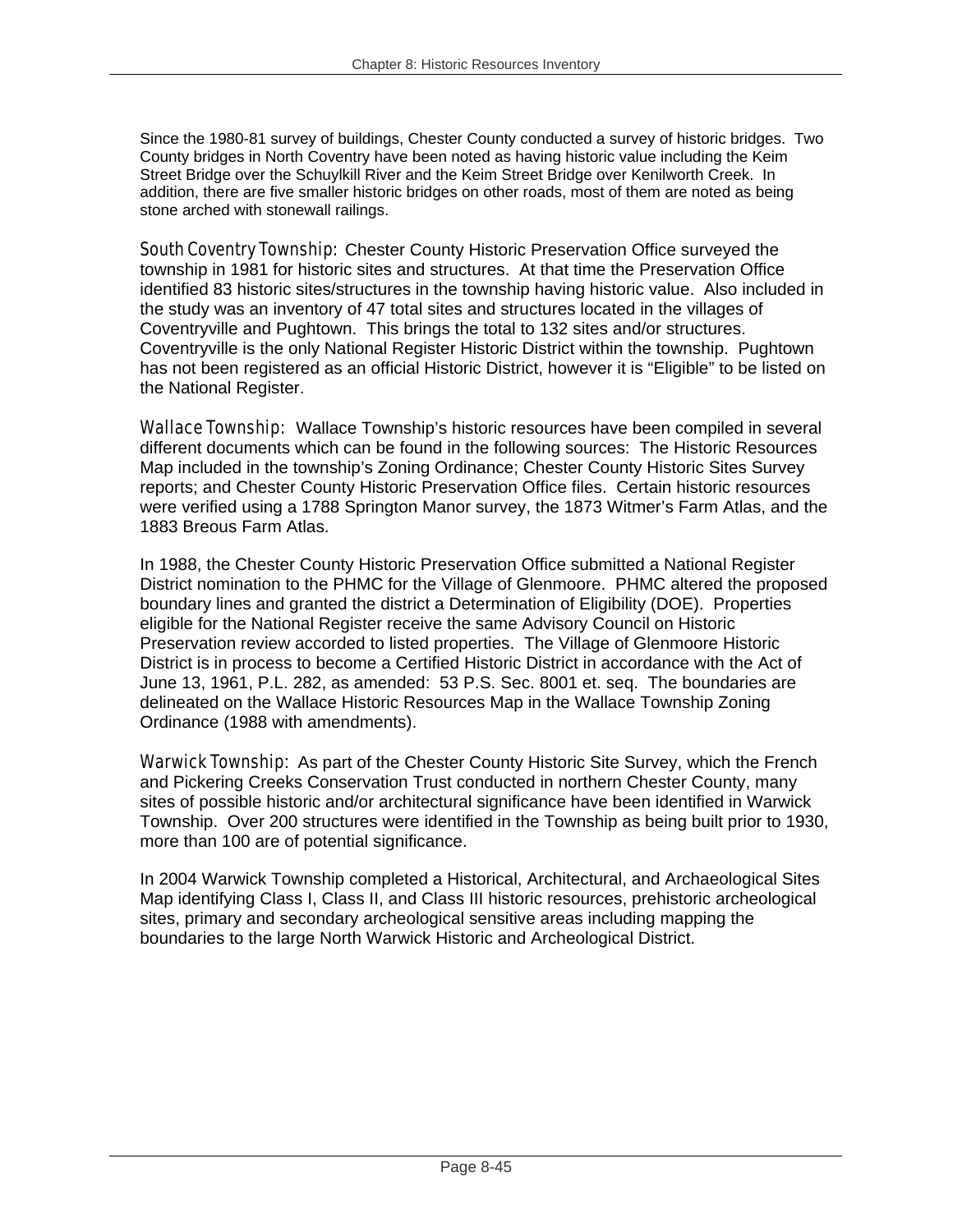West Vincent Township: As part of the Chester County Historic Site Survey, West Vincent Township was surveyed from 1979 to 1982 and the results were given to the township in 1983. There were many sites identified of possible historic and/or architectural significance. The County Survey inventoried 231 sites scattered throughout West Vincent Township, inferring potential historic value. These are mapped in the West Vincent Township Open Space and Recreation Plan, Appendix VI. Sixty were noted at that time to have potential National Register nomination, including 26 within a historic district at Birchrunville. Across the township as a whole, further research is necessary to render more concise evaluation of historical significance.

## INFORMATION FROM MUNICIPAL PLANS

#### East Coventry Township:

- In December of 1986, John Milner Associates, Inc. documented the architectural and historical value of the Fricks Lock district for PECO. The Fricks Lock district consists of approximately 18 acres along the Schuylkill River. Within the district are 13 contributing and 2 noncontributing buildings and eight structures that comprise a largely intact agricultural hamlet, spanning a period of approximately 180 years from 1757 to 1969. The district's buildings and structures provide an excellent example of the local evolution of rural domestic architecture. This district is also significant because of its role as a small commercial center that served the local agricultural population and boatmen traveling on the Schuylkill Canal.
- $\triangleright$  The Township has a high level of probability of archeological resources. The PHMC has established an inventory of archaeologically sensitive areas. Due to the confidential nature of this inventory, the PHMC is unable to produce a township-wide sensitivity map of known archeological sites. It is only known that early native populations inhabited areas within most of Chester County, often located along stream banks. It can be presumed that such sites are to be found in the township, particularly near stream corridors.
- $\triangleright$  The Ellis Woods Cemetery is a Revolutionary War cemetery with local historical interest.
- $\triangleright$  First Mennonite Congregation (1724) and was rebuilt in 1817 and 1890.
- ¾ Brownbacks German Reformed Church (1743) was log in 1750 and then stone in 1800.
- $\triangleright$  There was at one point nine working mill sites on Pigeon Creek, which is an astounding number along a relatively smaller creek.
- $\geq$  The School House located on Schoolhouse Road is also another site with local historical interests.

#### East Nantmeal Township:

- ¾ Once a much larger area named "Nantmel", it is now divided into East and West Nantmeal Townships, Wallace, Honey Brook Townships, and Elverson Borough.
- $\triangleright$  The Township Historical Commission has participated in educating the residents of their township by composing two books which document the history of the Township. These books are for sale and one should contact the township to obtain a personal copy.
- ¾ They hope to conduct educational seminars and presentations to school students to encourage and foster the appreciation of the rich history of East Nantmeal Township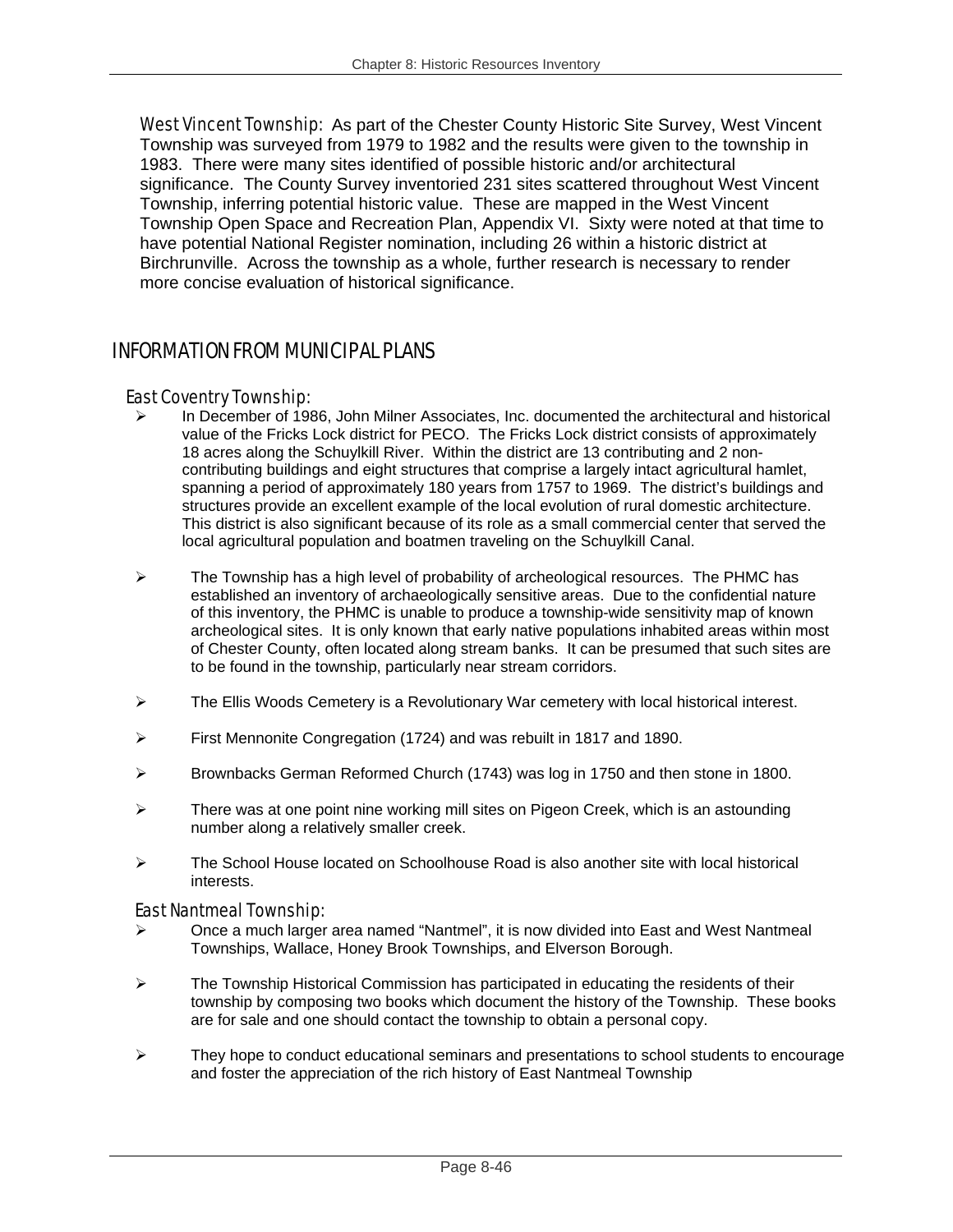- $\triangleright$  Creation of a "mini-museum" in which to display township history and artifacts, which hasn't occurred yet to date.
- $\triangleright$  Give Historic House Tours and provide data on each house visited for the attending quests on their tours.

### East Pikeland Township:

- ¾ One district has been established as a Historic District (the Village of Kimberton).
- $\triangleright$  A proposal to establish another National Historic District was mentioned in the Open Space, Recreation and Environmental Resources Plan was to include the area around Merlin, which is part of the Middle Pickering Rural Historic District.
- ¾ Rapp's Covered Bridge, Silver Covered Bridge, and Kennedy Covered Bridge are also an important feature in the township, which are shared with their neighbors (East Vincent Township).
- $\triangleright$  A revolutionary site that was recommended to be added to the National Register of Historic Places is the Continental Powder Mill Site.
- $\triangleright$  In addition to the historical architectural resources that have been noted in the surveys, there are other resources that are part of East Pikeland's history. These resources include historic bridges, 2 churches, graveyards, the remains of mills, wagon roads, etc. These are noted on the map entitled "Cultural, Historical and Architectural Resources" and are described in Appendix C of the Data Book related to the Township's Open Space, Recreation and Environmental Resources Plan.

#### East Vincent Township:

 $\triangleright$  Other historic resources of interest were identified in the Appendix D of the East Vincent Township Open Space, Recreational and Environmental Resources Plan. The following were mentioned:

The Site of Parkers Ford\* Edward Miler's Machine Shop and Mill Schuylkill Canal Trace and Lock No. 57 Alexander Kennedy's Covered Bridge\* Pennhurst Center **First Hickory Grove School** The site of Towers' Ford **Bridge and Henry Christman's Mill** The Site of Craters Ford **Pughtown Road Bridge** Island/Mill Pond Hollow road Industries Hipples Ford/Yost Mill Sheeder Mill Raceway Washington Rees Mill Vincent Forge Raceway Conrad Haus (Haws) Mill Sow Belly railroad Rhoads Mennonite School House **Abraham Detweiler's Mill** Schuylkill Canal Trace and Lock No. 58 Daniel Bucher's Mills Locust Grove Schoolhouse **Edward Simpson's Store** Revolutionary Soldiers Cemetery **Fig. 1988** French Creek Path Vincent German Reformed Church and St. Vincent Reformed Church \* listed on the National Register

A Railroad

Archaeological Sites in East Vincent Township: The 1994 Comprehensive Plan mentions that there are sixteen (16) sites in East Vincent Township that have been recorded with the PHMC, Division of Archaeology. Artifacts were found at thirteen (13) sites. Nothing was discovered at three (3) sites.

Of the thirteen sites where some evidence was found, three sites are exclusively of the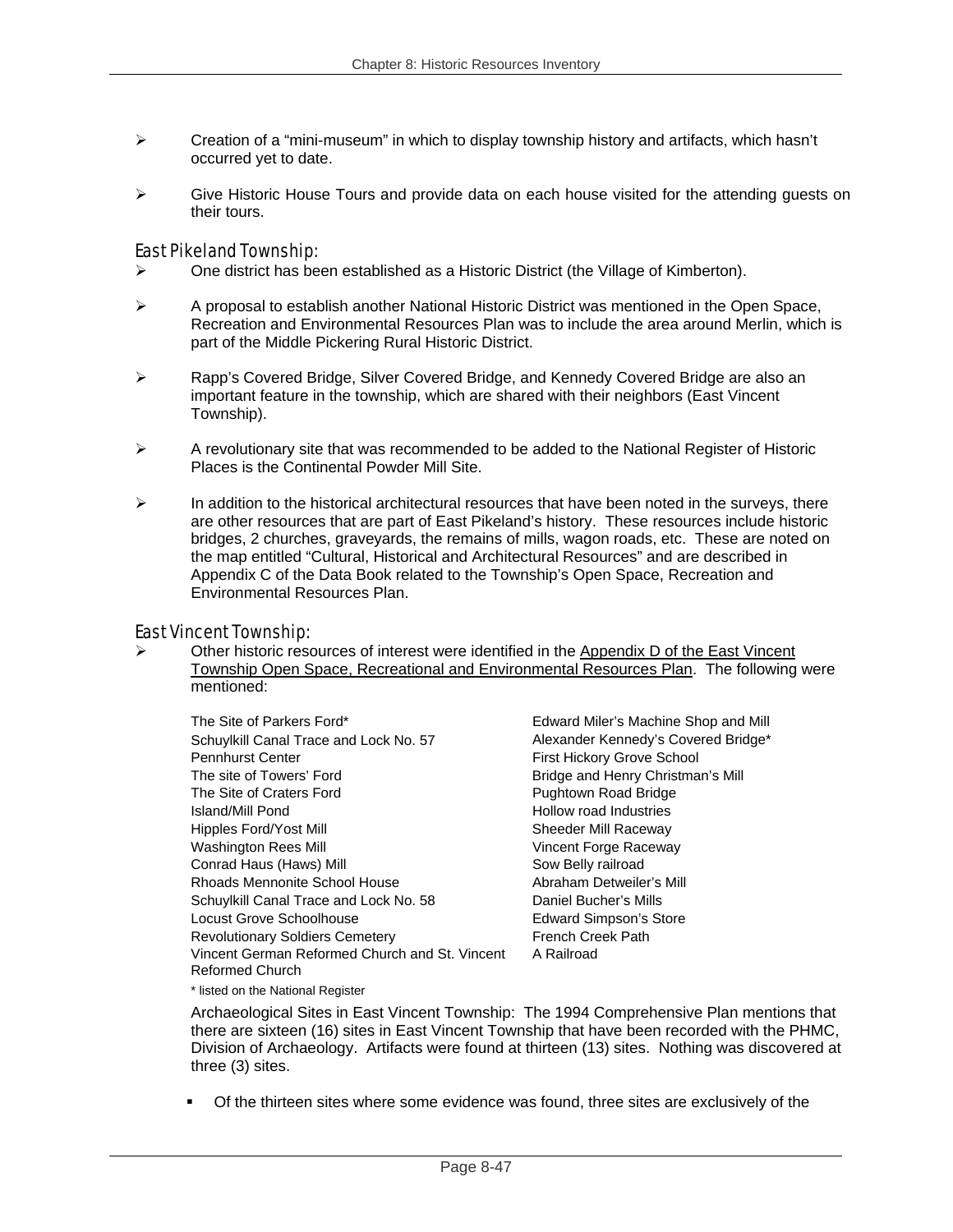Archaic Period, two are exclusively of the Woodland Period, seven produced evidence of both periods, and one site's period was undetermined.

- Seven of the sites are found along the Schuylkill River and tributaries immediate to the river.
- One of these sites (located along Stony Run) is exclusively from the Archaic Period; the other six span both the Archaic and Woodland Periods.
- Of the three sites along French Creek, one is Archaic, one is Woodland, and one is undetermined.
- Many of these sites typify seasonal campsites along the Schuylkill River, French Creek, and/or many small streams and tributary streams, and the ridgeline path, known as the French Creek Path, that traverses through the township.

#### North Coventry Township:

- ¾ Clusters of Historic Resources: Pottstown Landing Historic District is the only nationally registered historic district. There are other places where a district could be formed. There are clusters of historically significant buildings and sites potential to become historic districts. Some to be considered for Registration include: Laurel Locks Farm, Cedarville, South Hanover Street, and Kenilworth.
- $\triangleright$  Appendix D of the OSRERP has descriptions of all cultural resources on the County Historic Survey as well as the 1992 reconnaissance survey, as well as other sites including: graveyards, churches, bridges, remains of mills, wagon roads, collier sites, etc. Map 7 maps all Cultural and Historical architectural resources.
- $\triangleright$  There is a Master Plan called Reconnections: "Reconnecting the people of North Coventry Township and Pottstown Borough with each other and their Schuylkill river Heritage" where two municipalities examine the possibility to make physical, economic, social, heritage and aesthetic connections between Pottstown and North Coventry. The plan focuses on the Schuylkill River as the "heart" of each community's shared history. The township completed an inventory of the cultural, social, educational, historical, environmental and recreational resources in the study area to be considered when the municipality aids in updating the 1980- 81 Historic Survey. Through this process, the joint committee steered the efforts of a consultant to provide recommendations for improvements to be completed to reconnect their citizens to each other and to their river. The following are major physical improvements recommended by this Plan:
	- Enhancements to the Hanover Street Bridge to create a functional and symbolic link and gateway for both communities;
	- **Example 1** Establishment of the River Road Trail from the Hanover Street Bridge to River Park in North Coventry;
	- Other Improvements along Hanover Street, Laurelwood Road and Rt. 724 to create more attractive and walkable links between the Borough and the Coventry Mall;
	- Conversion of the existing unused railroad trestle into a pedestrian bridge across the river to connect River Park and Riverfront Park;
	- Creation of additional pathways along the south bank of the Schuylkill River; and
	- **Plan for and advocate the replacement of the Keim Street Bridge.**
- $\triangleright$  Other recommendations include:
	- Visual enhancements including the creation of a scenic protection overlay district along the Schuylkill River and selective clearing to expose views into the "Hidden River";
	- **Improved communications between the two communities including comprehensive signage** and community information kiosks, electronic kiosks and shared events and recreational programming; and
	- Involve local schools in the "Reconnections" process and philosophy through the shared history and heritage of the Schuylkill River. Opportunities include hands on learning, local history curriculum and community participation on park and open space initiatives.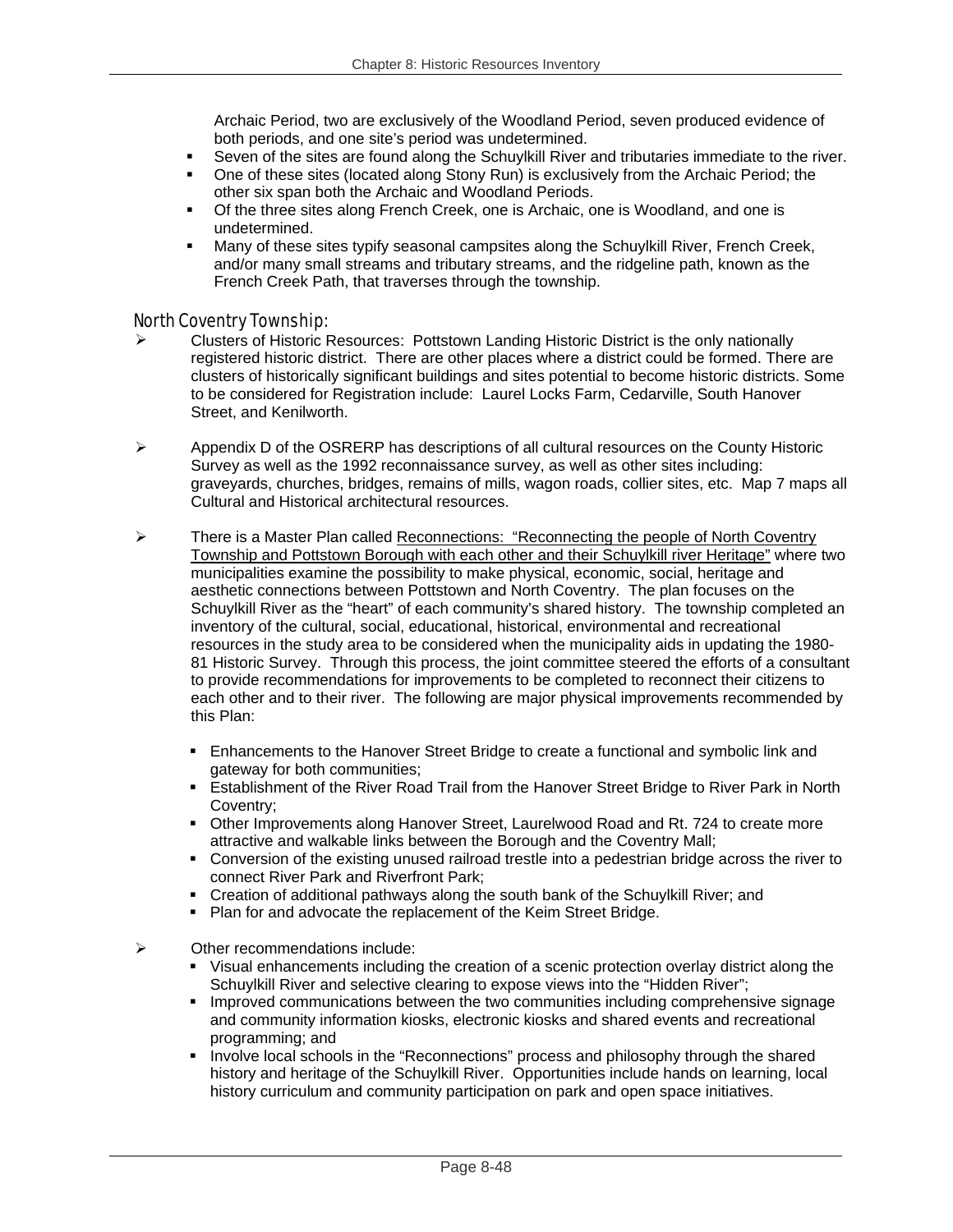#### South Coventry Township: Nothing listed in township Plans

#### Wallace Township:

- $\triangleright$  The Historic Resources Map contained in the Wallace Township Zoning Ordinance delineates three historic resource classifications. Class distinctions were reproduced in Figure 3-5 in the OSRERP. The initial construction dates were ascertained using information supplied on completed Chester County Historic Site Survey forms.
- $\triangleright$  Evidence of eighteenth century property boundaries exists throughout much of Wallace Township. Historic property boundaries mapped in Figure 3-5 were verified using a 1788 survey of Springton Manor, the 1873 Witmar's Farm Atlas, the 1883 Breou Farm Atlas, and a current Wallace Township property map.
- $\triangleright$  Limited numbers of archaeological resources were identified on the Historic Resources Map in the Wallace Township Zoning Ordinance, including prehistoric and historic archeological sites. Task Force members substantially updated the mapped information related to historic archeological resources.

#### Warwick Township:

- ¾ *Historic Districts*: According to the 2003 Warwick Township Comprehensive Plan, Cupola Furnace Historic District has received a Determination of Eligibility (DOE) from the PHMC indicating that the site meets the criteria for the National Register Historic Places, but is not actually listed on the National Register to date. Reading Furnace, which was the biggest Iron Furnace in Pennsylvania, Hopewell Furnace National Historic Site, and Coventryville Historic District as well as the North Warwick Historic & Archeological District are all Listed on the National Register
- ¾ *There are Historic Village Clusters* that represent the villages and hamlets that grew around the early iron and farming industries that include: Warwick (St. Mary's), Knauertown, which date from the 18<sup>th</sup> century, and Harmonyville, which dates from the late 19<sup>th</sup> century.
	- Warwick (St. Mary's) hamlet contain approximately 29 structures dating from the 19<sup>th</sup> century and approximately five structures dating form the 18<sup>th</sup> century.
	- Knauertown has approximately three structures dating from the  $18<sup>th</sup>$  century, 20 structures dating from the 19<sup>th</sup> century, and 11 structures dating from the early  $20<sup>th</sup>$  century. There are several sites in Knauertown are eligible for the National Register status.
	- Harmonyville contains approximately 6 structures dating from the  $18<sup>th</sup>$  century, 13 structures dating from the 19<sup>th</sup> century, and seven structures dating from the early  $20<sup>th</sup>$  century.
	- Four Historic villages, including the most recent addition to the National Register (Saint Peter's Village) are still thriving today. Residents have been very active in preserving the historic character of their communities. Many historic buildings have been reused for more modern uses yet still maintain their historic character which contributes so much to each individual community, and to the township as a whole.
- ¾ *Primary and Secondary Archaeological Sensitivity*: These areas are shown in the Comprehensive Plan's Appendix A, Map 17. They are areas where the likelihood of the existence of an archeological site is high within the township. Primary Areas of Archaeological Sensitivity exhibit a high probability of the existence of a site; Secondary Areas of Archaeological Sensitivity exhibit a lower probability of the existence of a site.
- ¾ *Churches and Cemeteries*: There are eight churches and two cemeteries that have been identified in the township as having historical significance. The Churches include: Old St. Mary's Episcopal Church, Old Bethesda Church, Pine Swamp Church, St Peter's United Church of Christ, Ebenezer Bible Church, St. Peter's First Baptist Church, Harmonyville Church of the Brethren and Mount Carmel Church of the Brethren. Historic cemeteries include the 7<sup>th</sup> Day Baptist Cemetery (from 1727) and the Revolutionary Commemorative Cemetery (from 1777).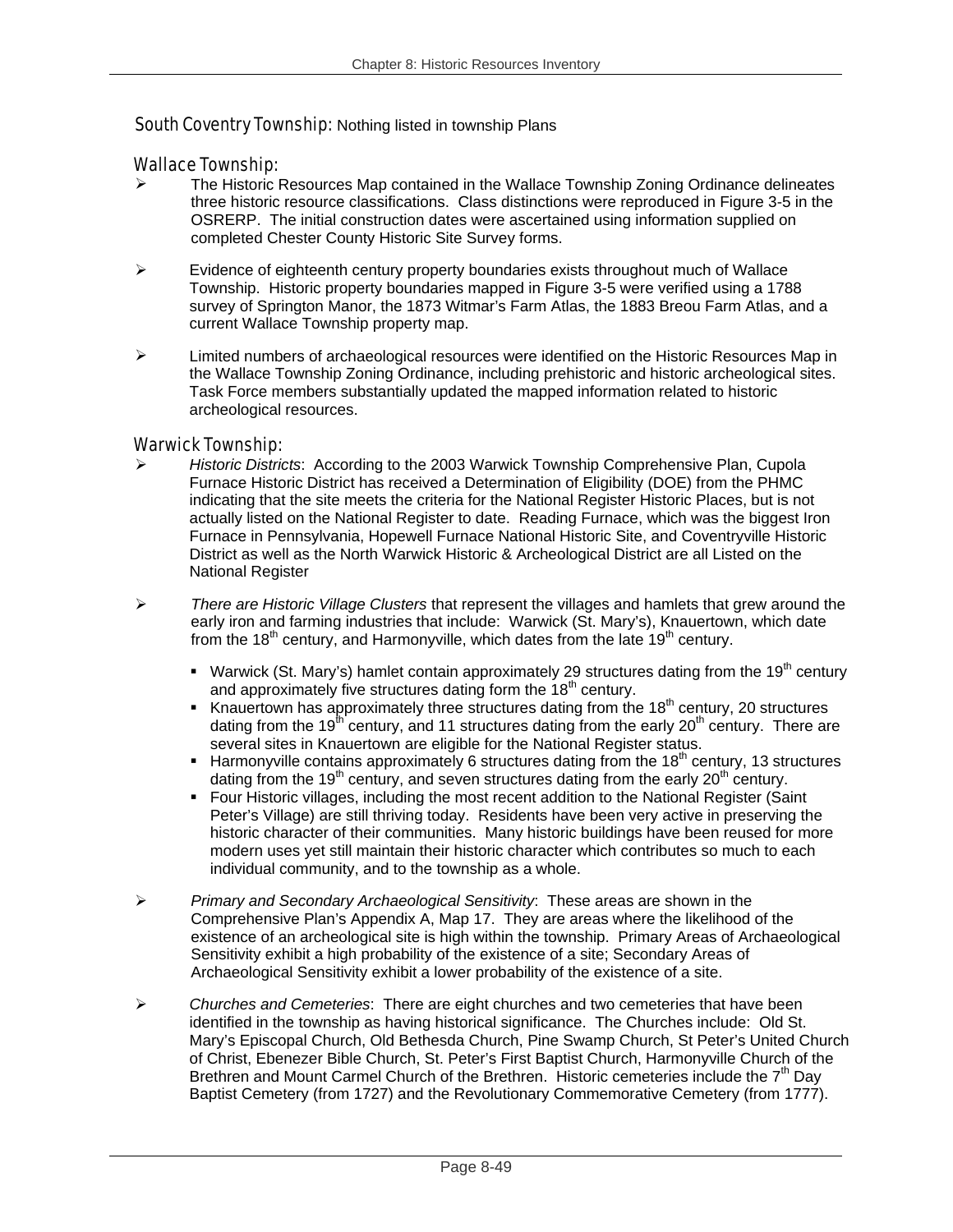- ¾ *Furnace Sites*: Furnace sites are reminders of the township's role as the first center of the county's charcoal iron industry in the early  $18^{th}$  century. It continued well into the  $19^{th}$  century. Furnace sites include the Reading Furnace, the Warwick Furnace, Cupola Furnace, Hopewell Furnace, the Rock Run Furnace (also referred to as Kristeen Furnace), and charcoal lands for all plus for Hopewell.
- ¾ *Bridges and Dams:* Bridges that are specially noteworthy for their architecture are the Iron Bridge near Cupola Furnace; Brower's Bridge – a stone arch bridge – near Reading Furnace; and the Valley Way Stone Arch Bridge," near Warwick Furnace. Several dams also lined the township's streams. Although remnants now, these sites are noted in Appendix A, Map 17 of the Comprehensive Plan (2003).
- ¾ *Railroad Lines:* The presence of the railroad in the township changed the shape of the Township and changed the way industry was run. It was important for productivity and commerce of the quarry industry as well as the farming industry. The Wilmington & Northern Railroad (a consolidation of the Berks & Chester Rail Road and Pennsylvania & Delaware Railroads) ran up the Brandywine Creek to Coatesville where it joined the East Brandywine & Waynesburg Railroad (Honey Brook) all the way up to Elverson Borough. In 1880, a spur was laid from Elverson to St. Peter's, traversing Warwick Township, known locally as "the Boar's Back, or the Hog's Back" because it was laid on high ground. There were three trains daily to and from Birdsboro where connection could be made to Philadelphia and Reading, (where connections could be bade (eventually) to Allentown and New York). Another line that was laid, which only lasted 4 years, was the line connecting St. Peter's east to the Pickering Valley line of the Reading Railroad at Kimberton.
- ¾ *Unique Geology:* The township has an extremely unique and rare form of granite that is only found 3 places in the world (California, Sweden and Warwick Township (St. Peters)). The iron furnaces used this granite to make plates of the nose cones.
- ¾ *Horseshoe Trail:* This is a historic 130-mile hiking and equestrian trail that extends from Valley Forge National Historic Park to the Appalachian Trail in central Pennsylvania. This trail closely relates to the development of the iron industry in southeastern Pennsylvania during the eighteenth and nineteenth centuries. The several furnaces and many forges were connected by trails leading through the charcoal forests. Portions of these trails have survived to become today's Horseshoe Trail. There is approximately 9 miles of this trail that traverse through Warwick Township.

## West Vincent Township:

- ¾ *Historic Districts*: According to the 1992 West Vincent Township OSRP, Birchrunville is one of two historic districts which have been accepted and listed on the National Register of Historic Places. West Vincent Highlands Historic District is a very large area within the township, encompassing almost 2,000 acres with 100 contributing properties. The township has adopted a historic Preservation Overlay District. Provisions and regulations are contained in Article XXIV of the most updated consolidated Zoning Ordinance, which was adopted in 2003.
- ¾ *Archaeological Resources:* Little detailed or site-specific information is available regarding archaeological resources. PHMC has provided mapping of areas where archaeological resources are likely to be found, based upon prehistoric settlement and transport patterns. This is shown on the Historic Resources Map in the OSRP, showing the areas of "high" and "medium" probability for location of prehistoric resources. Generally, areas with a "high" probability are usually found coincide with most steam corridors and certain nearby upland areas. Sheeders (1845) cites claim an Indian settlement on the West Vincent side of French Creek, across from his home and mill. Local histories designate a spot where the last Indian was buried along the Horse Shoe Trail. Medium probability areas are found along a few headwaters streams not mapped as "high probability," and otherwise comprise most nearly flat upland areas.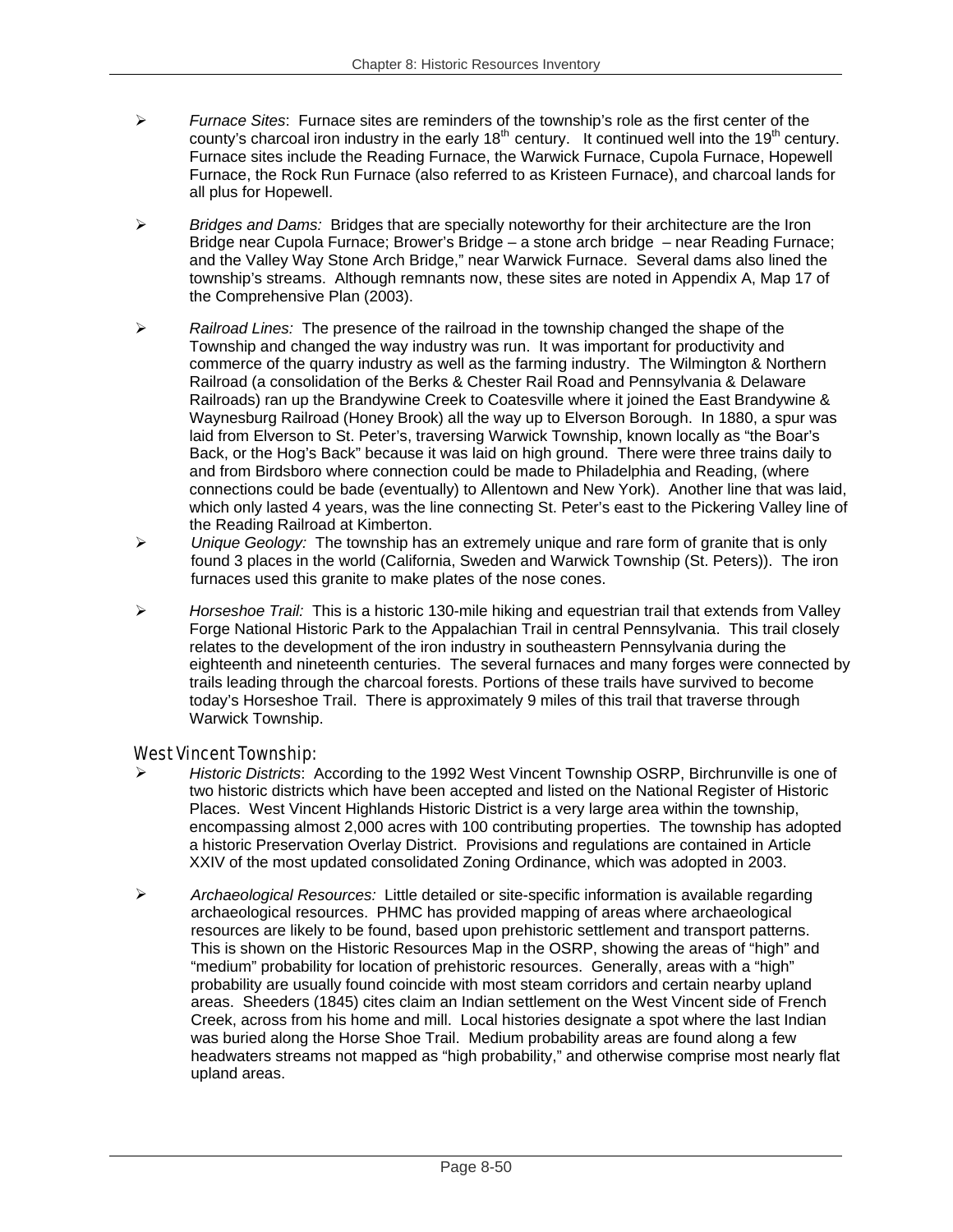| <b>Bridge</b>         | Twp.                           | Road                    | <b>Stream</b>    | <b>Structure</b><br><b>Type</b>     | Year<br><b>Built</b>   | <b>Posted</b><br>Limit          |
|-----------------------|--------------------------------|-------------------------|------------------|-------------------------------------|------------------------|---------------------------------|
| Steel's               | Wallace                        | Devereux                | E. Brandywine    | Pin Pony<br><b>Truss</b>            | 1877/<br>1995          | 20 Tons                         |
| Kennedy's             | E. Vincent                     | Seven Stars             | French           | <b>Covered Wood</b><br><b>Truss</b> | 1856/<br>1988          | 20 Tons                         |
| Hallman's             | E. & W.<br>Vincent             | French Creek.           | French           | Thru-Plate<br>Girder                | 1854/<br>1928          | 12 Tons                         |
| Sheeder's             | E. & W.<br>Vincent             | Sheeder Mill            | French           | Pinned Thru<br><b>Truss</b>         | 1887                   | 6 Tons                          |
| Tyson's               | E. & W.<br>Vincent             | <b>Bertolet School</b>  | French           | <b>Riveted Pony</b><br><b>Truss</b> | 1905                   | 8 Tons                          |
| Coventryville         | S. Coventry                    | Coventryville           | French           | I-Beams                             | 1837/<br>1879/<br>1942 | 20 Tons                         |
| Knauers               | Warwick &<br>Е.<br>Nantmeal    | Warwick<br>Furnace      | S. French        | Pin Pony<br><b>Truss</b>            | 1889                   | 8 Tons                          |
| Pigeon Creek          | E. Coventry                    | Old Schuylkill          | Pigeon           | <b>Filled Arch</b>                  | 1804                   | 5 Tons                          |
| Madison               | N. Coventry                    | South Keim              | Schuylkill       | <b>Riveted Pony</b><br><b>Truss</b> | 1867/<br>1890/<br>1938 | 32<br>TonS/40<br>Ton<br>Combos. |
| <b>Warwic Furnace</b> | Warwick &<br>Ε.<br>Nantmeal    | Valley Way              | S. French        | <b>Filled Arch</b>                  | 1913                   | N/A                             |
| Lattshaw's Mill       | E. Coventry                    | Halteman                | Pigeon           | Thru-Plate<br>Girder                | 1914                   | 8 Tons                          |
| Knauertown            | Warwick                        | <b>County Park</b>      | French           | Thru-Plate<br>Girder                | 1915                   | 10 Tons                         |
| Kenilworth            | N. Coventry                    | South Keim              | Small Run        | <b>Filled Arch</b>                  | 1916                   | 5 Tons                          |
| <b>Reeses Mill</b>    | E. Vincent<br>& E.<br>Pikeland | Pikeland Rd.            | Stony Run        | Encased I-<br><b>Beams</b>          | 1916                   | 20 Tons                         |
| Parkerford            | E. Coventry                    | <b>Baptist Church</b>   | Pigeon           | Encased I<br><b>Beams</b>           | 1916                   | 20 Tons                         |
| Porter's Mill         | E. & S.<br>Coventry            | Porters Mill            | Pigeon           | Encased I-<br><b>Beams</b>          | 1928                   | 20 Tons                         |
| Deerys                | W. Vincent<br>& E.<br>Pikeland | Art School              | Pickering        | Encased I-<br><b>Beams</b>          | 1928                   | 20 Tons                         |
| Eckers Run            | N. Coventry                    | <b>West Cedarsville</b> | Eckers Run       | I-Beams                             | 1929                   | 15 Tons                         |
| Eachus                | W. Vincent                     | Horseshoe Trail         | <b>Birch Run</b> | I-Beams                             | 1930                   | N/A                             |
| Hallman's             | E. Pikeland                    | <b>Pickering Road</b>   | Pickering        | Thru-Plate<br>Girder                | 1931                   | 6 Tons                          |

**Figure 8-4: Chester County-owned historic bridges in the Region\*** 

\* This list only contains existing bridges owned by Chester County. Thus if State owned, such as the Sheeder-Hall covered bridge in East Vincent Township, a bridge will not be listed in this table.

\*\* Daily Traffic Count